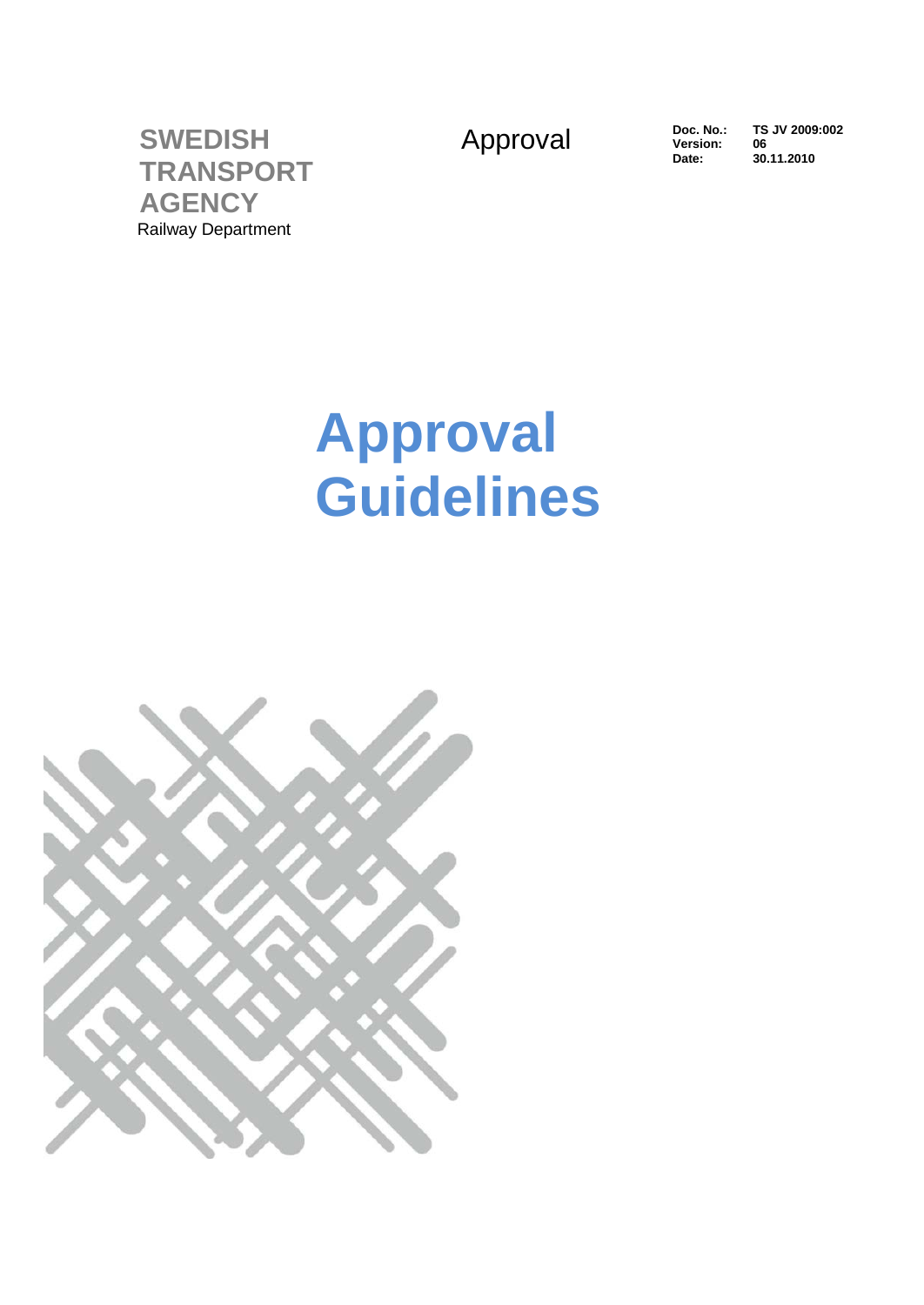#### **REVISION INFORMATION**

| <b>Version</b>  | <b>Date</b>     | <b>Description of revision</b>                                                                                                                                 | Created/revised                                           | Approved by       |
|-----------------|-----------------|----------------------------------------------------------------------------------------------------------------------------------------------------------------|-----------------------------------------------------------|-------------------|
| 01              | 6 March         | <b>New document</b>                                                                                                                                            | Heléne Jarefors                                           | <b>Ulf Lundin</b> |
| 02 <sub>2</sub> | <b>6 August</b> | Revised: footnote 2,<br>what is a high-speed<br>rail network, accepted<br>by assessor, Ch. 5.8.1 &<br>5.8.2. Annex 1                                           | <b>Heléne Jarefors</b>                                    | <b>Ulf Lundin</b> |
| 03              | 7 December      | Revised: Ch. 1, 4.1, 4.5,<br>5. Forms. Annex 2.                                                                                                                | Heléne Jarefors                                           | <b>Ulf Lundin</b> |
| 04              | 8 August        | <b>Update of Annex 1</b><br>TEN-map, figure 1, and<br>text on risk analysis,<br>editorial corrections of<br>text.                                              | <b>Heléne Jarefors</b>                                    | Ove<br>Andersson  |
| 05              | 28/04/2009      | The establishment of<br>text in conjunction with<br>the document's<br>adaptations to the<br><b>Transport Agency, and</b><br>inserting the forms as<br>Annex 3. | <b>Robert</b><br><b>Bylander Reijo</b><br><b>Rosendal</b> | Rune<br>Lindberg  |
| 06              | 30/11/2010      | <b>Adaptation to</b><br><b>TSFS 2010:116</b>                                                                                                                   | <b>Robert</b><br><b>Bylander</b>                          | Rune<br>Lindberg  |

### **Transport Agency safety goals for the approval of subsystems:**

- Each new subsystem shall be at least as safe as existing subsystems with the same or similar function.
- There shall be preventative measures against faults so that no individual fault can cause an accident or a dangerous condition.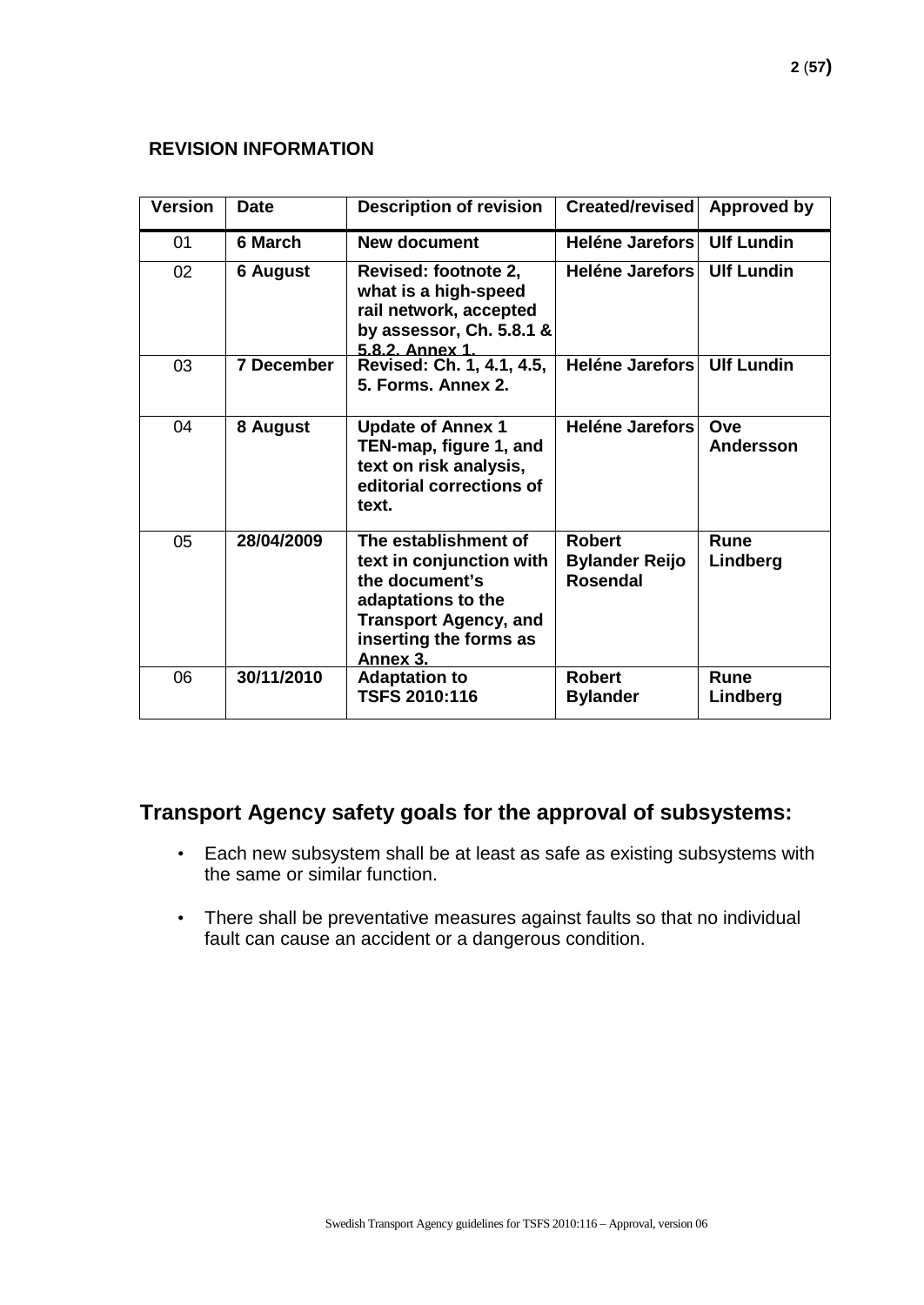### **CONTENTS**

| 1                  |               |                                                                                              |  |  |
|--------------------|---------------|----------------------------------------------------------------------------------------------|--|--|
|                    | 1.1           |                                                                                              |  |  |
| 2                  |               |                                                                                              |  |  |
|                    | 2.1           |                                                                                              |  |  |
|                    | 2.2           |                                                                                              |  |  |
|                    |               | 2.2.1                                                                                        |  |  |
|                    |               | 2.2.2                                                                                        |  |  |
|                    | 2.3           |                                                                                              |  |  |
|                    | 2.4           |                                                                                              |  |  |
|                    |               | 2.4.1                                                                                        |  |  |
|                    |               | 2.4.2                                                                                        |  |  |
|                    |               | 2.4.3                                                                                        |  |  |
|                    |               | 2.4.4                                                                                        |  |  |
|                    |               | 2.4.5                                                                                        |  |  |
| 3                  |               |                                                                                              |  |  |
|                    | 3.1           |                                                                                              |  |  |
|                    |               | 3.1.1                                                                                        |  |  |
|                    |               | 3.1.2                                                                                        |  |  |
|                    |               | 3.1.3                                                                                        |  |  |
|                    |               | 3.1.4                                                                                        |  |  |
| 4                  |               |                                                                                              |  |  |
|                    | 4.1           |                                                                                              |  |  |
|                    | 4.2           |                                                                                              |  |  |
|                    |               |                                                                                              |  |  |
| 5                  |               |                                                                                              |  |  |
|                    | 5.1           |                                                                                              |  |  |
|                    | 5.2           |                                                                                              |  |  |
|                    | 5.3           |                                                                                              |  |  |
|                    |               | 5.3.1                                                                                        |  |  |
|                    |               | 5.3.2                                                                                        |  |  |
|                    | 5.4           |                                                                                              |  |  |
|                    | 5.5           | Rail vehicles approved in another state within the EEA or Switzerland 37                     |  |  |
| 6                  |               |                                                                                              |  |  |
| $\overline{7}$     |               |                                                                                              |  |  |
|                    | References 42 |                                                                                              |  |  |
| Annex 1:           |               |                                                                                              |  |  |
| Annex <sub>2</sub> |               |                                                                                              |  |  |
| Annex <sub>3</sub> |               |                                                                                              |  |  |
| Annex 4            |               | Application for approval of subsystems that are regulated by the TSI, Fixed installations 49 |  |  |
| Annex <sub>5</sub> |               |                                                                                              |  |  |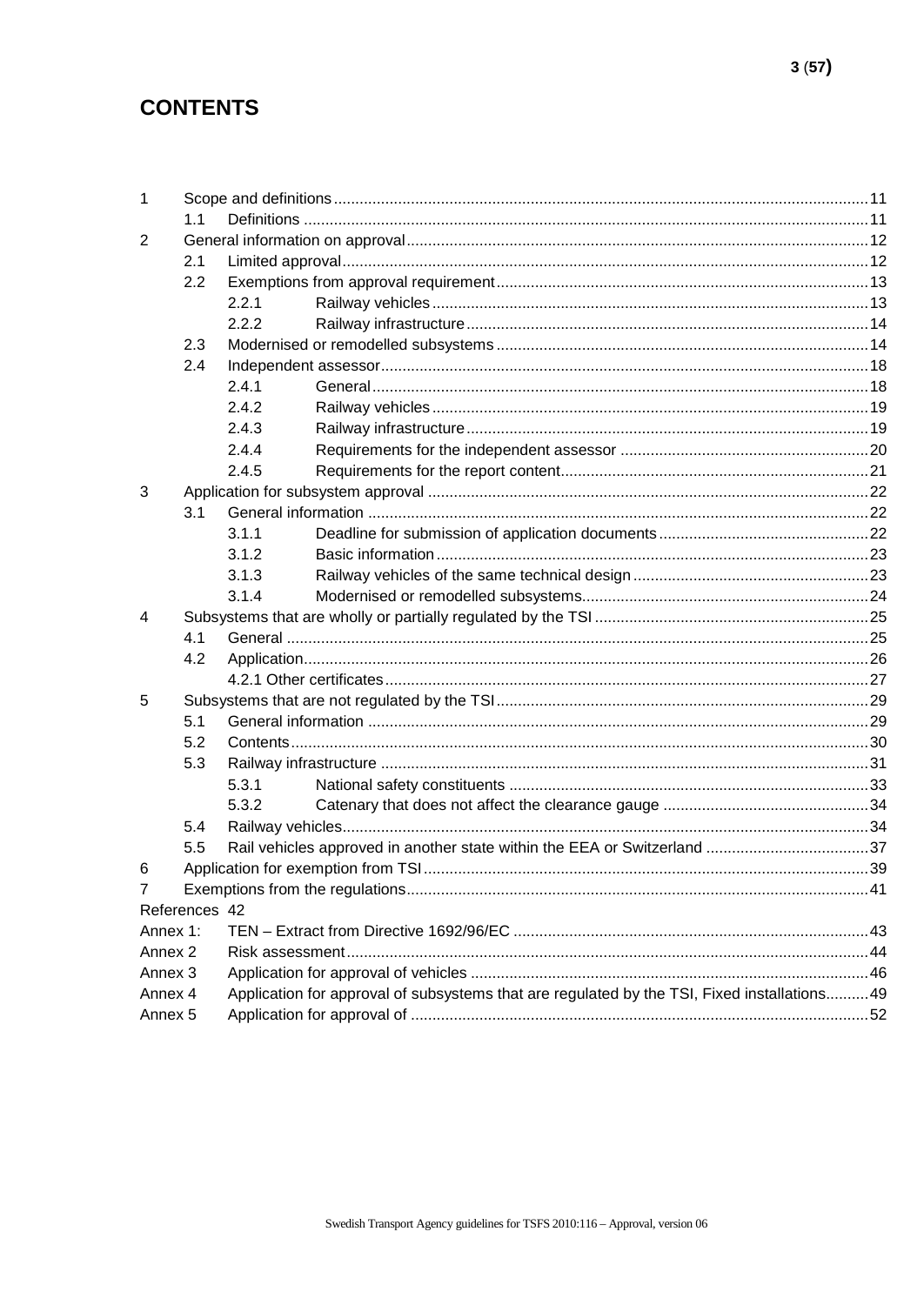### **Introduction Instructions to reader**

The guideline is to assist applicants in reading TSFS 2010:116 'The Transport Agency's approval regulations for railway subsystems'.

The guideline is designed as a commentary text to TSFS 2010:116, i.e. the first section is text in a coloured box, and under each section there are clarifications and explanations. The guideline provides examples of how to meet the approval requirements for railway vehicles in accordance with TSFS 2010:116.

#### **Glossary**

To ease the readability of the guide, the following glossary has been added. Several definitions are taken from the Railway Act and the Railway Directive. In addition to the glossary in Section 1.1, the definitions are circular.

**User manual:** a document that describes how to operate a system.

**ATC:** Automatic Train Control – the Swedish technical system for monitoring and presentation of signal and speed information (train protection system).

**AO:** (Swedish: Anmält Organ) NB, Notified Body. The body which is responsible for assessing the interoperability constituents' conformity or suitability for use, or for processing the EC procedure for verification of the subsystems.

**Subsystem:** the result of the division of the rail system. These subsystems may be structural in nature (infrastructure, energy, control-command and signalling, rolling stock) and functional (operational and traffic management, maintenance, telematic applications for passenger and freight traffic). The subsystem is a part of the railway system.

**Operational safety and safety plan: d**ocument which describes the applicant's planned management of reliability, availability, maintainability and safety during all phases of development. See, for example, SS-EN 50126:1999 or IEC 61508:1998.

**Interoperability:** the ability of a rail system to allow the safe and uninterrupted movement of trains which accomplish the required levels of performance, this ability rests on all the regulatory, technical and operational conditions which must be met in order to satisfy the essential requirements.

**Interoperability constituents:** any elementary constituent, group of constituent, sub-assembly or complete assembly of equipment incorporated or intended to be incorporated into a subsystem, on which the interoperability of the railway system depends either directly or indirectly; the concept of a 'constituent' covers both tangible objects and intangible objects such as software.

**EC declaration:** EC declaration of conformity or suitability for use is issued by the manufacturer (or representative) of the interoperability constituent. The declaration of conformity refers to compliance with the TSI.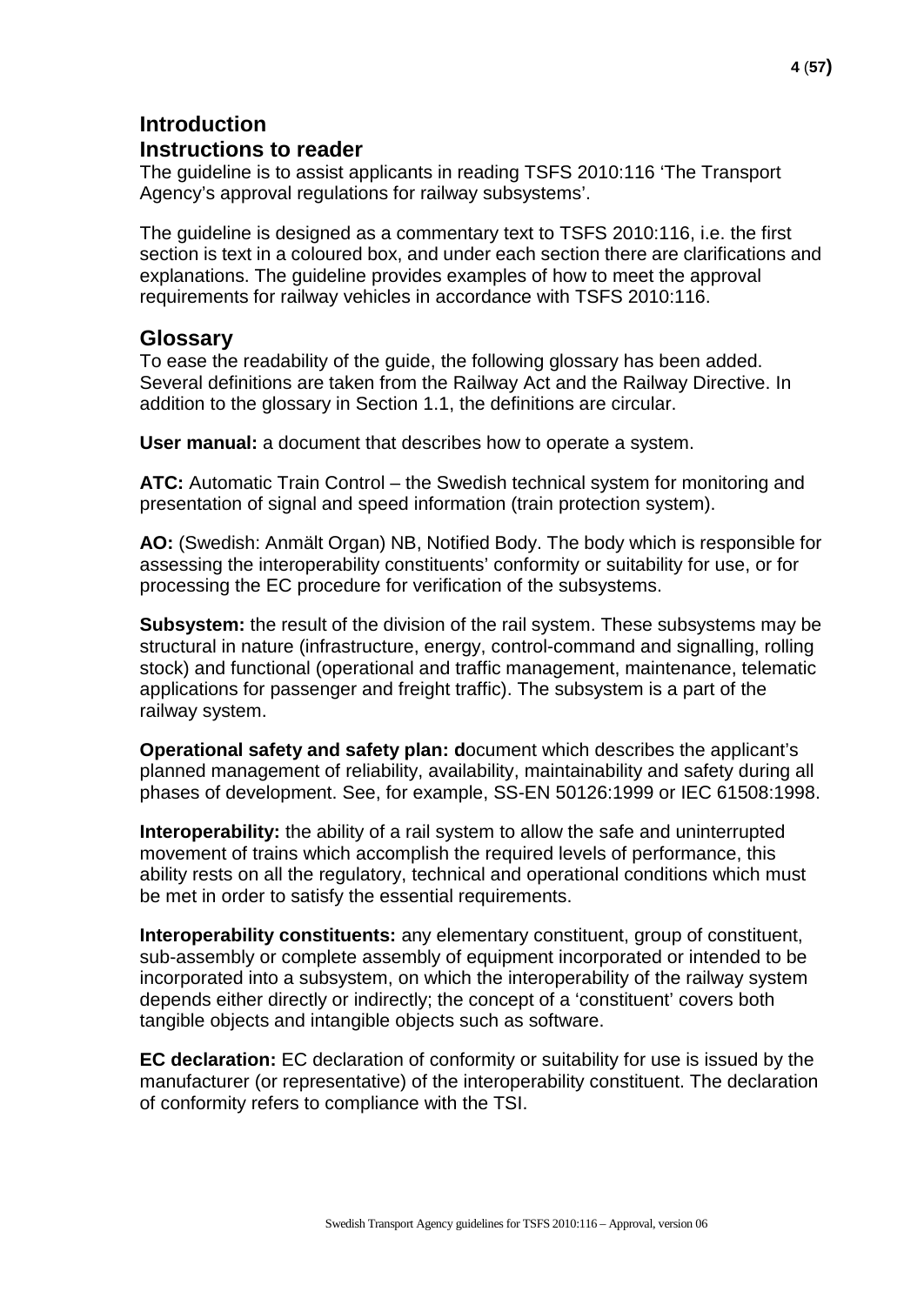**EC verification:** EC verification is the procedure whereby a notified body checks and certifies that a subsystem is in conformity with the requirements of the Directive and with the other rules of the Treaty which apply to it.

**EC declaration of verification:** the notified body responsible for EC verification shall assess the design and production of the subsystem and issue a verification certificate for the applicant, which in turn issues the EC declaration of verification intended for the supervisory authority in the Member State in which the subsystem is intended to be located and/or operate.

**ERTMS:** the European Rail Traffic Management System is a standard Europea[n](http://sv.wikipedia.org/wiki/S%C3%A4kerhetssystem) [signalling system f](http://sv.wikipedia.org/wiki/S%C3%A4kerhetssystem)or railways to permit cross-border rail traffic. Consists of ETCS and GSM-R systems.

**ETCS:** the European Train Control System is a European standard for train protection systems (see ATC), which together with [GSM-R, m](http://sv.wikipedia.org/wiki/GSM-R)akes the [ERTMS.](http://sv.wikipedia.org/wiki/ERTMS) The ETCS main constituents are [Eurobalises,](http://sv.wikipedia.org/wiki/Eurobalis) [radio block centres, a](http://sv.wikipedia.org/wiki/Eurobalis)nd onboard computers.

**Approval objects:** rail infrastructure or vehicles for which approval is sought.

**GSM-R:** digital mobile telephone network adapted for railways.

**Vehicle:** a railway vehicle running on railway lines on its own wheels, with or without traction, a vehicle consists of one or more structural and functional subsystems or parts of such subsystems.

**Main track:** railway infrastructure in the form of track installations that are normally signalled and intended for train movements or single-line working. Definition in accordance with the JTF (JvSFS 2008:7): 'track designated for safe movement.'

**Infrastructure manager:** any undertaking that manages railway infrastructure and operates installations belonging to that infrastructure.

**Railway infrastructure:** the following reserved for railway traffic; track, signalling and safety systems, traffic management facilities, facilities for power supply to traffic, and other fixed facilities needed for the maintenance, operation, or use of the facilities.

**Railway System:** railway infrastructure and railway vehicles and the operation and management of the infrastructure and vehicles.

**JTF:** the Railway Board's traffic regulations (JvSFS 2008:7).

**Modernisation:** major substitution work on a subsystem or part of a subsystem which does not change the total performance of the subsystem.

**National safety constituents:** constituents of Swedish railway infrastructure or vehicles that affect safety and are not regulated in the TSI, for instance the national ATC system, signal box including object controllers, automatic block, national radio block centre, level crossing system including obstacle detector and barrier drive gear, track circuit, point motors and blade switch detection contacts, and hot box detector.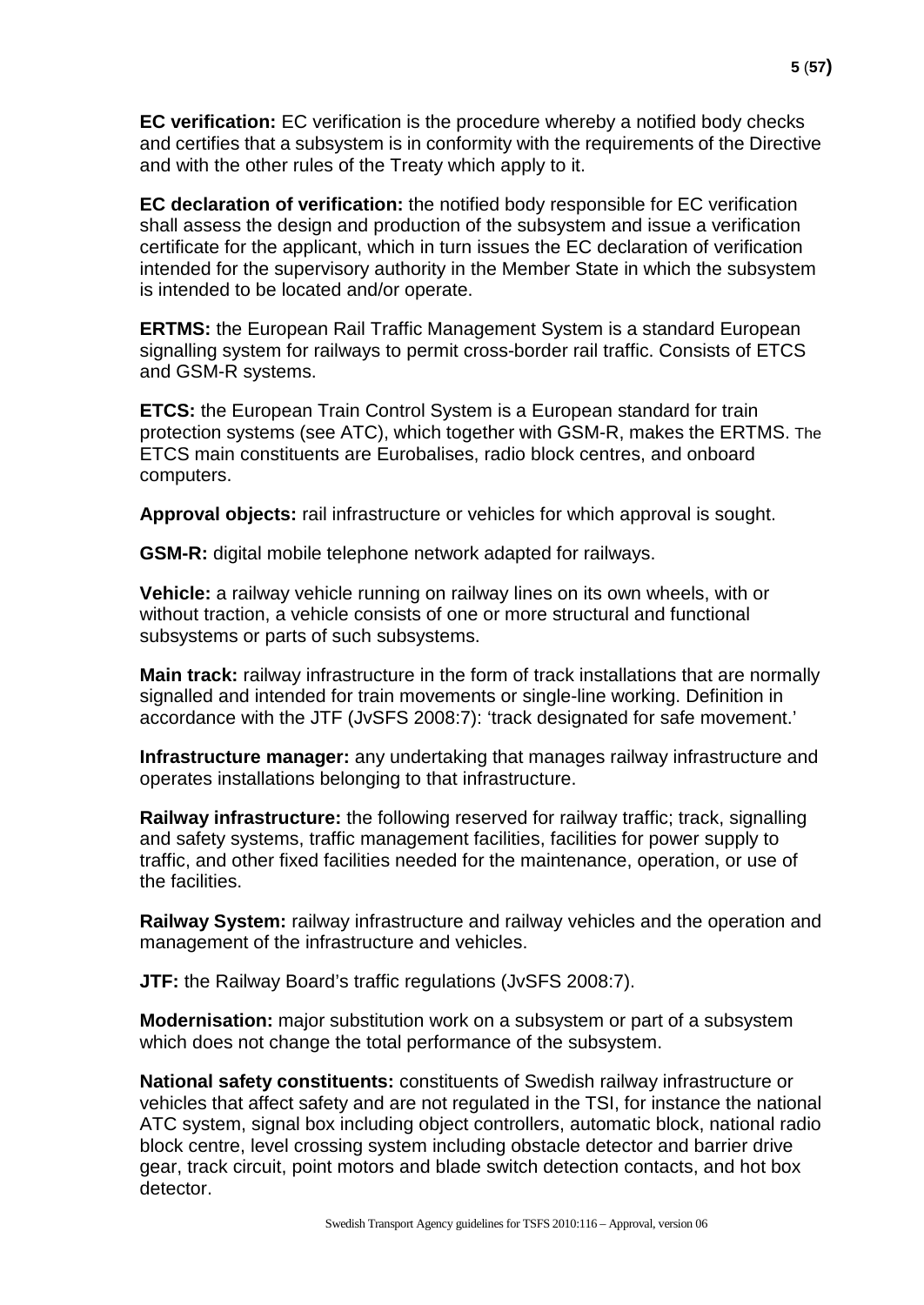**NTR:** national technical rules, i.e. the rules that apply for an approval object when there are no rules in the TSI. The rules notified to the European Commission are called NNTR (Notified National Technical Rules).

**Remodelling:** major modification work on a subsystem or part of a subsystem which improves (changes) the total performance of the subsystem.

**RAMS:** Reliability, Availability, Maintainability and Safety. See the operational safety plan and the safety plan.

**Hazard:** a condition or set of circumstances in a system, which together with other conditions in its environment can lead to an accident causing injury to persons, property or the environment.

**Siding:** railway infrastructure which is normally intended for shunting movements of up to 30 km/h. Definition in accordance with the JTF (JvSFS 2008:7): 'Track other than the main track.'

**Safety Inspection:** inspection of the safety status of a vehicle or railway infrastructure.

**TEN:** Trans-European Network, i.e. Trans-European conventional rail system and Trans-European high-speed rail system. Which lines are included in TEN can be found in European Parliament and Council Decision 1692/96/EC, see also Annex 1.

**THR:** Tolerable Hazard Rate. Specifies how often dangerous faults may occur in a system so that goals can be met. Often given in faults/hour.

**Maintenance manual:** a document that describes corrective maintenance and preventive maintenance of a system.

**Maintenance plan:** a document that describes what maintenance is to be performed and with what frequency.

**Essential requirements:** the requirements in the areas of safety, reliability, accessibility, health, environmental protection, and technical compatibility which must be met by the rail system, the subsystems, and the interoperability constituents including interfaces.

### **What should be approved?**

A subsystem (or part of the subsystem) shall be approved by the Transport Agency before being put into service in Sweden. Similarly, substantially remodelled or modernised subsystems shall be approved before being put into service. This is regulated in the Railway Act (2004:519).

The approval regulations divide the items to be approved (approval object) into two main areas; rail infrastructure and rail vehicles. When the Transport Agency issues an approval, this approval often covers numerous subsystems. For example, 'Infrastructure,' 'Energy,' and 'CCS' (control-command and signalling subsystem) are included when a new electrified track is to be approved. The subsystems 'Rolling stock' and 'CCS' are included in the approval process of a locomotive that is equipped with ETCS or ATC.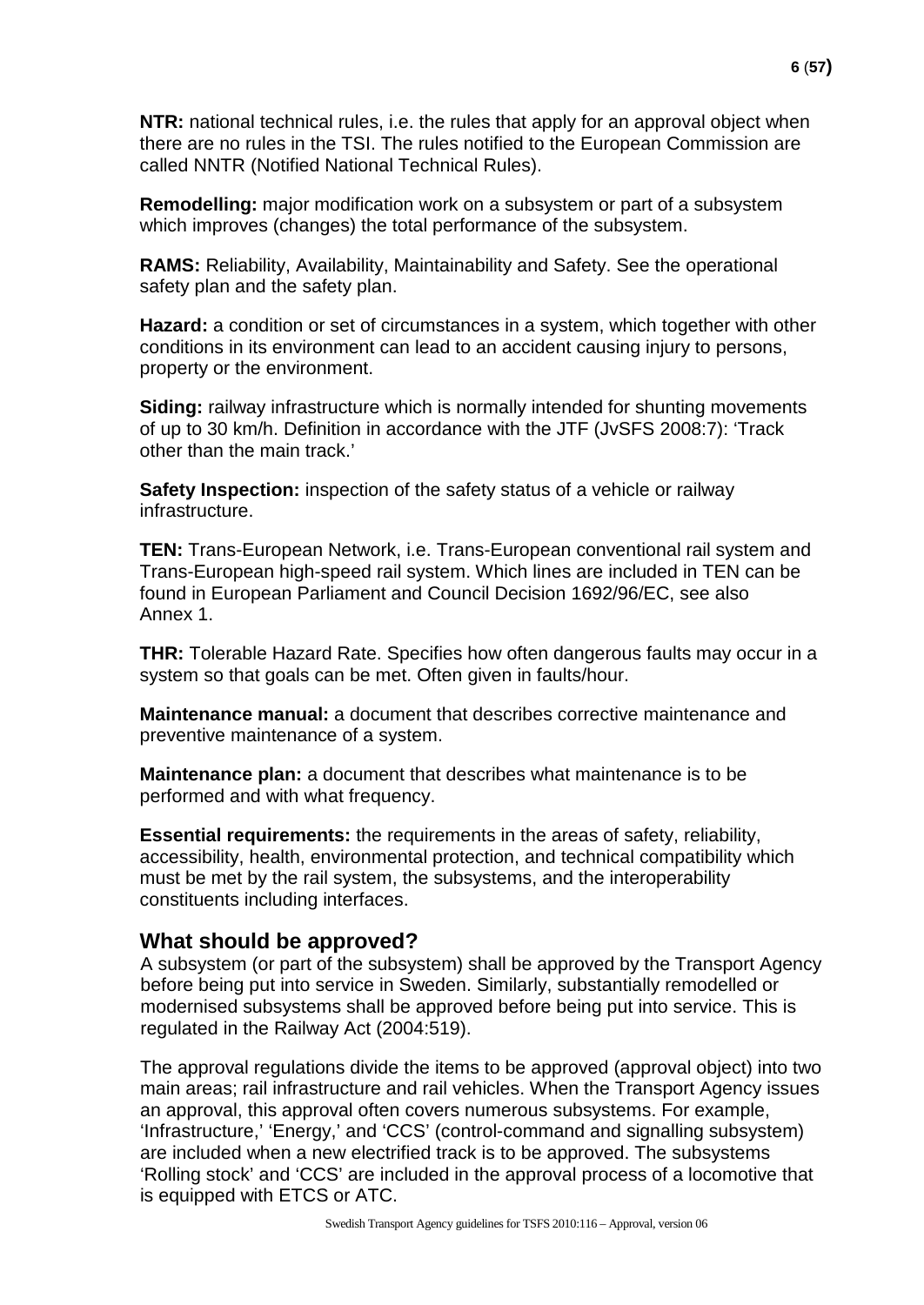National safety constituents are usually approved by the Transport Agency when the subsystem, in which the constituent is included, is approved. Constituents covered by the TSI (interoperability constituents) shall not be approved by the Transport Agency. However, interoperability constituents shall have an EC declaration of conformity or suitability for use as they are part of a subsystem to be approved by the Transport Agency.

Approvals issued by the Swedish Railway Inspectorate and the Swedish Rail Agency are valid and need not be repeated as long as no remodel or modernisation of a subsystem is performed. Subsystems in use when the Railway Act (2004:519) entered into force are also deemed to be approved.

Vehicles that were in use when the Railway Safety Act (1990:1157) came into force on 1 January 1991 are considered by the Transport Agency as already approved.

Figure 1 illustrates the railway system's components according to the Directive and Swedish law. The orange boxes (level 2) indicate the Railway Act's division of the railway system and the green boxes (Level 3) indicate the Railway Act and the Interoperability Directive's division of the railway system into subsystems.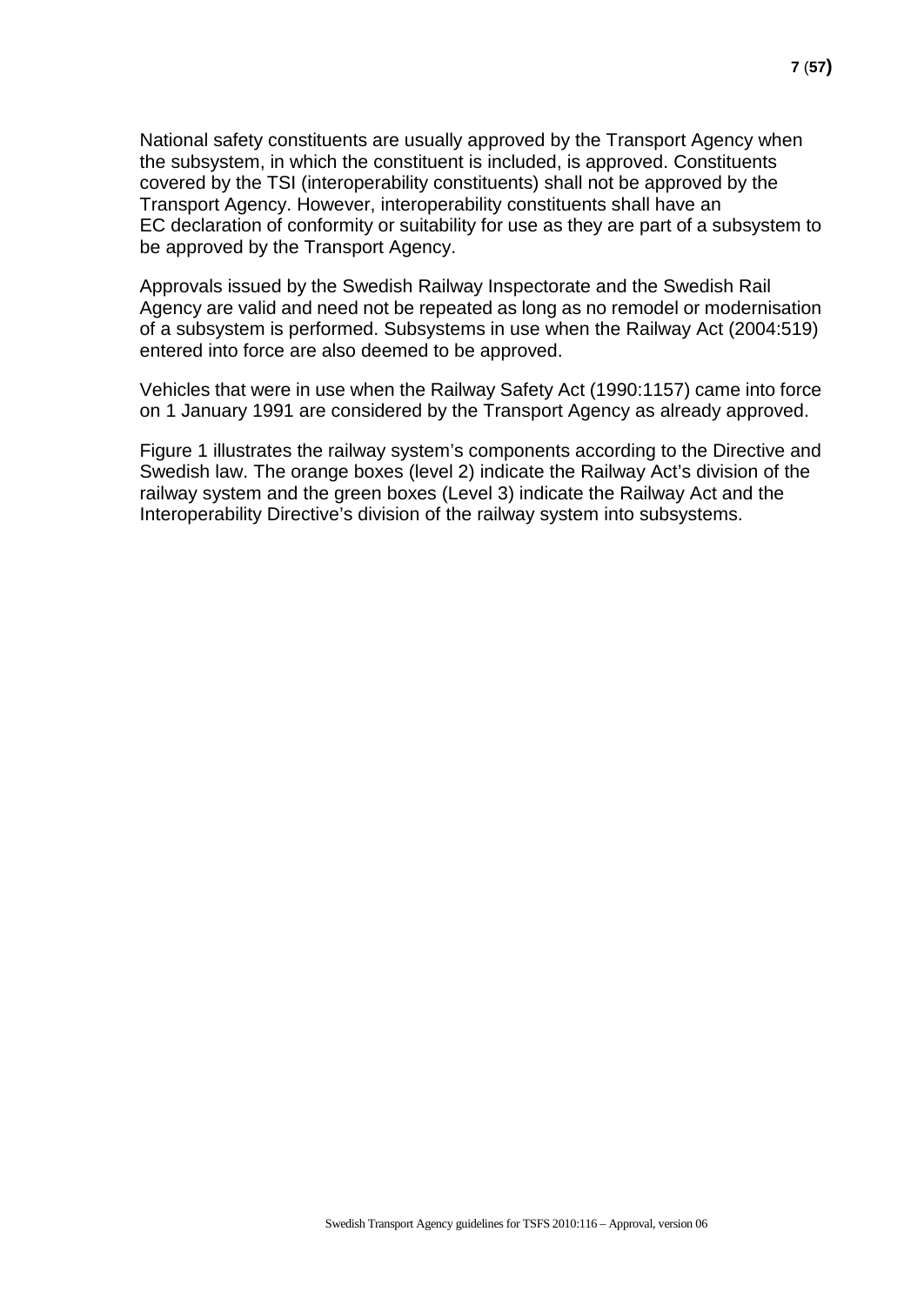

*Figure 1 The railway system's components*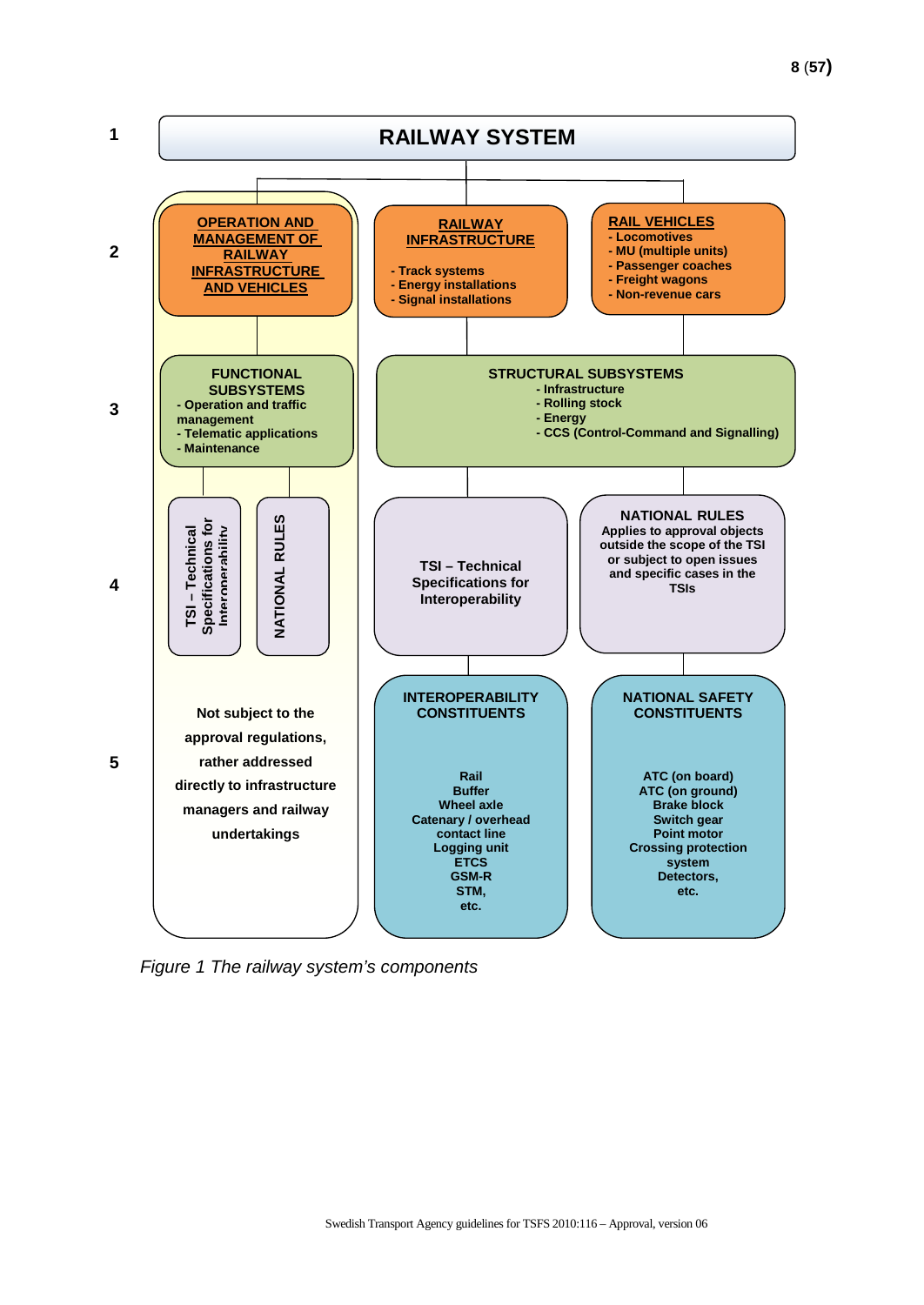### **Which approval process applies?**

The Swedish Transport Agency regulations on approval of railway subsystems consists of two different processes. One is harmonised within Europe and is applicable for approval objects which are covered by the TSI. Chapter 4 (§ 12 in TSFS 2010:116) deals with the harmonised approval process. The second process is national and is applicable for approval objects that are based on national rules (not regulated by the TSI) and approval objects that are regulated by the TSI but which have been designed, built, remodelled, or modernised before the TSI has entered into force. Chapter 5 (§§ 13-16 in TSFS 2010:116) deals with the national approval process.

The approval object is often subject to requirements that are addressed in various subsystems. These requirements can be specified in the TSIs or in national rules. This is deemed by the Transport Agency to be very common during a long transition period. The Transport Agency will then consider whether the combination of TSI requirements and national requirements are met, and thus if the combination of subsystems operate together in a safe and interoperable manner.

The following approval objects are examples of what shall be approved under the national process:

- national safety constituents;
- such items that are not yet covered by TSIs, e.g. non-revenue cars and certain railway infrastructure. (This point is only valid during a transitional period. As the new TSIs enter into force, the approval process described in Chapter 4 becomes applicable.);
- the railway infrastructure and vehicles intended solely for use with historical purposes or infrastructure which is functionally isolated from the rest of the railway system.

Figure 2 shows when the respective harmonised and national approval process shall apply.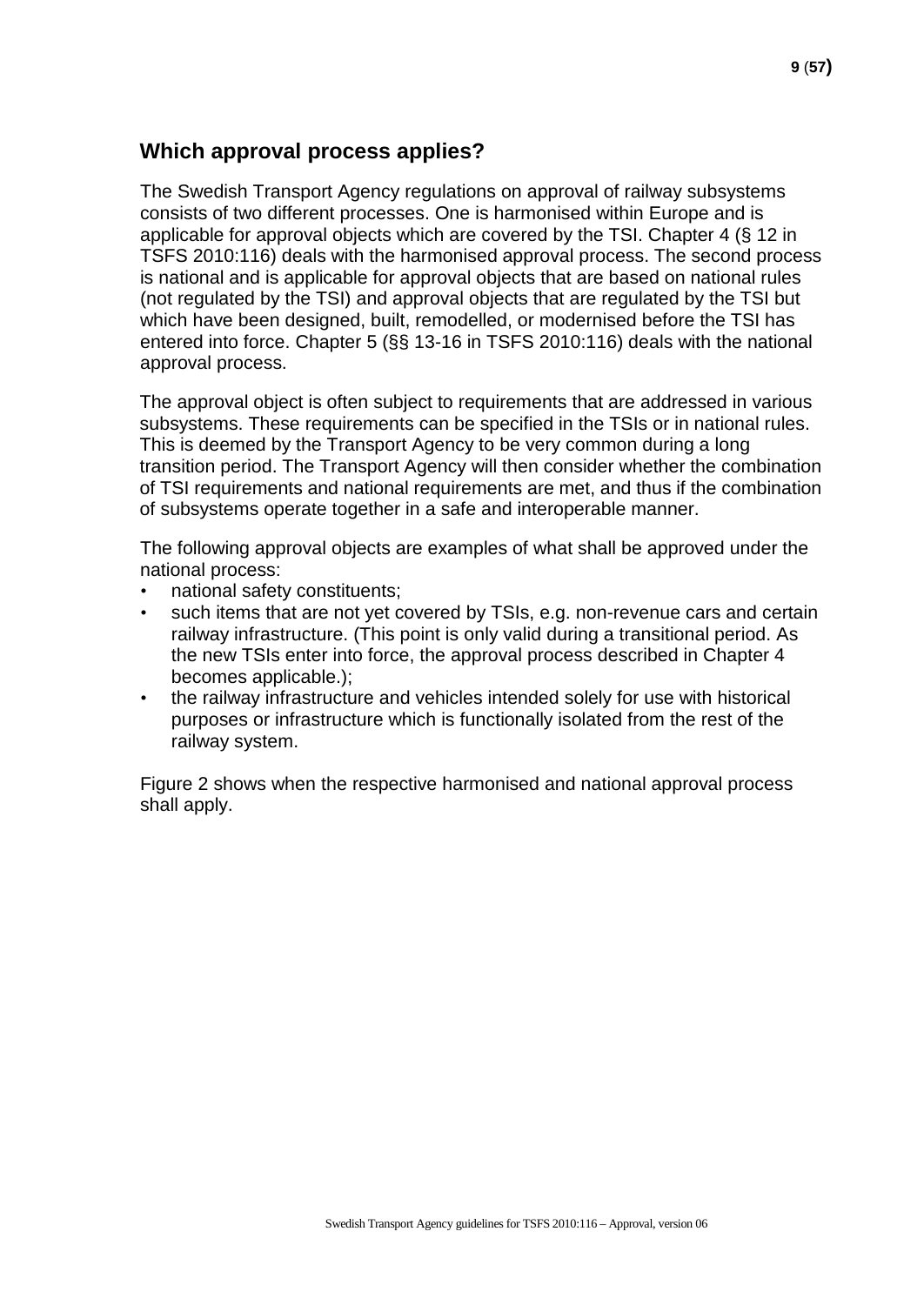

*Figure 2 Processes of the approval regulations*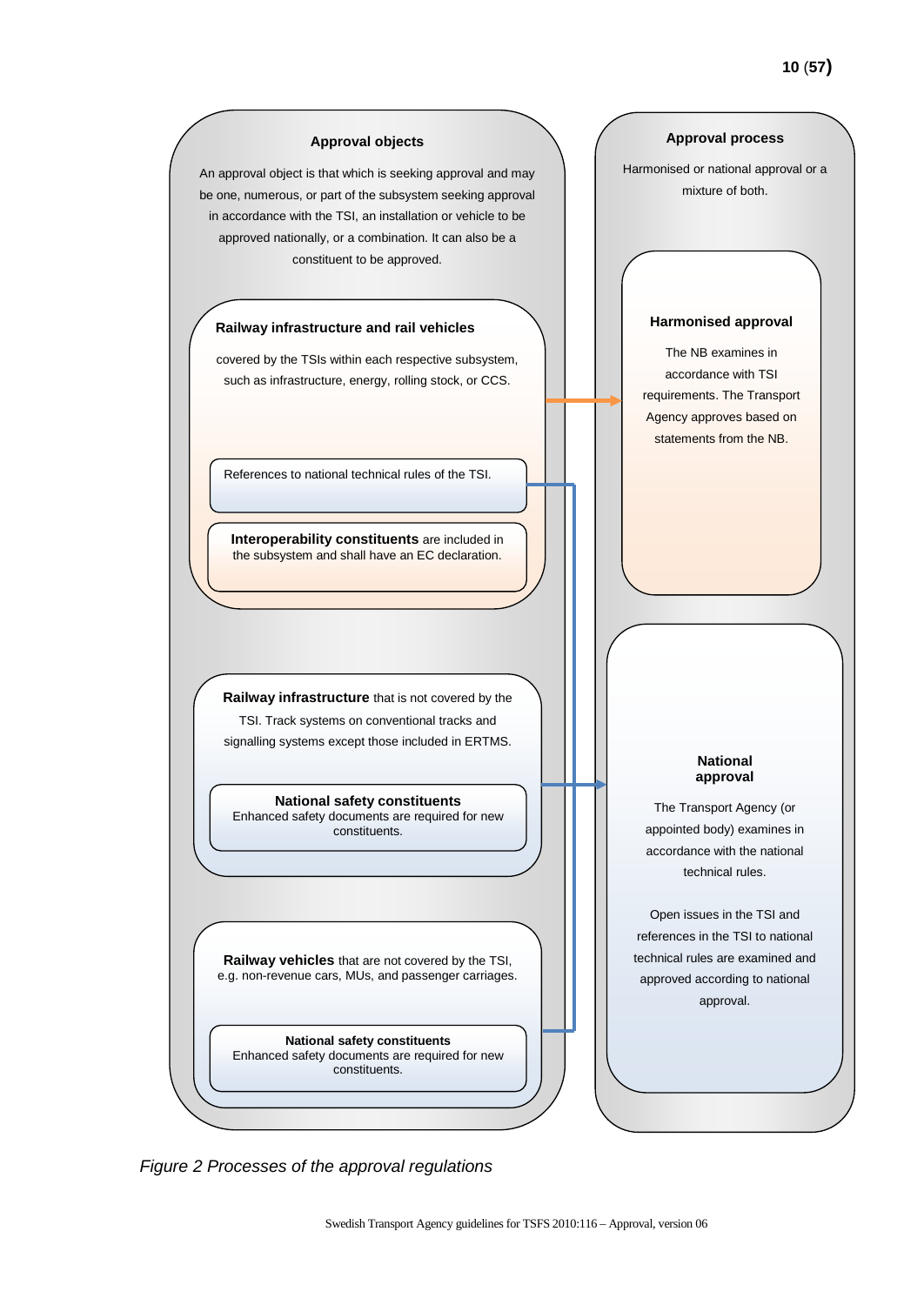### <span id="page-10-0"></span>**1 Scope and definitions**

**§ 1** These regulations contain provisions concerning the approval of the subsystems under Chapter 2, §§ 13, and 13a of the Railway Act (2004:519) and the application for exemption from the Technical Specifications for Interoperability in accordance with Chapter 2, § 11 of the Railway Act.

In accordance with the Railway Act, Chapter 2, §§ 13 and 13a, subsystems (new, remodelled, or modernised) shall be approved by the Transport Agency before they are put into service. These regulations govern the foundation that shall be the basis for the Transport Agency's approval. An approval decision means that the approval object in question may be used for railway operations in Sweden.

Vehicles or infrastructure for the underground and tramway are not covered by these regulations; they are regulated by TSFS 2010:115.

Chapter 6 (§ 17 TSFS 2010:116) deals with the application for exemption from the TSI.

### <span id="page-10-1"></span>**1.1 Definitions**

**§ 2** The terminology used in these regulations have the same meanings as in the Railway Act (2004:519), the Railway Ordinance (2004:526) and Railway Board's traffic regulations (JvSFS 2008:7). In addition the following apply:

*specification of requirements:* document that describes the specified requirements with which the subsystem shall comply;

*intermediate EC declaration of verification:* explanation that a subsystem fulfils the requirements of Chapter 2, § 8 of the Railway Act for design and construction phases;

*independent assessor:* natural or legal person independent from the applicant and duly qualified for the task of certifying a railway vehicle's safety-related interaction with the railway infrastructure or other traffic safety-affecting functions;

*risk analysis:* systematic use of all available information to identify hazards and assess risk;

*risk assessment:* the overall process comprising a risk analysis and risk valuation;

*risk valuation:* a procedure based on the risk analysis to determine if an acceptable risk level has been reached;

*safety document:* documented evidence that the product is in compliance with specified safety requirements;

*TSI – Technical Specifications for Interoperability:* Technical Specifications for Interoperability adopted by the European Commission;

*type and/or version designation:* numeric and/or letter combination for naming railway vehicles, technical systems, or constituents of the same technical design;

*validation:* testing, analysis, and assessment with the purpose of demonstrating that the resulting system meets the specified requirements;

*validation plan:* document that describes how the system's compliance with the contract documents will be proved, *the validation report:* written summary of the completed validation.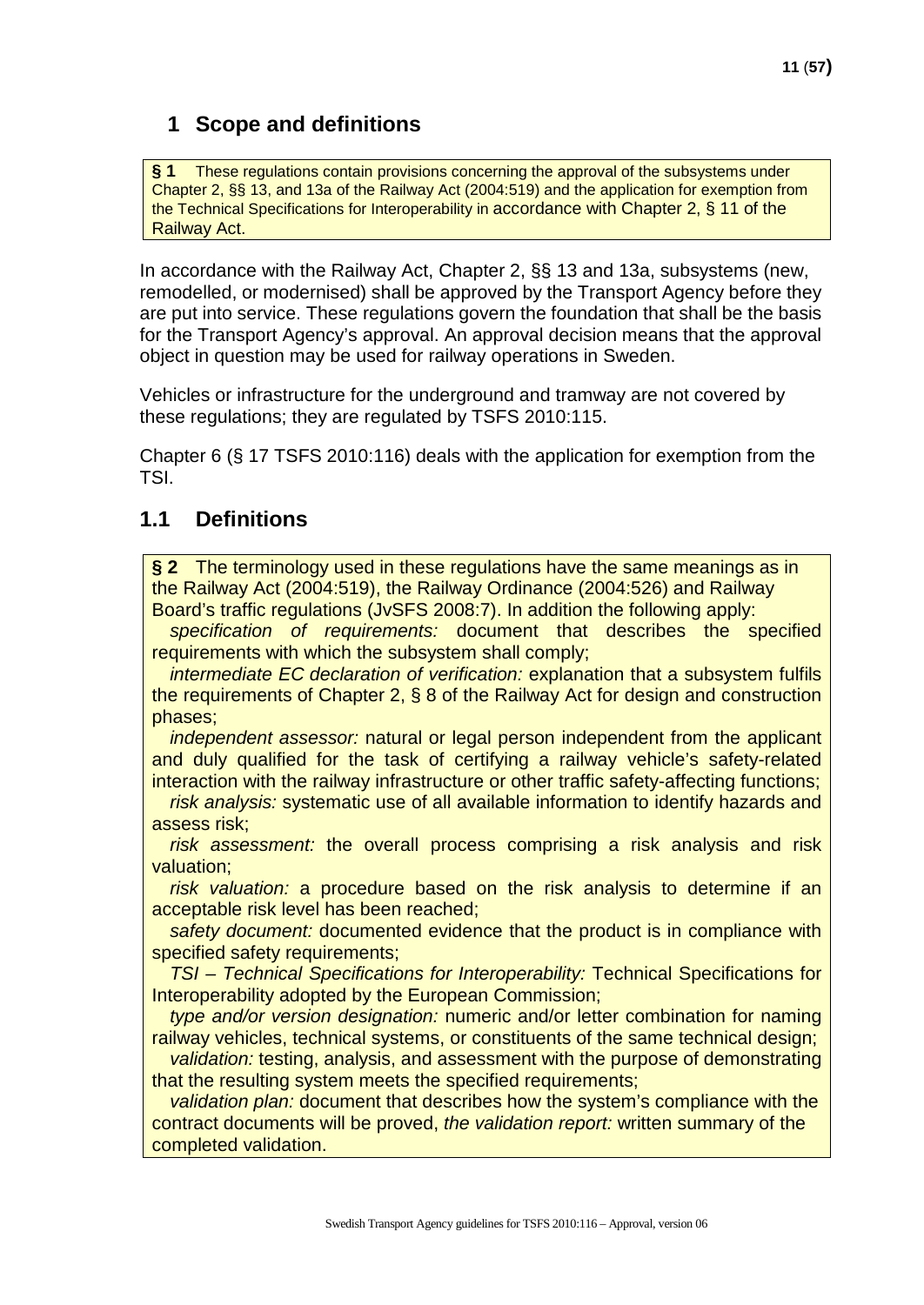From the above definition of 'independent assessor' it is not clear that an independent assessor can perform other types of reviews than certification of a railway vehicle's safety-related interaction with the railway infrastructure or other traffic safety-affecting functions. These other reviews may be the introduction of new technology in the tracks, for example, point motor or changes in the signal safety installations, which the independent assessor shall be duly qualified for.

### <span id="page-11-0"></span>**2 General information on approval**

### <span id="page-11-1"></span>**2.1 Limited approval**

**§ 3** A subsystem may be approved for limited-time use on prescribed conditions if tests in the operating environment are needed and if operational experience is required in order to show that a subsystem meets the requirements of the Railway Act (2004:519).

In other cases besides those specified in the first paragraph, an approval may be for a limited-time or subject to other conditions or be both limited-time and subject to other conditions.

The Transport Agency often issues approval in several stages; first, one or more temporary approvals to conduct a pilot operation, then an approval for operating experience in commercial service, and finally an approval valid until further notice. Both the temporary approval and the approval valid until further notice may include restrictions and conditions of use. Temporary approvals are given for stages of major infrastructure projects, they are not for pilot operations or operating experience in commercial service, but for normal service on a stretch which will later be integrated into the finished project.

Both pilot operations and operating experience in commercial service may be needed to gather practical experience of the approval object. Another reason for temporary approval is to allow the applicant to implement the service, although certain non-safety-affecting functions have not been shown.

The difference between pilot operations and operating experience in commercial service is that the pilot operation is performed in a 'protected environment,' e.g. the pilot operation is performed out in the field without the involvement of passengers or other vehicles. However, certain tests are carried out along with other traffic, testing the pantograph, for example. On the other hand, operating experience in commercial service involves taking the approval object into commercial service. Both the pilot operations and operating experience in commercial service are usually initiated by the applicant in order to validate certain requirements, such as availability requirements.

Examples of vehicle functions to be tested are brakes, track forces, securing loads, and profile. Passenger rail vehicles shall also have their doors and emergency and evacuation equipment tested. Certain tests will be performed both during both winter and summer conditions.

Pilot operations and operating experience shall be documented in a report. The Transport Agency accepts tests performed by competent companies in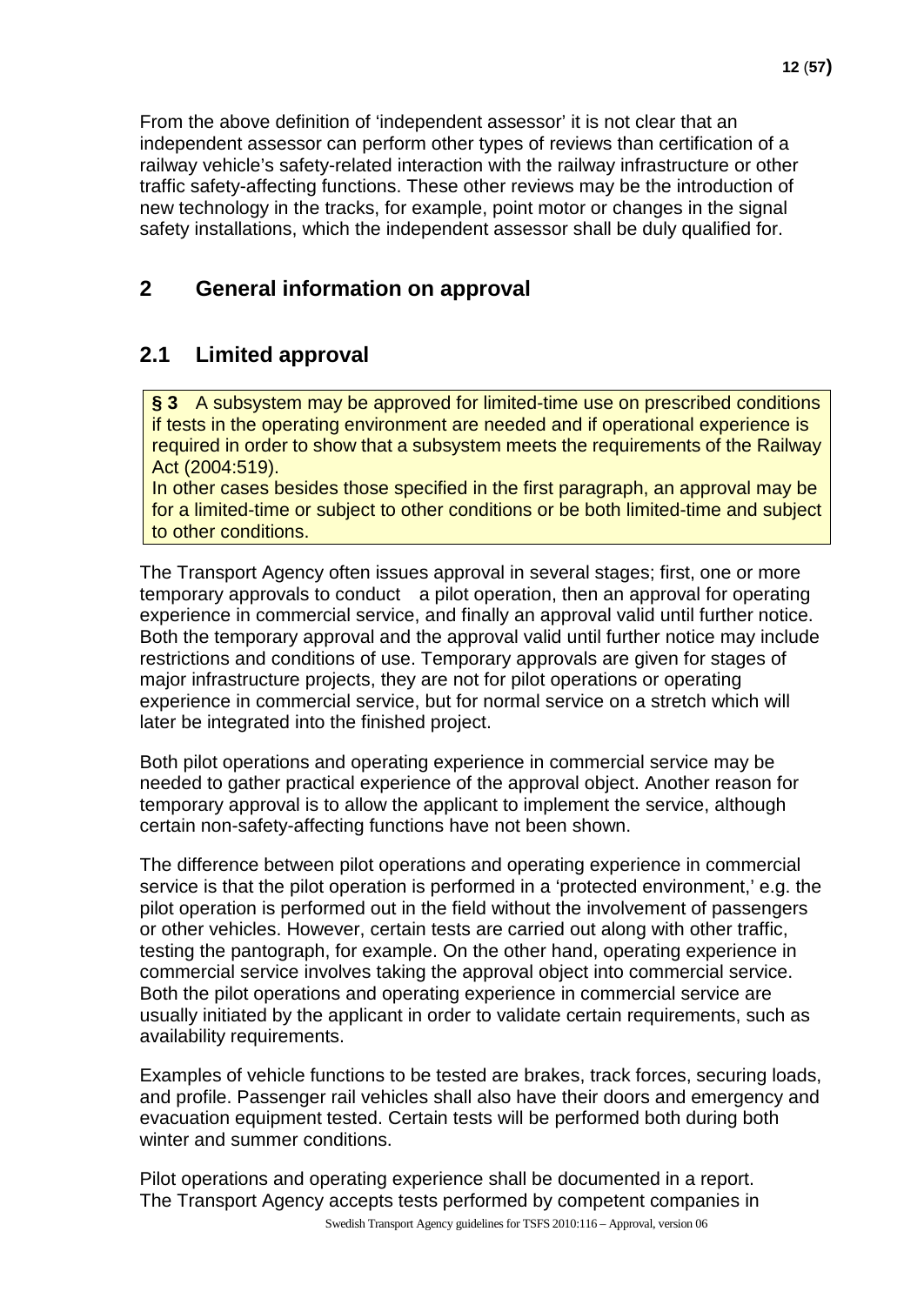Sweden and abroad (if conditions are equivalent to those in Sweden), as well as test reports from independent testing organisations.

For pilot operations, it is important that the railway undertaking has traffic regulations that cover trial runs and that any exemptions from the JTF (Railway Board's traffic regulations) are in order.

### <span id="page-12-0"></span>**2.2 Exemptions from approval requirement**

#### <span id="page-12-1"></span>**2.2.1 Railway vehicles**

**§ 4** Approval is not needed for rail vehicles which operate at no more than 20 kilometres per hour and which are not engaged for the carriage of passengers, if the rail vehicle:

1. is used within an A-SPA (special protection area closed to traffic due to work in progress);

2. is used within an area where other traffic is conducted exclusively by low-speed cautious movement;

3. does not have rail-mounted wheels with significance for propulsion or braking; or

4. is towed.

Railway vehicles approved in a foreign country, under the international agreements on mutual recognition, may be used without Swedish Transport Agency approval.

The paragraph should be read so that the conditions of 20 km/h and the vehicle not being used for the transportation of passengers must always be met, and that in addition, at least one of the conditions in points 1-4 must also be satisfied. The speed of 20 km/h is chosen because the consequences of an accident or derailment are considered small.

A-SPA means that an area is given over to work that requires that no train runs may take place over the workplace. Single-line working and shunting may occur after consultation. The rules for A-SPA are found in JvSFS 2008:7 Annex 12.

Visibility movement is a movement form on the main track or siding. It means that speed must be adapted to the visibility distance (full-visibility speed, half-visibility speed, and creep speed). See JvSFS 2008:7.

Towing means that a vehicle is pulled or pushed, firmly interconnected, by another (approved) vehicle without the towed vehicle contributing in either a drive or braking capacity.

Approval is not needed for rail vehicles that are covered by the rules of mutual recognition, for example, freight wagons which fully comply with TSI Freight Wagons, foreign freight wagons that are approved under the RIV agreement, or foreign passenger coaches that are approved under the RIC agreement.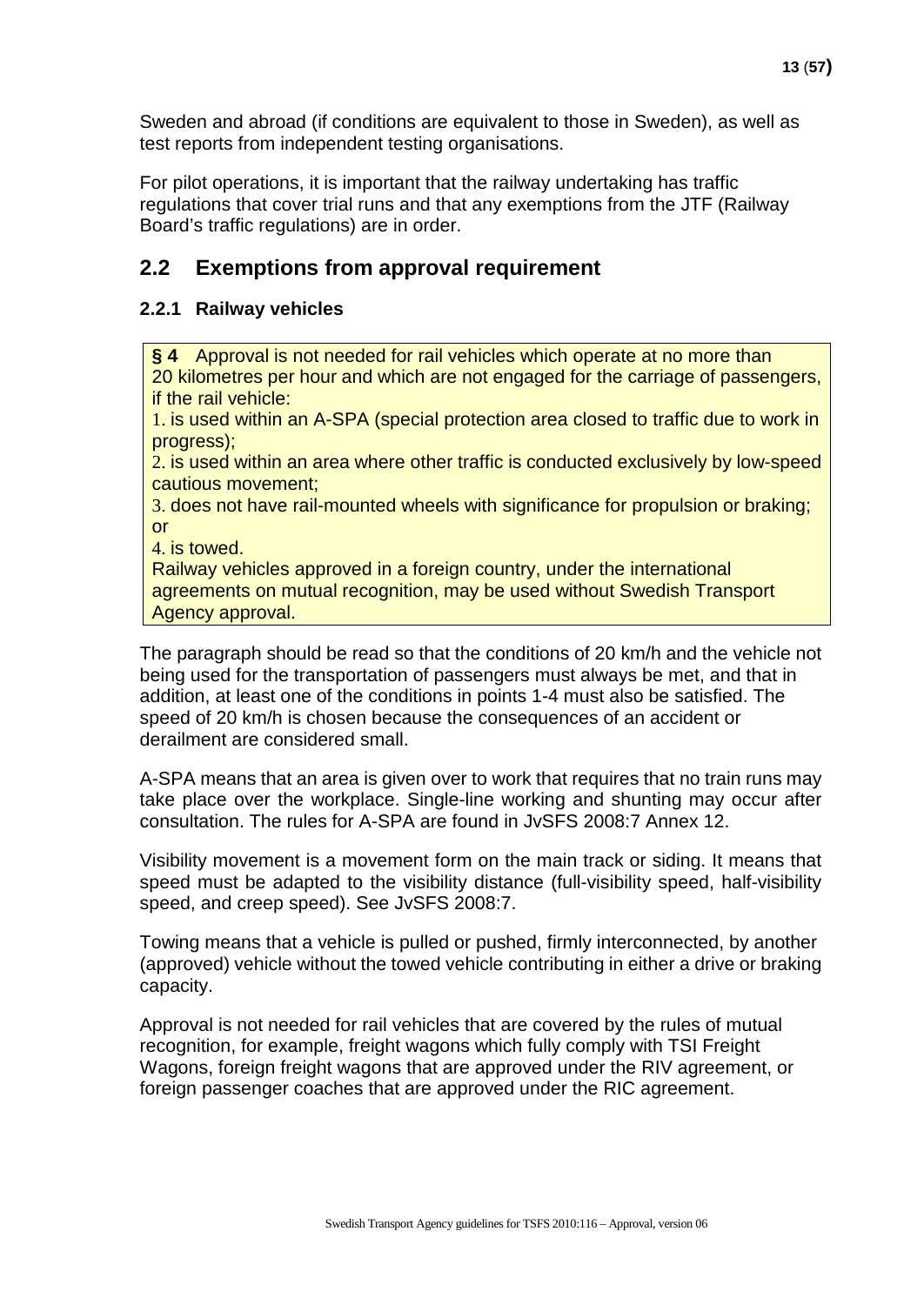### <span id="page-13-0"></span>**2.2.2 Railway infrastructure**

**§ 5** Approval is not needed for railway infrastructure which:

1. services at speeds no greater than 20 kilometres per hour;

2. is not engaged for the carriage of passengers;

3. is not engaged for the transport of dangerous goods covered by the provisions of the Swedish Civil Contingencies Agency (MSB) regulations (MSBFS 2009:3) on the Transport of Dangerous Goods by Rail (RIDS) or regulations which have replaced them;

4. is not simultaneously served by more than one vehicle motion;

5. has neither bridges nor tunnels nor level crossings crossed by a street or road that is open to general traffic;

6. forms the outermost section of the network to which it belongs; and

7. is equipped with technical protection that prevents rail vehicles from rolling out onto adjoining operational tracks.

Items 1-7 must be met simultaneously. This section is primarily aimed at managers of siding as well as tracks in industrial areas. The speed of 20 km/h is chosen because the consequences of an accident or derailment are considered small.

That something 'forms the outermost section of the network to which it belongs' means that there are no tracks beyond this track (i.e. no other infrastructure managers' tracks).

### **Track systems that do not require approval**

Track systems that are not considered to be railway infrastructure (and which do not constitute underground or tramway) are in accordance with JvSFS 2005:2 as follows:

- amusement park facilities
- funiculars
- mining tracks intended for ore mining and which are not linked to the railway infrastructure
- track systems that are open only to pedalled inspection trolleys
- track systems which are intended only for the movement of cranes, overheads, and the like, and
- other short track systems that are only open to freight traffic and which are not linked to the railway infrastructure.

The vehicles used on these track systems do not need Transport Agency approval either.

### <span id="page-13-1"></span>**2.3 Modernised or remodelled subsystems**

**§ 6** The description that, according to Chapter 2, § 13a of the Railway Act (2004:519), must be submitted to the Swedish Transport Agency shall include a risk assessment which should make clear if the overall safety level could be impacted.

An approval decision is valid until the subsystem is remodelled or modernised.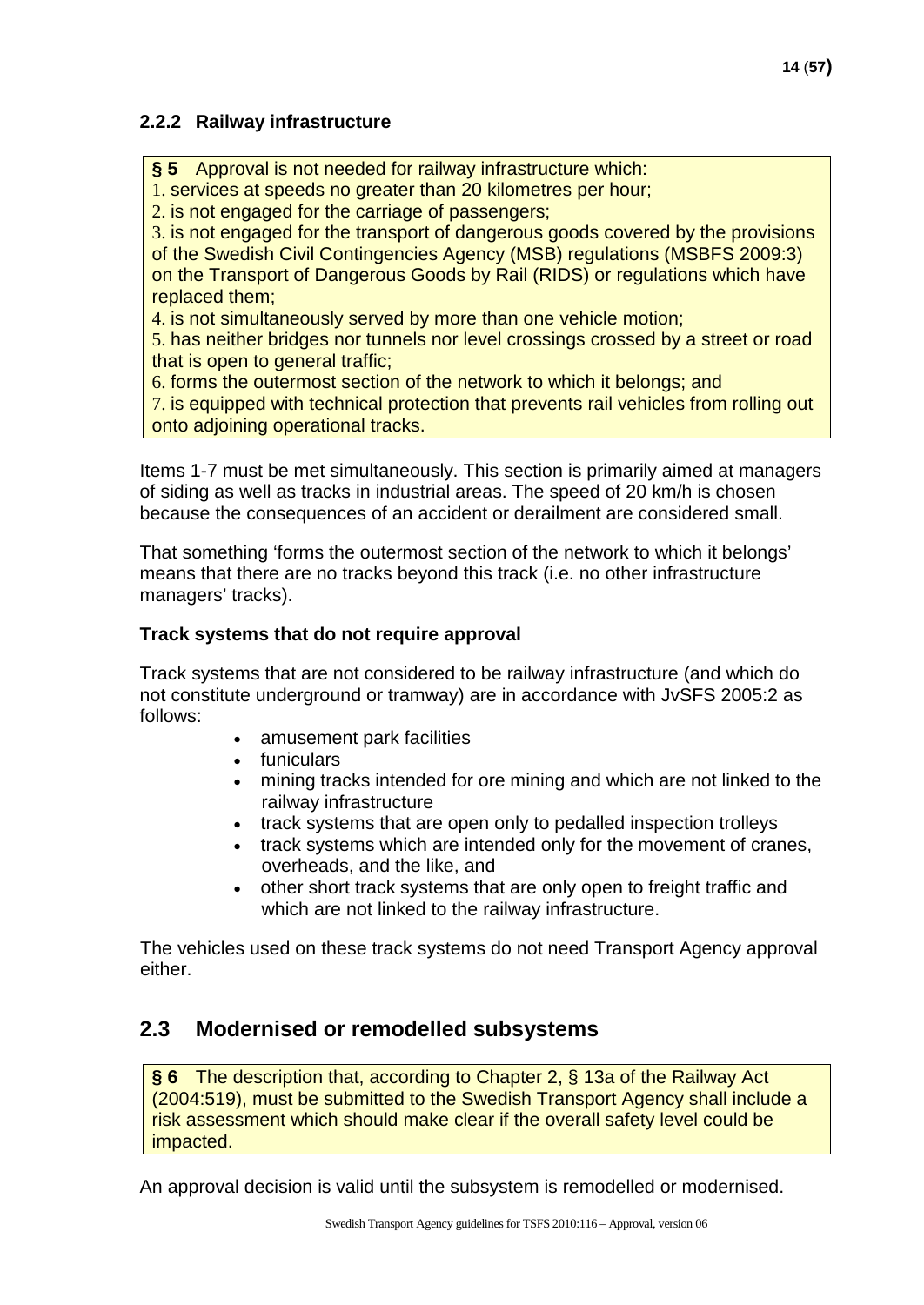Modernisation and remodelling means, in accordance with the definitions of Directive 2008/57/EC, major work to substitute or modify a subsystem or part of a subsystem. Works that are of such scope that they are considered to be remodels or modernisations shall always be communicated to the Transport Agency, which determines whether a new approval is needed. A modernisation or remodel is cause for a renewed approval if the modification may impair safety, change the function, or improve performance. The use of the subsystem is a part of the approval, so if the use changes then a new approval is required.

Those who carry out a modification of an approved subsystem must work in accordance with the EC Regulation on CSM (common safety method) regarding risk valuation and assessment (352/2009).

The procedure under Regulation 352/2009 is:

1. When the Transport Agency has not indicated whether a change should be considered significant or not (see example below), the applicant should assess whether the proposed change affects safety.

2. If the change has safety implications then the applicant should, with the help of an expert opinion, assess the significance of the change. The assessment should lead to one of three conclusions:

2.1 In the first situation the change is not deemed significant and the applicant should implement the change by applying its own safety method. 2.2 In the second situation the change is deemed significant and the applicant should implement the change by applying Regulation 352/2009 and the Transport Agency need not be notified.

2.3 In the third situation the change is deemed to be substantial and the Transport Agency shall be informed in order to issue, for example, a new approval to put a vehicle into service.

In other words, each time a modification is performed, the applicant must carry out a risk assessment. The risk assessment is an important basis for determining whether the modification has safety implications and thus requires approval of the Transport Agency or not. Changed use of the subsystem can affect safety and must be dealt with in the risk assessment of the change.

Vehicle keepers and infrastructure owners shall keep an internal record of all modifications carried out, regardless of whether they have safety implications or not. Such records shall describe all intermediate versions (known as configuration control).

If a renewed approval is required then the Transport Agency requests submission of additional documents for the modification under § 12 and/or §§ 13-16. The description of the change can be made in the form of a gap analysis / change analysis, i.e. describe the changes in relation to what was previously approved. The applicant's internal records of intermediate versions can be advantageously utilised here.

Annex 2 contains more information on risk assessment, risk valuation, and risk analysis.

The Transport Agency will determine the extent to which the modernisation /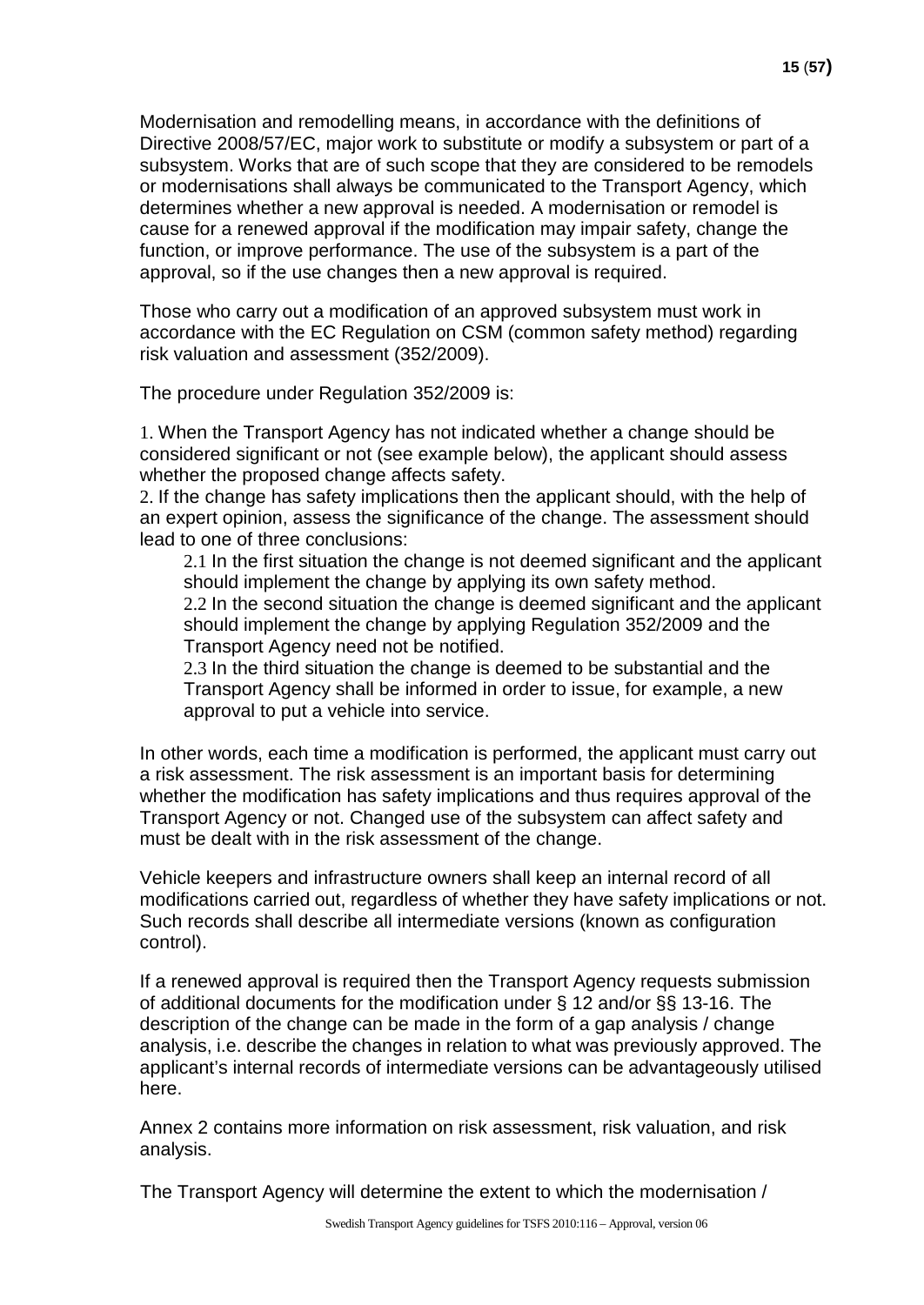#### **Railway vehicles**

It can be difficult to determine what changes or modifications need to be approved. Those who carry out a modification shall always perform a risk assessment which shows that the safety risks do not increase with the modified vehicle. Below are examples of vehicle modifications that are generally not considered to be remodels or modernisations within the meaning of the Railway Act. This means that such modifications do NOT require Transport Agency approval and therefore do not need a description, in accordance with § 6, to be sent if the risk assessment shows that the overall level is not adversely affected. If in doubt, contact the Transport Agency.

- The replacement of a safety-affecting detail without affecting its function or specification, such as valves, relays, sensors, bearings, springs, shock absorbers, transformers, etc.
- Installation of GSM-R for communication with traffic control on **already approved** railway vehicles.
- Replacement of details on rail vehicles that affect neither safety nor interoperability, such as a transformers.
- The replacement of interior equipment and fittings in the passenger and staff spaces on railway vehicles which do not change the rail vehicle's dynamic behaviour, or impair the fire classification, or otherwise adversely affect passenger safety. However, when replacing the entire interior of a passenger space, TSI Tunnel Safety applies and with that a new approval is required.
- Maintenance measures, both preventative and corrective.

Following are examples of vehicle remodels that require Transport Agency approval:

- A remodelled or reprogrammed ATC system. Such a system must itself be approved for installation in vehicles.
- Installation of ETCS in a vehicle.
- A new type of driver's panel or driver's safety device (DSD).
- Change of actuators, electronics, and software for control of traction and braking on rail vehicles.
- A new type of engine, bogie, axle, wheel, coupler, frame, or body.
- A new type of operating system and emergency braking system or WSP on rail vehicles.
- A new type of door control, door lock, emergency system, or fire alarm.
- Increase in performance, including increased speed, increased axle load, and changed loading gauge.
- A new use of a vehicle.

An example of a special vehicle that shall be approved is a radio locomotive, which is a common locomotive fitted with radio control and used for shunting. Basically, there should be an approval for the locomotive itself. Thereafter, an approval is required for the installation of the radio control equipment; one separate approval per locomotive.

**Note that the above lists are examples and that when a modification is planned of such scope that it is deemed to be a remodel or modernisation, a**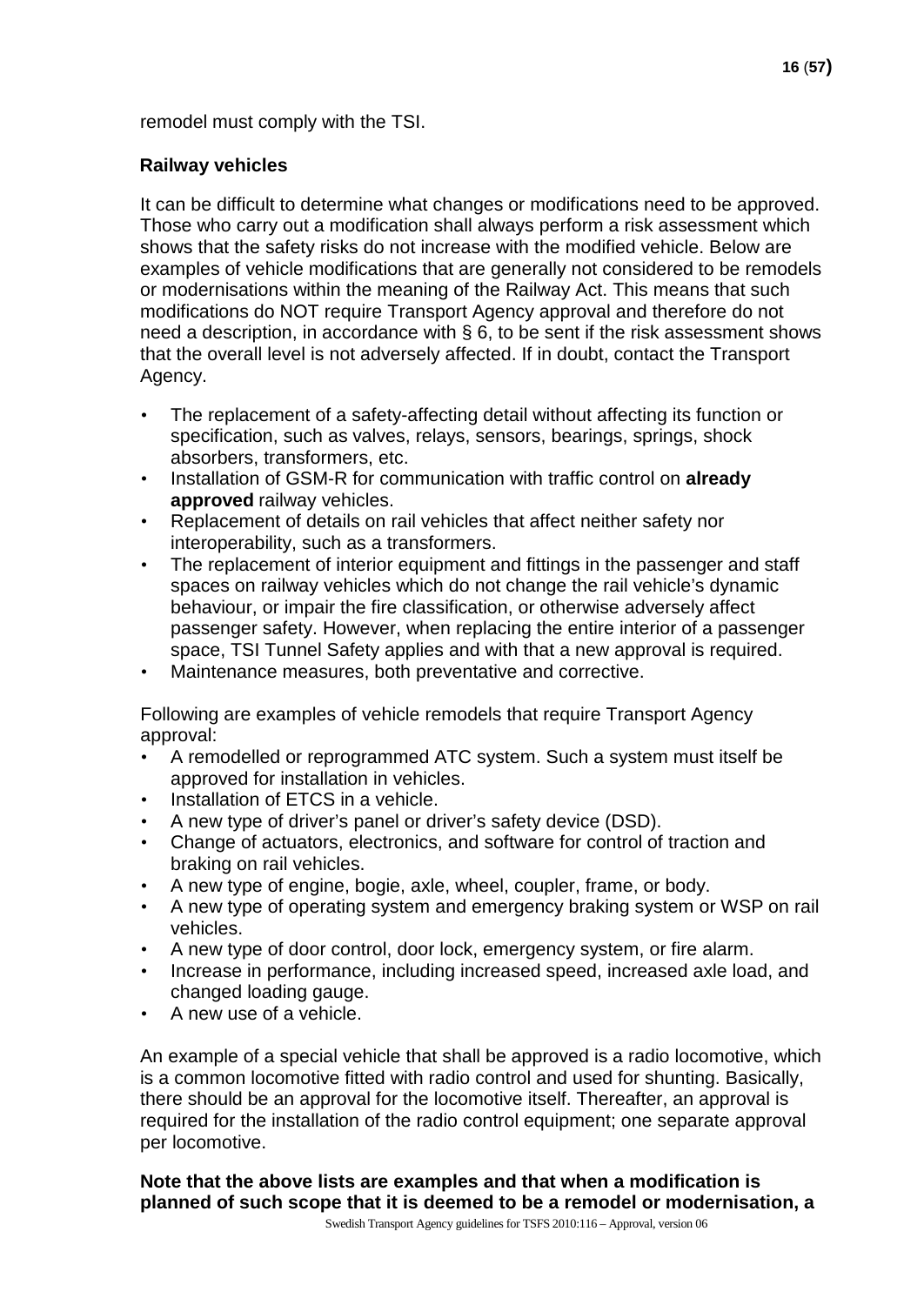#### **description of the planned work must always be submitted to the Transport Agency.**

#### **Railway infrastructure**

It can be difficult to determine what changes or modifications need to be approved. Those who carry out a modification shall always perform a risk assessment which shows that the risks do not increase with the modified infrastructure. Below are examples of infrastructure modifications that are generally not considered to be remodels or modernisations within the meaning of the Railway Act. This means that they do NOT require Transport Agency approval and therefore do not need a description, in accordance with § 6, to be sent if the risk assessment shows that the overall level is not adversely affected. If in doubt, contact the Transport Agency.

- The replacement of a safety-affecting detail without affecting its function or specification, such as sleepers, rails, cables, switch blades, and relays.
- Maintenance measures, both preventive and corrective, such as grinding, ballast washing, track straightening.
- Protection against noise.
- Removal of level crossing.
- Marginal change in track length (less than 100 m).
- Minor curve adjustment in conjunction with the existing railway embankment.
- Installation or removal of crossing protection system of proven technology that is independent from the signal box or automatic block system.
- Removal of non-signal controlled switch and associated siding(s).
- Procedure with equipment that does not have safety implications, such as control systems for signal boxes.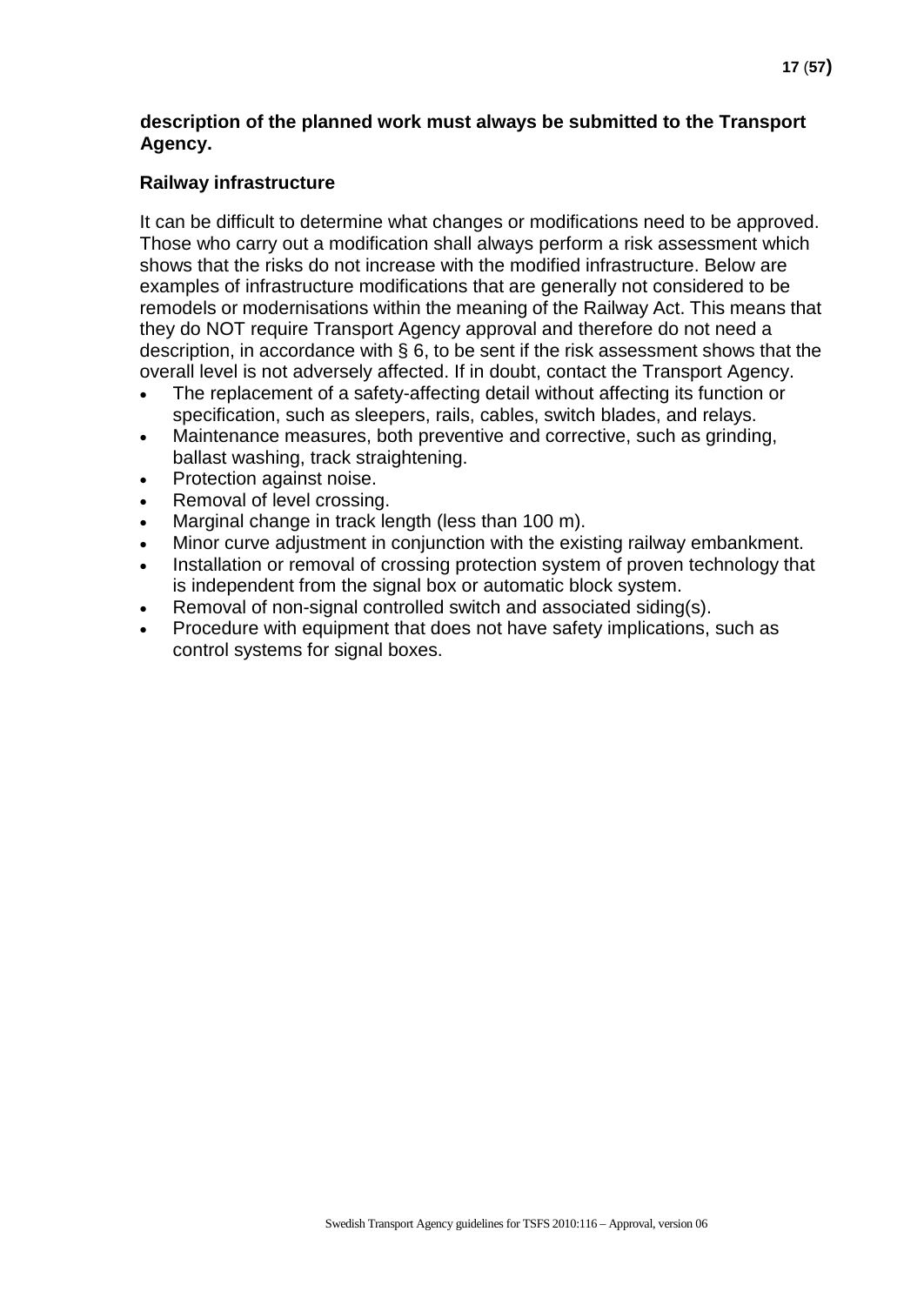Following are examples of infrastructure remodels that require Transport Agency approval:

- Change in functions such as the train protection system (except for train running functions), the automatic block system, detectors, and train detection systems.
- Use of a different technical solution in relation to what has previously been known in regards to crossing protection system, signal boxes, point operating device, or other substantial part of a subsystem.
- Capacity building such as increased axle load, higher loading gauge, or increased speed.
- Procedure on the load-bearing structures of the track that significantly affect load capacity, such as new construction of a bridge, even if it is built using the same methods as the original bridge.
- Remodelling of places for the exchange of passengers, this also includes, for example, parts of travel centres that are not directly connected to the railway infrastructure.
- New communications systems or software/hardware upgrades in an existing system, such as new software in the base stations and PBX for GSM-R.
- New switch between main tracks.
- New main track.

#### **Note that the above lists are examples and that when**

**a modification is planned of such scope that it is deemed to be a remodel or modernisation, a description of the planned work must always be submitted to the Transport Agency.**

### <span id="page-17-0"></span>**2.4 Independent assessor**

**§ 7** The functions referred to in § 15 first paragraph and § 16 first paragraph, second point, shall be assessed by an independent assessor approved by the Swedish Transport Agency. If the Swedish Transport Agency requests so, then an independent assessor shall also carry out reviews of other traffic safety-affecting functions referred to in §§ 14-16.

If the Swedish Transport Agency requests so, then a resume of the assessor and documents which show his/her independence from the assessed object, as well a project plan for the assessment, shall be submitted to the Swedish Transport Agency.

### <span id="page-17-1"></span>**2.4.1 General**

The Transport Agency may request certain traffic safety-affecting functions to be assessed by one or more independent assessors. These independent assessors shall be approved by the Transport Agency for each respective approval object. For Transport Agency approval, the assessor is required to be independent and impartial in relation to the object that is to be assessed, and also to have adequate competence to complete the task.

Independent assessors should be involved early in the process in order to have continuous feedback from the work being carried out and to prevent deficiencies that can be difficult to manage at a later stage.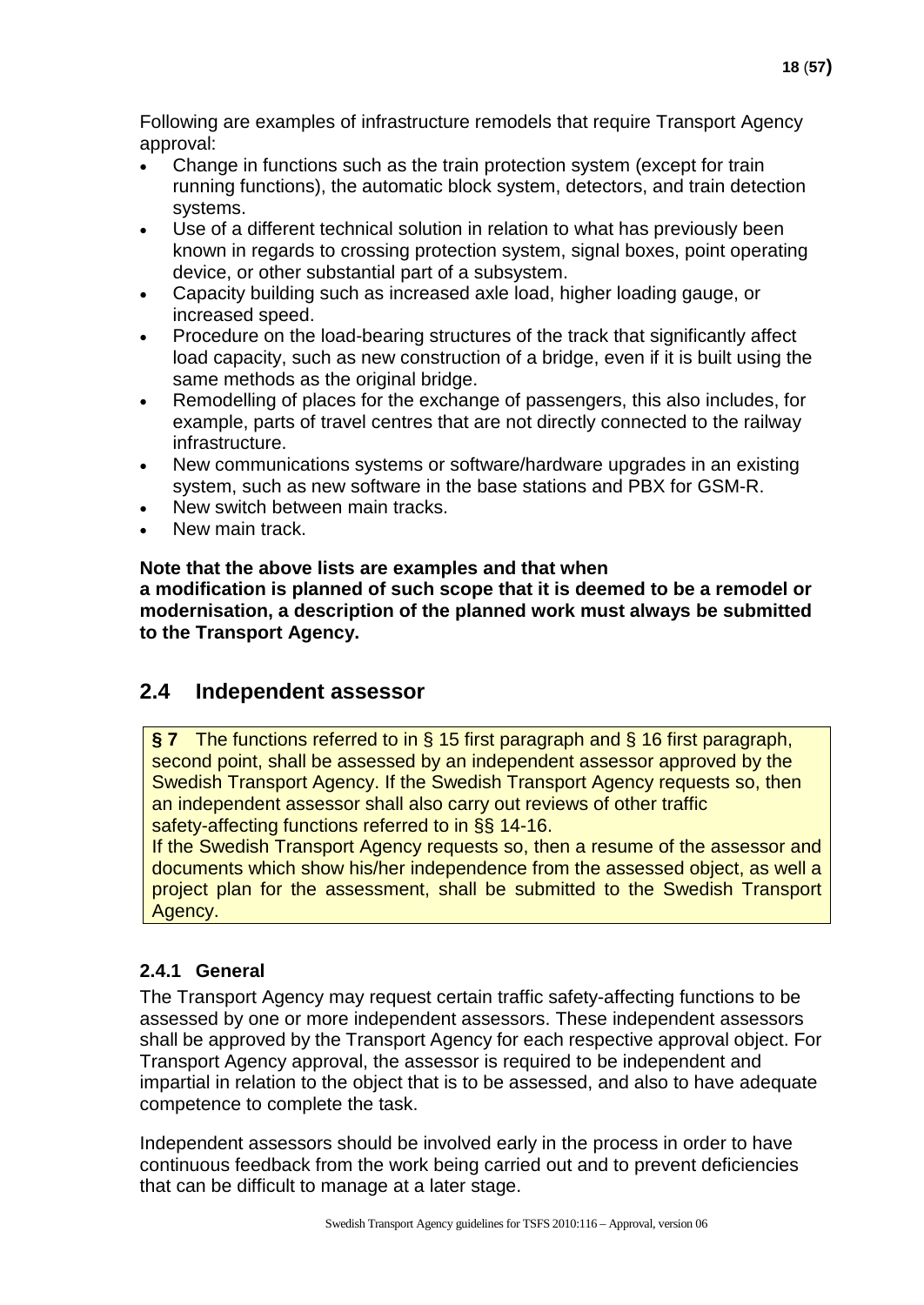#### **Several independent assessors**

An approval object may consist of several combined elements, each of which is separately assessed by different independent assessors. It is incumbent upon the applicant to present to the Transport Agency a clear overview of all component parts and which parts are covered by each respective assessment. Note that all independent assessors must normally be approved by the Transport Agency.

#### **Completed independent reviews**

In some cases, parts of an approval object may have already been assessed by an independent assessor for foreign approval, for example. Such reviews can normally be reused if the assessment is properly conducted and documented. In the case above, the independent assessor is obviously not approved by the Transport Agency and greater responsibility falls on the independent assessor for the approval object of which the part is included. The independent assessor must then check and evaluate the competence, independence, and impartiality of the previous independent assessor and that their report meets the other requirements for an independent assessment (see Chapter [2.4.5\).](#page-20-0) The valuation of this check, and how the valuation is performed, shall be clearly stated in the report for the approval object.

#### <span id="page-18-0"></span>**2.4.2 Railway vehicles**

There are different types of independent assessments for railway vehicles, there is an assessment of the vehicle's interaction with the infrastructure, but also of the constituents and functions of the vehicle.

Functions in points a) - i) in § 15 and § 16 apply to the vehicles' interaction with the infrastructure and shall always be assessed by independent assessors. When introducing a completely new vehicle, all relevant (determined by the Transport Agency) points shall be assessed. For approval of remodels, upgrades, or modernisation, only the functions affected (determined by the Transport Agency) are assessed again by independent assessors.

The independent assessment for foreign vehicles may be the foreign approval, if the approval makes clear what was assessed. For more information, please refer to the Transport Agency's guidelines *'Review of railway vehicle interaction with Swedish railway infrastructure'* at [www.transportstyrelsen.se.](http://www.transportstyrelsen.se/)

'Other traffic safety-affecting functions' refers to advanced braking and door systems, for example, which are not functions that relate to interaction with the infrastructure. These are handled in the same way as the development of new signal boxes, see Chapter 2.4.3.

### <span id="page-18-1"></span>**2.4.3 Railway infrastructure**

Currently, the Transport Agency does not normally require an independent assessor for changes to a track system or energy installation. However, an independent assessor may be required following the introduction of new technologies to the track, such as point motors.

The Transport Agency always requires an independent assessor for changes in signal safety devices. However, the independent assessor's duties may vary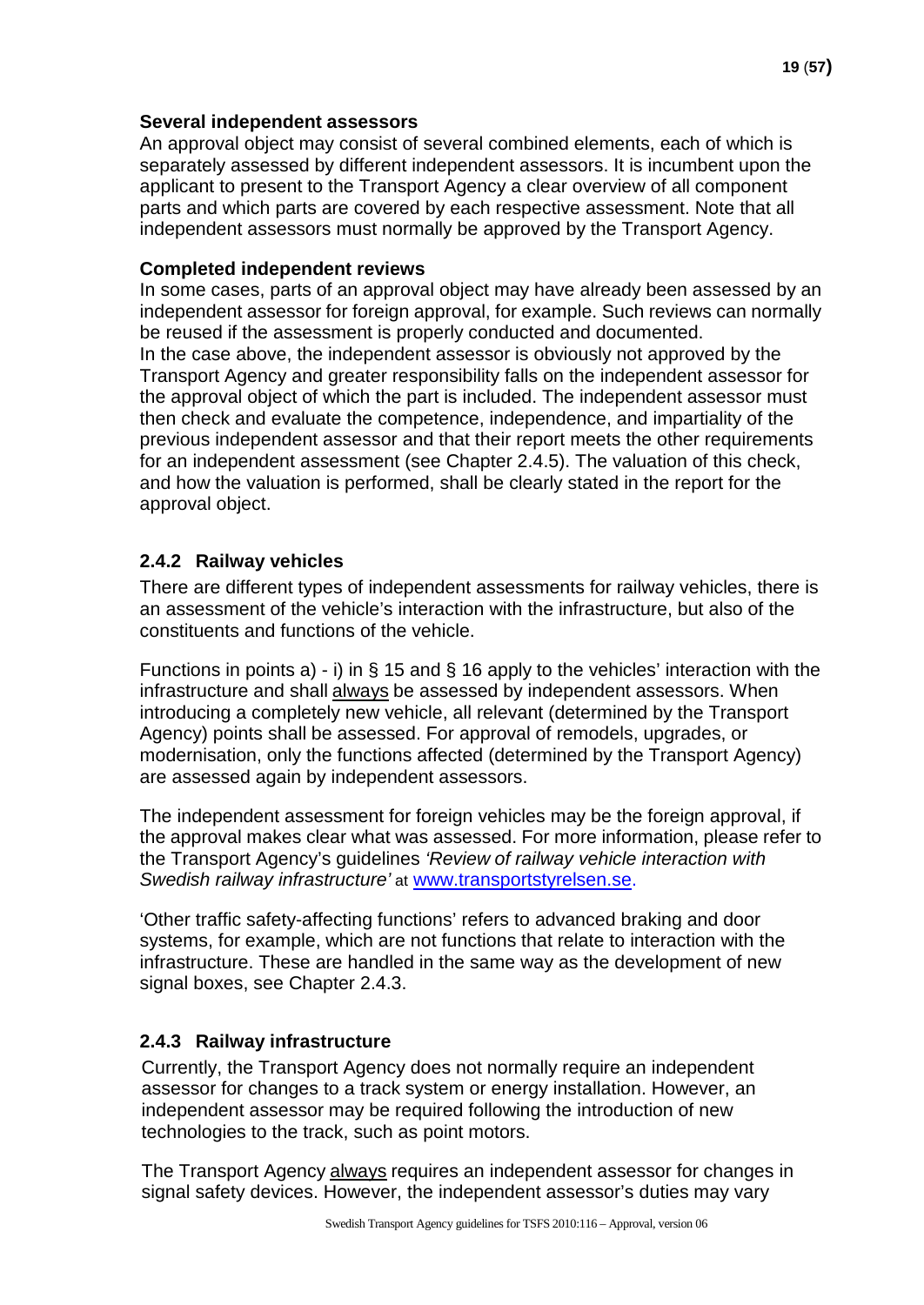depending on the scope of the approval.

For reengineering of items such as signal boxes, the Transport Agency requires compliance with SS-EN 50126 (or upon agreement with the Transport Agency, equivalent standard to provide the intended SIL level of the product) and documentation in a safety certificate according to SS-EN 50129. The safety certificate is then evaluated by an independent assessor (ISA – Independent Safety Assessor).

The purpose of an independent assessment can be divided into two parts, these are:

- To verify that the applicant is working with a process that enables the implementation of a coherent strategy for managing reliability, availability, maintainability and safety.
- To verify that the results of applying the above process are relevant to the proposed work and sufficient to show that the implementation of the work achieves standards of safety requirements.

For changes in existing signal installations, there are often in-house process descriptions for the independent assessor's work such as the Swedish Transport Administration's *'Technical safety management, work with signalling systems, BVF 544.94001'* or SL's *'Global Security Governance SÄK-0410, Safety Management for work on signalling.'*

### <span id="page-19-0"></span>**2.4.4 Requirements for the independent assessor**

The requirements for an independent assessor will vary depending on the scope of the task, but it is generally required that he/she have extensive expertise in the area(s) to be examined, as well as that an overall perspective of the approval object is utilised. Furthermore, the independent assessor shall not be in a position of dependence or conflict of interest to the particular object(s) to be subjected to independent assessment.

Therefore, the Transport Agency does not normally accept independent assessors that belong to the same company as the manufacturer.

A CV (Curriculum Vitae) of the independent assessor is required as basis for the Transport Agency's acceptance.

The Transport Agency may also require a plan for the independent assessment to be presented. The minimum that the plan should include:

- **•** Scope of the task
	- o What products or functions are included in the assessment.
	- o What parts of the life cycle (according to SS-EN 50126) are included in the assessment.
	- o The purpose of the independent assessment.
	- o Relations to other independent assessments.
- **•** Method
	- o Working methods
	- o Planned audits
- **Organisation**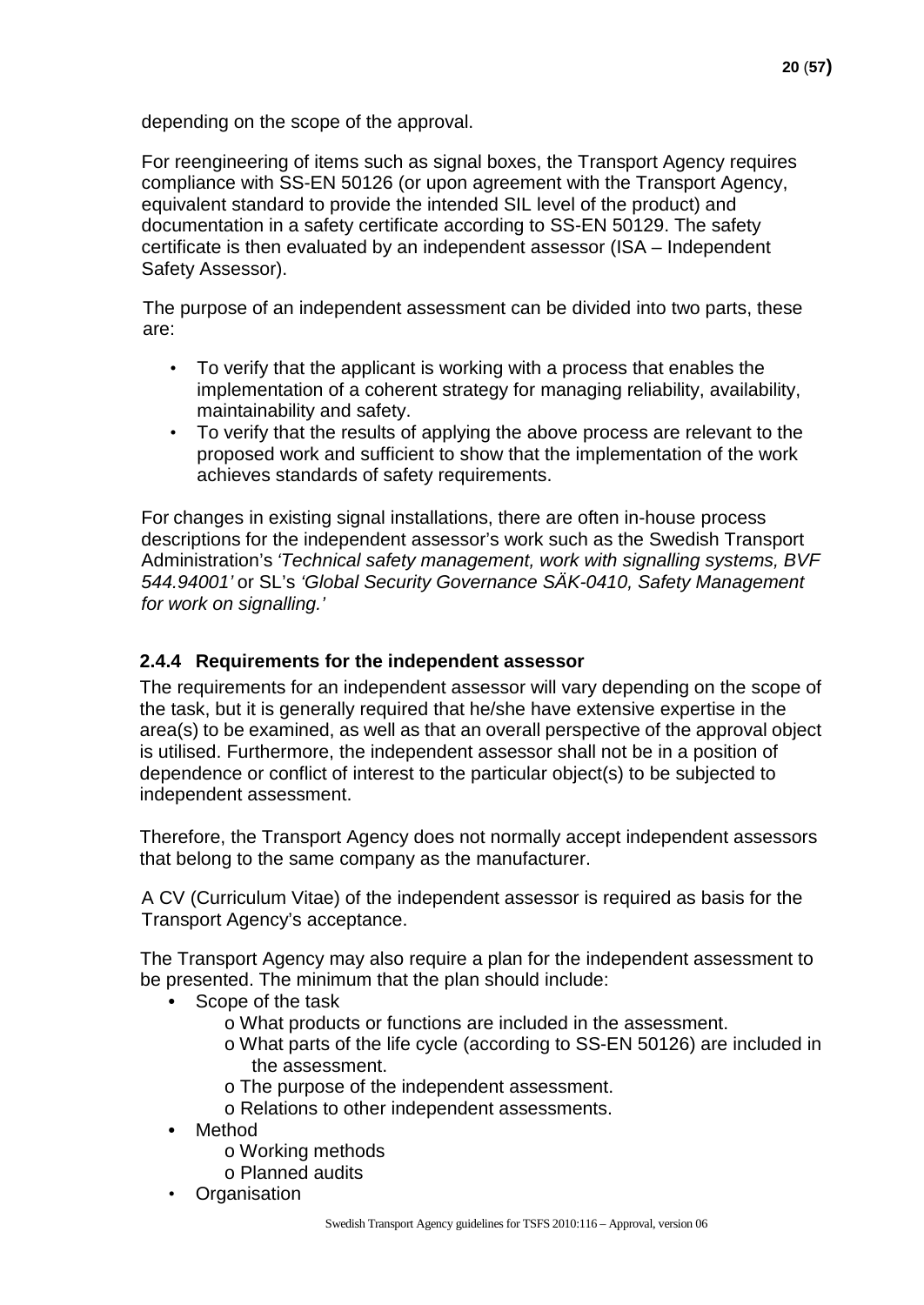- Time schedule
- Deliveries

#### <span id="page-20-0"></span>**2.4.5 Requirements for the report content**

The report shall clearly state what has been assessed, why, how, at what level the assessment was conducted, and if the approval object or change to the approval object meets or does not meet the stipulated requirements (the degree of compliance required may vary). If the requirements can not be satisfied in full, the independent assessor shall specify what consequences it entails and, if possible, indicate what measures should be taken prior to an approval.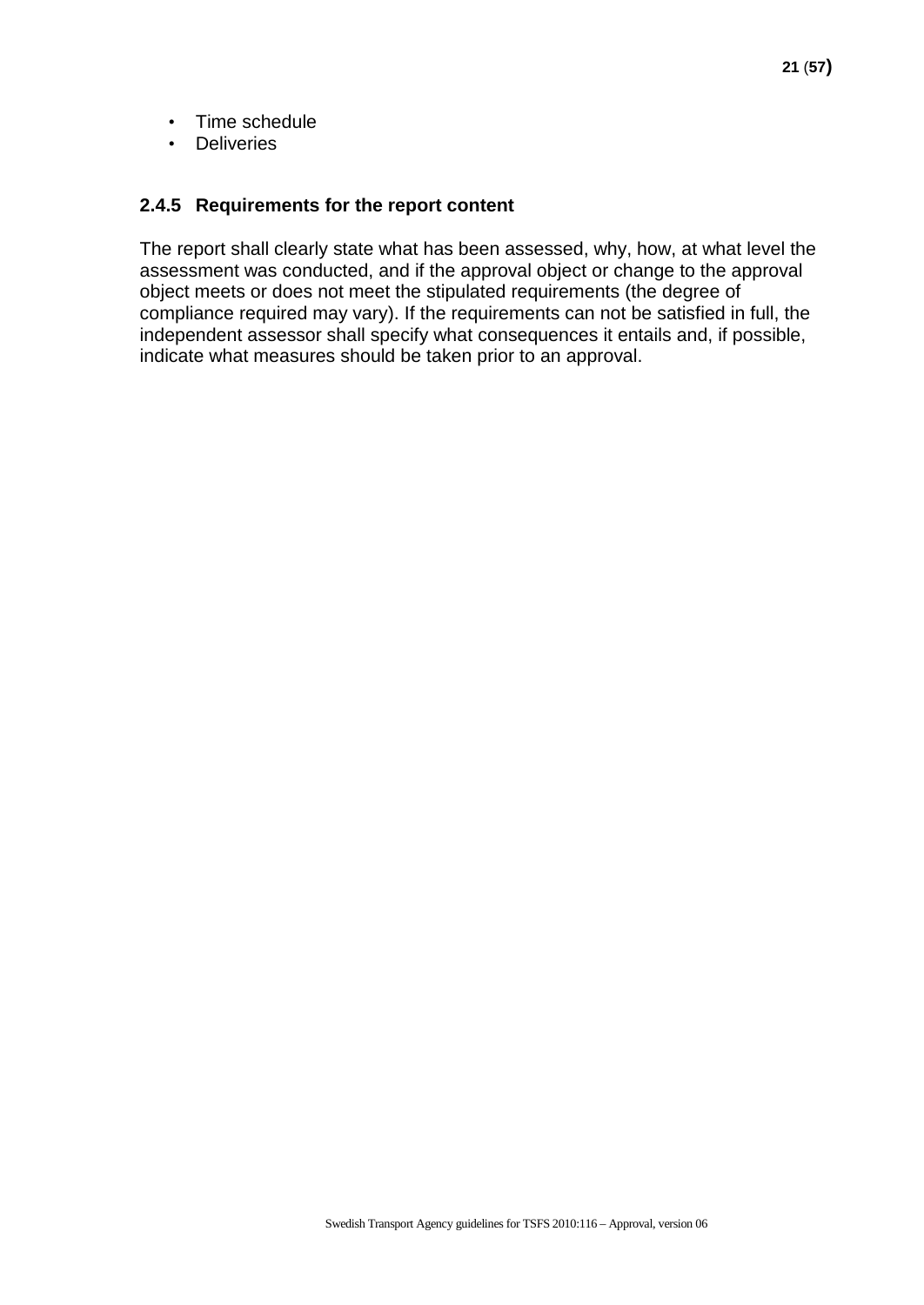### <span id="page-21-0"></span>**3 Application for subsystem approval**

### <span id="page-21-1"></span>**3.1 General information**

These help guidelines and the application forms in the guideline annexes are to assist in the approval application process. The submitted documentation may be more or less detailed depending on the complexity of the approval object. It's always a good idea to consult with the Transport Agency in conjunction with application submission.

Initial contact can be made in the most simple manner, for example, by phone, e-mail (jarnvag@transportstyrelsen.se) or a letter in which the applicant notifies that it intends to develop something new or remodel an existing item. The case is assigned to an administrator at the Transport Agency who will contact the applicant and supply a case number.

If the approval is in regards to a vehicle, it is possible for [the applicant to make a](http://www.transportstyrelsen.se/)  preliminary application directly in the rolling stock register, [www.transportstyrelsen.se.](http://www.transportstyrelsen.se/) If the applicant does not have a user account in the rolling stock register, then one can be applied for with the Transport Agency. However, the information required for the rolling stock register is entered by the administrator in conjunction with the approval.

### <span id="page-21-2"></span>**3.1.1 Deadline for submission of application documents**

**§ 8** Application documents for subsystem approval may, upon agreement with the Swedish Transport Agency, may be submitted as they are quality-assured and determined.

It is important that the applicant contacts the Transport Agency at an early stage to discuss how the continued process should be implemented. For approval cases in which the TSI applies, it is recommended that a notified body is engaged right from the design stage.

By contacting the Transport Agency early, the opportunity is provided to be informed on current laws, regulations, and regulatory requirements, including those in adjoining areas such as the environment, working environment, and electrical safety.

The Transport Agency and the applicant should keep an ongoing dialogue during the project in order to create good continuity in the approval process. This makes the work easier for both the applicant and the Transport Agency and also shortens processing times.

The Transport Agency recommends that the requested documents are sent in as they are completed during the development phase. The applicant submits the finished document to the Transport Agency, which can thus work in parallel with the applicant. In this way, the processing time prior to approval for the object being put into service is shortened. Any updates to submitted information are sent again to the Transport Agency so that the basis for the decision is final.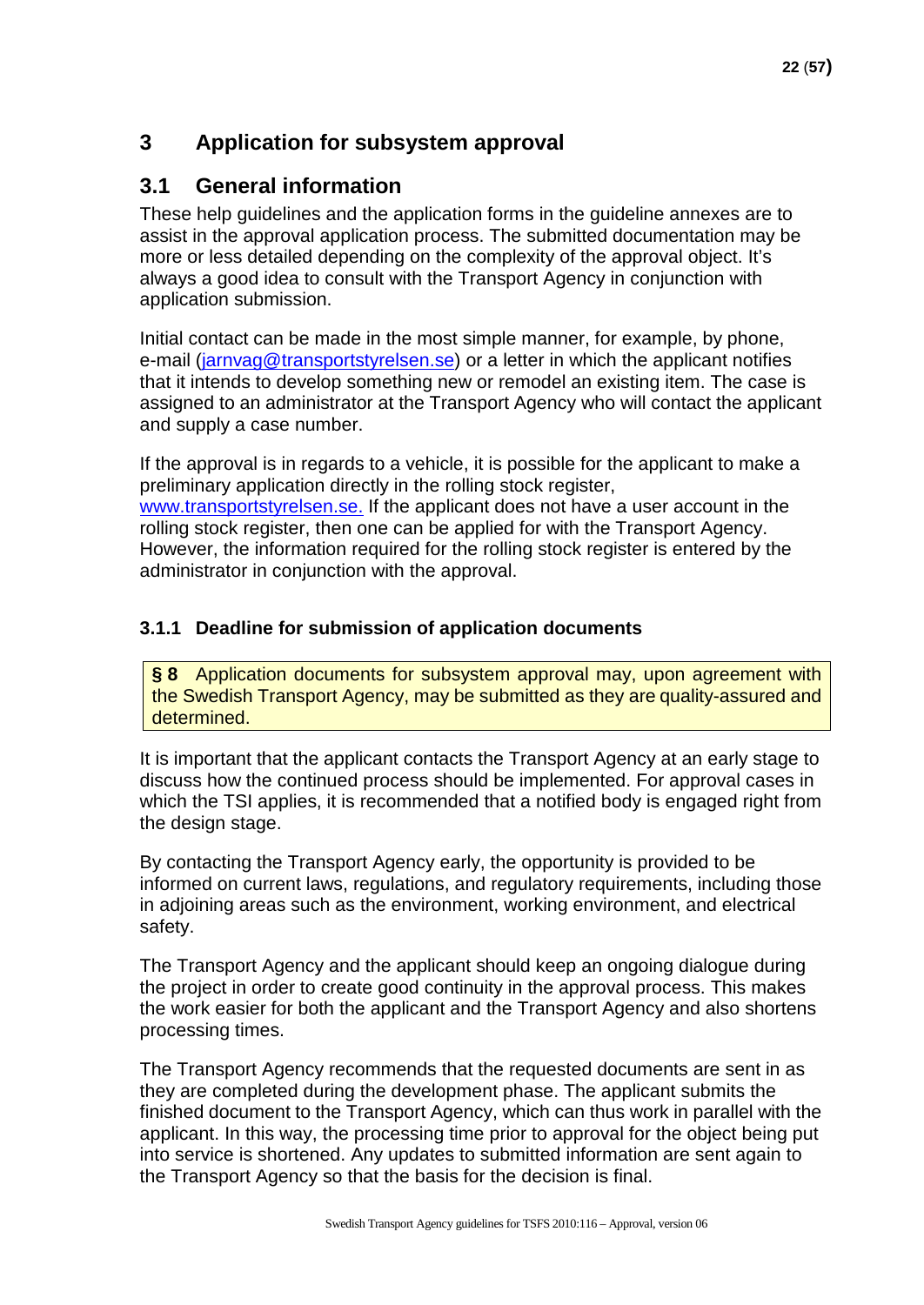### <span id="page-22-0"></span>**3.1.2 Basic information**

- **§ 9** An approval application shall include the following:
	- 1. The applicant's name, address and organisation number.
	- 2. Description of the subsystem and how it is to be used.

3. Indication on when the subsystem is intended to be put into operation.

4. Proposals for any possible type and/or version number.

The applicant may be a railway undertaking, manufacturer, importer, infrastructure manager, or other interested party. Several parties are sometimes involved in an application and they should agree on who shall formally stand as the applicant. He or she who stands as the application assumes a coordinating role with the Transport Agency and is responsible for all necessary information being provided to the Transport Agency.

#### **Railway infrastructure**

The description of the railway infrastructure should include layout drawings and technical specifications such as horizontal projections and cross-sectional drawings, track geometry,

design factors (maximum permitted speed, greatest permitted axle load, track radii, maximum slope – in particular slope towards other infrastructure), signal safety devices, etc. The description shall also indicate which approved national safety constituents are included in the installation, such as signal boxes and ATC systems.

### **Railway vehicles**

The description shall include a general description of the vehicle, overall design, construction, and performance. Basic functions shall be specified, e.g. maximum permitted speed, greatest permitted axle load, loading gauge, brakes, placement in the train, any software for the control of safety-affecting functions, etc.

The Transport Agency determines the type designation and vehicle number of the vehicle(s), however, the applicant may submit proposals. TSI Traffic Operation and Management – Annex P is used for the vehicle number.

### <span id="page-22-1"></span>**3.1.3 Railway vehicles of the same technical design**

**§ 10** If the Transport Agency has previously approved rail vehicles of the same technical design, then the application shall, beyond what is set out in § 9, contain information about the previous decision and the documents requested by the Swedish Transport Agency.

Type and individual approval is used for vehicles. For a new or modified vehicle of an approved type, the Transport Agency applies a simplified approval. If an application relates to production vehicles, approval shall be sought for all vehicles in the series. The Transport Agency conducts a review of the first vehicle in the series before entry into service and decides on the approval of the vehicle type and all vehicles. Simplified approval is subsequently applied in conjunction with the putting into service of each individual vehicle of the series.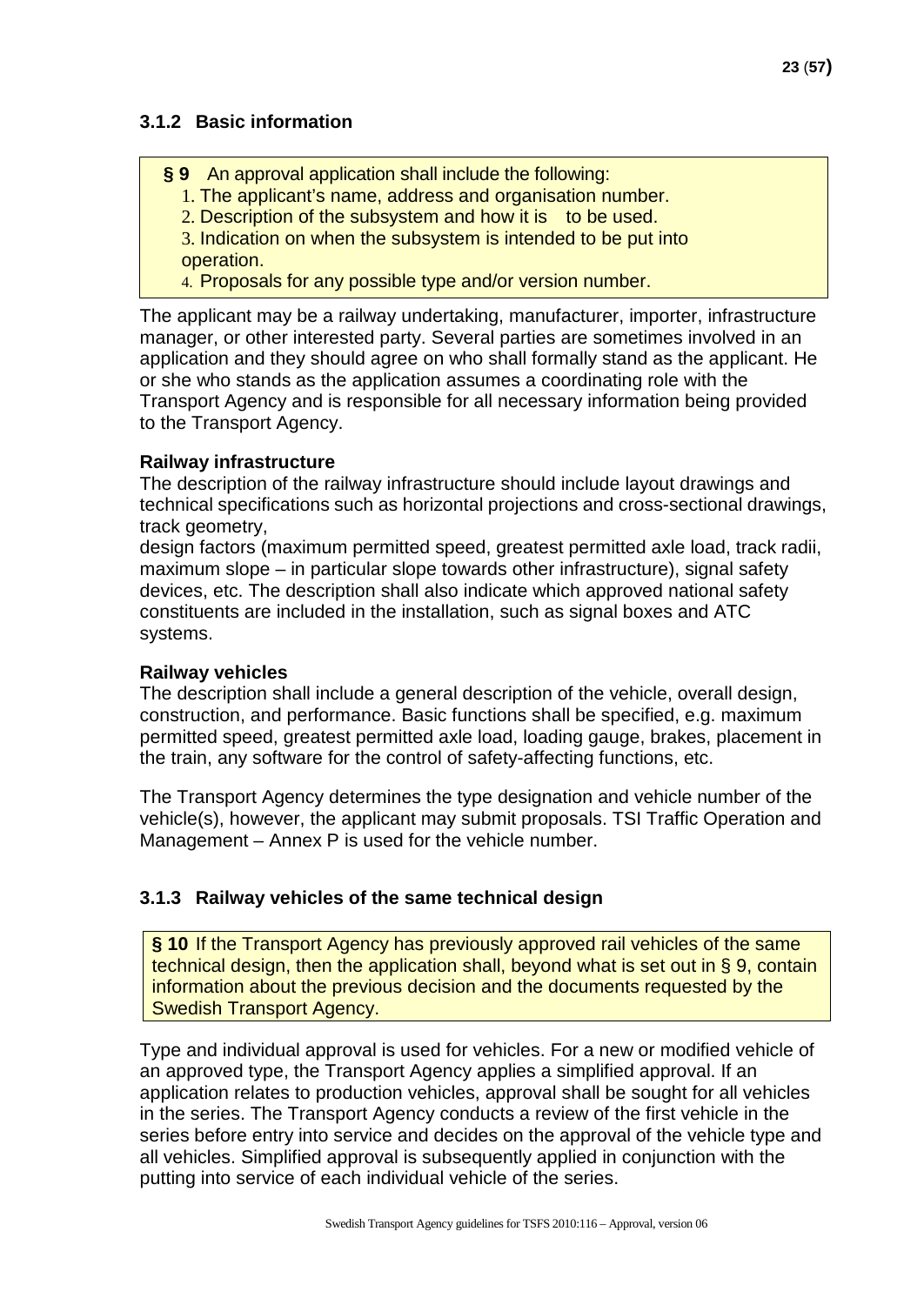Something that the Transport Agency requests from the applicant is a statement of conformity with the type approved. In this the applicant certifies that the production vehicles are identical to the approved vehicle type. The Transport Agency may also request documentation showing how it is ensured that production vehicles are identical to the first approved vehicle.

For vehicles of types included in the European Register of Authorised Types of Vehicles (ERATV), the approval process is conducted in accordance with Chapter 4 (§ 12 in TSFS 2010:116).

#### <span id="page-23-0"></span>**3.1.4 Modernised or remodelled subsystems**

**§ 11** An application for new approval pursuant to Chapter 2, § 13 of the Railway Act (2004:519) need only contain the documents according to § 9 and §§ 13-15 which are relevant to the modernisation or remodel.

Generally, modernisations and remodels will need only the changed parts of the approval object to meet applicable requirements. However, in the various TSIs, there are implementation strategies that describe when a TSI should apply for modernised and remodelled subsystems.

Also see Chapter 2.3.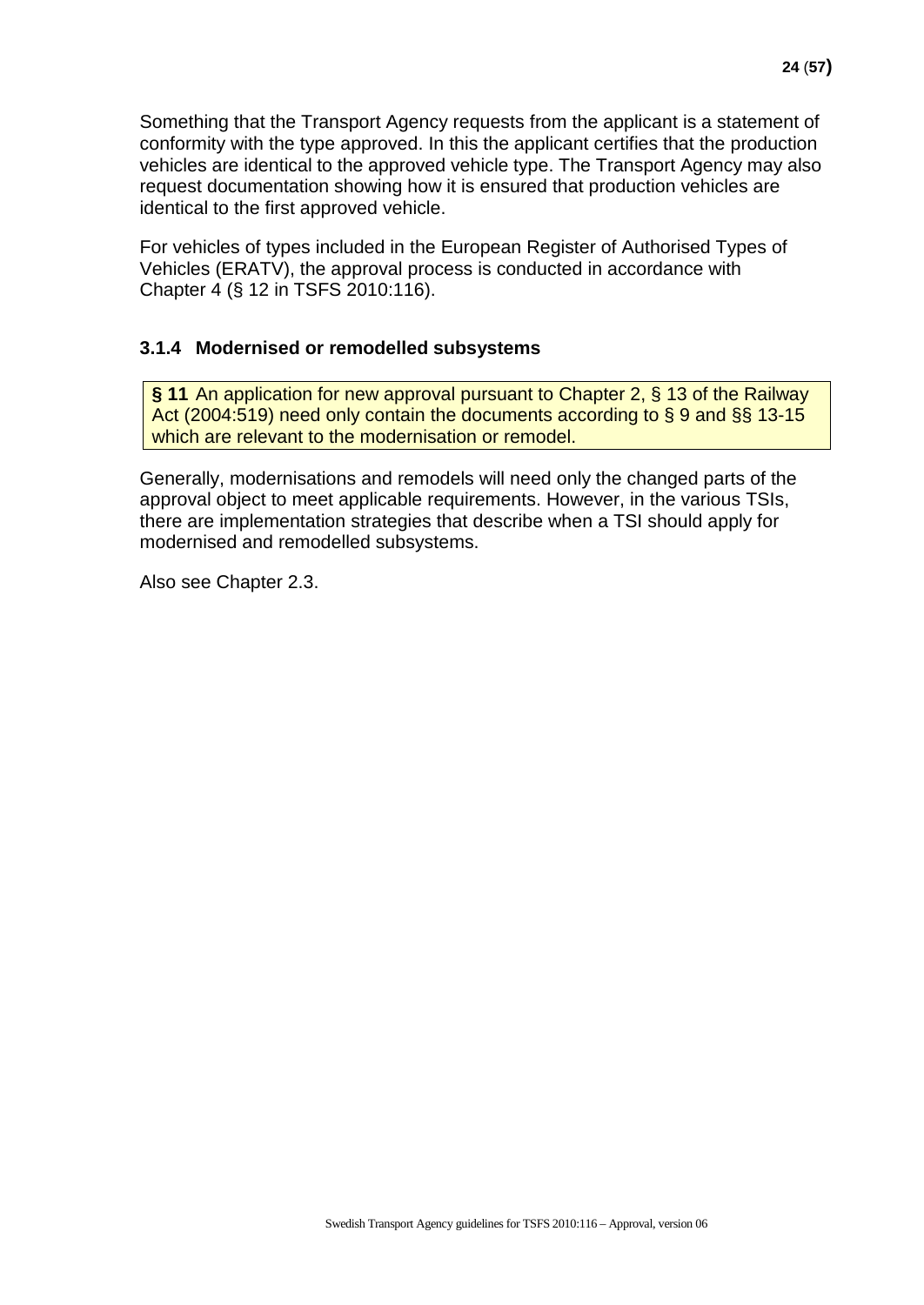### <span id="page-24-0"></span>**4 Subsystems that are wholly or partially regulated by the TSI**

### <span id="page-24-1"></span>**4.1 General**

The applicant shall engage a notified body (NB) when the application is for a subsystem covered by the TSI. The notified body should follow the entire development of the approval object from project initiation to its being put into service and assess compliance with the requirements of the TSI with a focus on safety and interoperability. Initiation of a project for an infrastructure system means the project initiation document phase, while for a vehicle it means the specification phase.

The notified body may be accredited in any EU country, as well as Norway and Switzerland. Accredited NBs are listed on the official EU website.

The Transport Agency makes an assessment of the necessary documents that the applicant shall submit (in accordance with § 12). The assessment consists of:

- a verification that the NB is duly accredited,
- a check of any open issues and Swedish special circumstances in the TSI (special circumstances are national deviations as specified in the TSI),
- a determination of possible granted (temporary) exemptions from complying with the requirements of the TSI,
- a verification that the approval object is compatible with the system that it is integrated in. For vehicles this means that they are checked against Swedish infrastructure and the Swedish climate, and
- a verification that the included subsystems of the approval object are compatible with each other.

Amendment efforts of the TSI content is ongoing. It is estimated that approximately every three to five years each TSI will be updated. In the meantime, there is a need to quickly introduce changes for reasons such as shortcomings and deficiencies that have a negative impact on interoperability. Such changes are handled by a specific process within the EU Commission. For this reason, changed requirements may be adopted in the TSI which are not included in the official Swedish version of the TSI. Information on such adopted changes is found on the Transport Agency home page.

Current information on which TSIs are available, applicable, and their content, can be found on the Transport Agency home page, [www.transportstyrelsen.se.](http://www.transportstyrelsen.se/)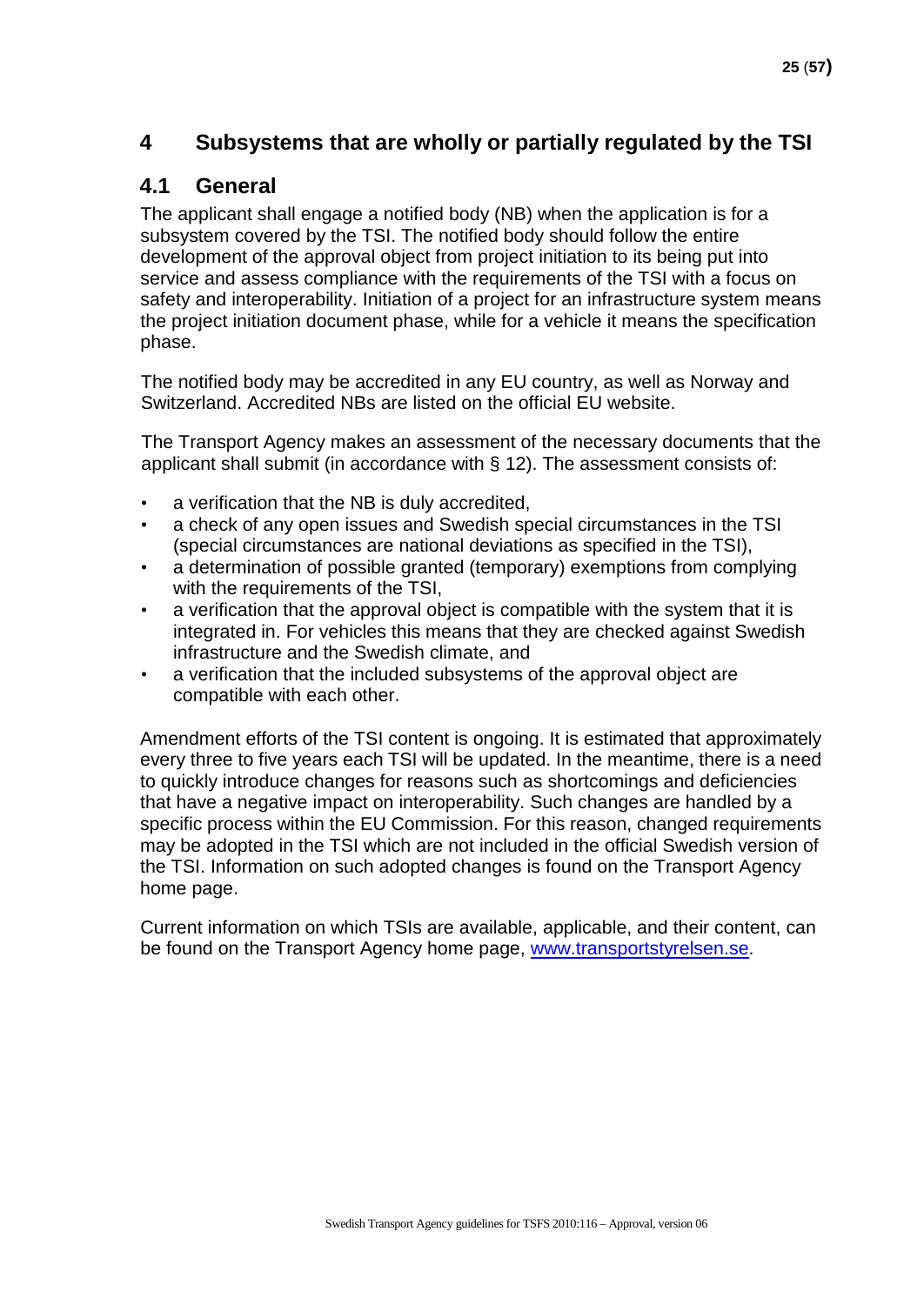### <span id="page-25-0"></span>**4.2 Application**

**§ 12** An application for approval of subsystems that are wholly or partially regulated by the TSI, in addition to what is stated in § 9, shall include the following:

1. Indication of which TSI(s) govern the subsystem(s).

2. Where relevant, EC declaration of verification, intermediate EC declaration of verification, or other evidence with technical documentation of the subsystem.

3. EC declarations on interoperability constituents incorporated into the subsystem.

4. Where applicable, reference to the exemption decision from the TSI in accordance with Chapter 2, § 11 of the Railway Act (2004:519). If the subsystem is only partially regulated by the TSI, or if a TSI contains special circumstances with explicit reference to national rules, then the application shall be accompanied by the documents under §§ 13-16 which the Swedish Transport Agency requests.

The application and accompanying documents should be written in Swedish or English, but Danish and Norwegian can also be accepted for less extensive applications.

The applicant (contracting entity or the manufacturer, or their authorised ombudsman) shall issue an EC declaration of verification for the subsystem. The EC declaration of verification shall be based on the certificate of verification that the NB shall issue for the subsystem in question.

Instead of the EC declaration of verification, an EC intermediate statement of verification is issued in cases where the subsystem is not in compliance with all prescribed requirements. Prior to certain approvals, it may instead be necessary to have other documents issued to confirm the safety of the subsystem, this is covered by so-called 'other certificates,' see 4.2.1.

Similarly, the manufacturer of an interoperability constituent shall issue an EC declaration of conformity or suitability for putting the constituent into service. The EC declaration of conformity or suitability for putting into service shall in most cases be based on a certificate issued by an NB. There must be an EC declaration for each interoperability constituent included in the approval object that is to be approved. The NB for the subsystem is responsible for compiling these EC declarations.

If the applicant has obtained an exemption from complying with the requirements of the TSI, then the Transport Agency checks that the approval item meets the obligations which have been communicated in the exemption application (for example, regarding which standards are met instead). If the chosen solution is time-limited, then the approval decision will be time-limited (for no longer than up to the date on which the applicant has undertaken to comply with the TSI requirements).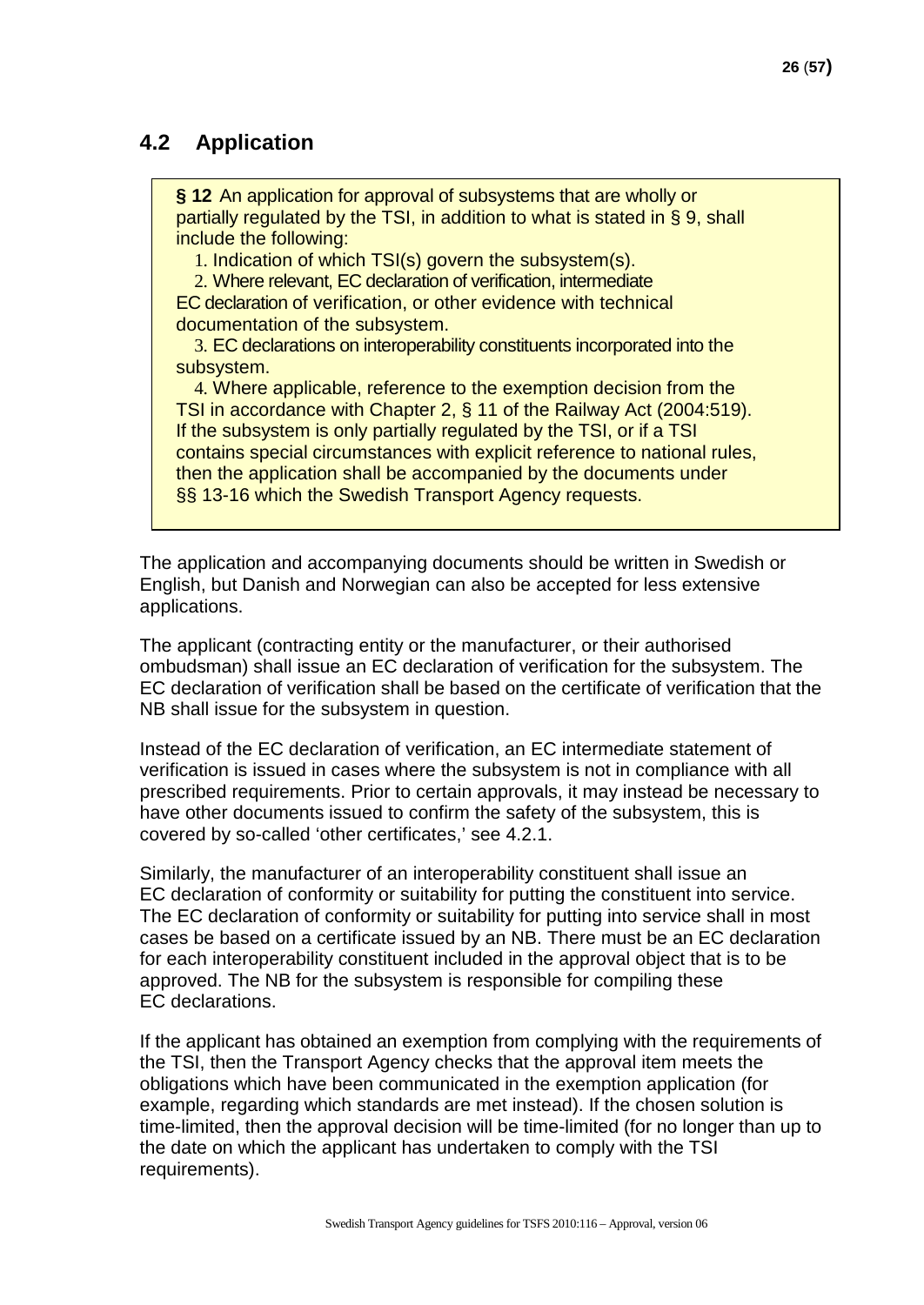For such that is not yet covered by the TSI, but where the only regulatory framework available is national, the approval shall be in accordance with national rules, i.e. in accordance with §§ 13-16 in TSFS 2010:116.

Most TSIs contain so-called open issues, i.e. identified areas that remain to be specified. Such open issues refer to national rules while requirements of the TSI are pending .

Special circumstances entered in the TSI are national deviations for each Member State. They are deviations from the TSI which shall continue to apply temporarily or until further notice. Sweden has a number of such special circumstances which shall be met, where applicable. By reading the relevant TSI, the applicant can check which special circumstances apply in Sweden.

An approval object may be put into service only if designed, constructed, installed, and operated in such a way as not to hinder satisfaction of the essential requirements concerning them when integrated into the Swedish railway system.

The Transport Agency is responsible for this control, which is partly performed by following up on the work performed by the NB in regards to verifying the approval object's interface in relation to the system into which it is integrated, and partly by following up on an independent assessor's work on the parts that are outside of the TSI. In some cases, verification is performed by testing the subsystem in its operating environment, and the application shall then include a document certifying that the test was conducted.

#### **Railway vehicles**

For vehicles not intended to be put into service or to undergo operating experience, such as the development of new technologies, and where the only issue is approval to implement the vehicle test, the manufacturer/applicant may choose not to assess the vehicle in accordance with the TSI. Note that a time-limited approval for the test through a national approval process can not replace an NB's work for an EC verification certificate.

#### **Railway infrastructure**

A track section covered by the TSI needs to be approved in accordance with § 12 TSFS 2010:116 only when *the entire* track section is completed (i.e., when the final stage is put into service). Each prior commissioning (during the construction period) will be treated as an approval under §§ 13-16 in TSFS 2010:116, which are time-limited pending approval of the track section in its entirety. After 01-01-2011, the stages shall also be approved under § 12.

#### <span id="page-26-0"></span>**4.2.1 Other certificates**

The Interoperability Directive 2008/57/EC states in Article 18.4 that: *'The NB may issue intermediate reports to cover certain stages in the assessment process or certain parts of the subsystem.'* This means that an ISV<sup>[1](#page-26-1)</sup> can be written even when there is not full compliance with the TSI.

<span id="page-26-1"></span>For development projects which gradually develop, for example, a vehicle or an

<sup>&</sup>lt;sup>1</sup> 'Intermediate statement of verification' is mentioned in Directive 2001/16/EC.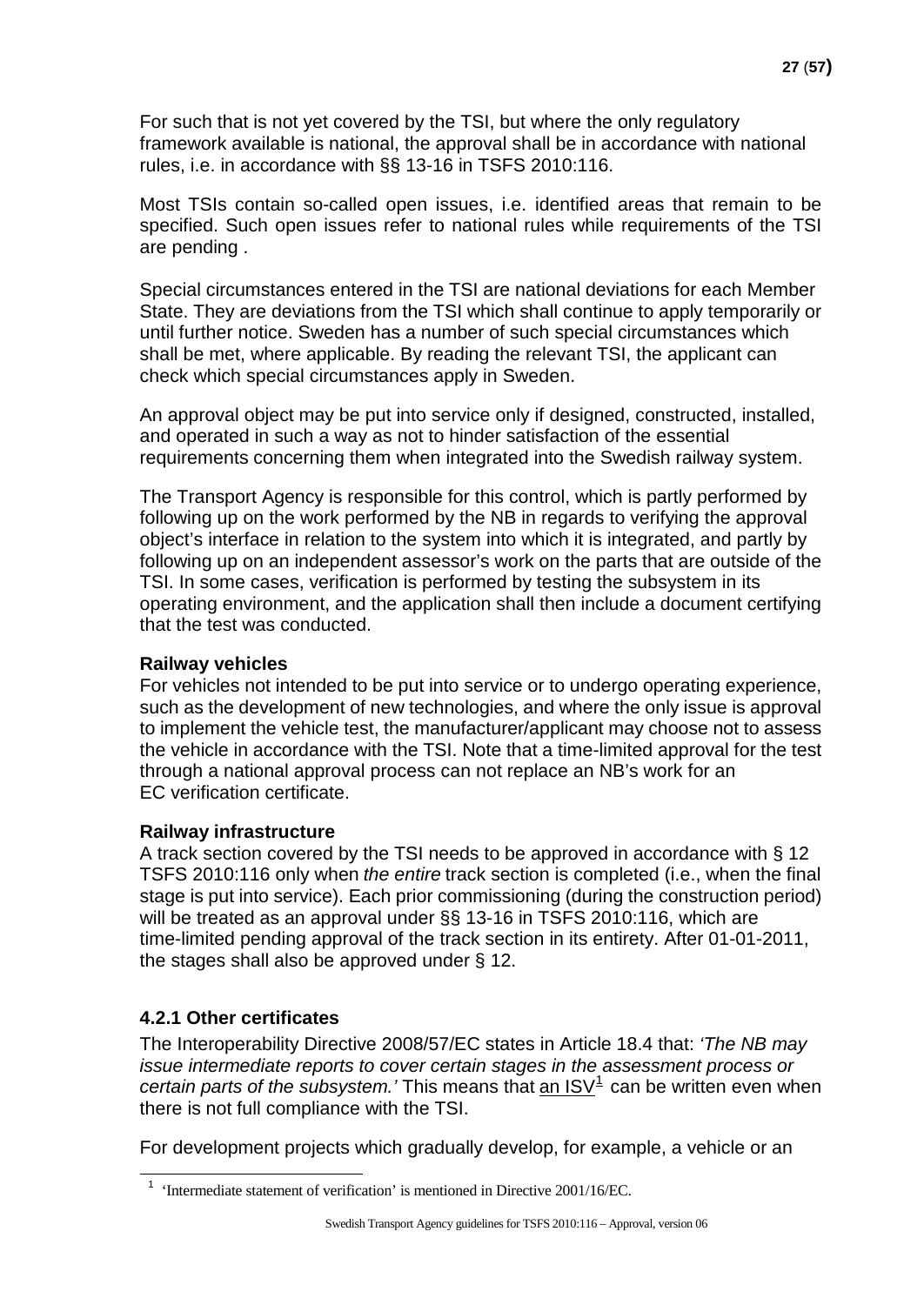ERTMS system, there is no intention to require full compliance for the individual stages, only for the final stage. However, the Transport Agency considers the NBs to be responsible for assessing the approval object and to express an opinion. A solution is the issuing of an ISV (intermediate statement of verification) in which the NB gives their opinion on the subsystem or interoperability constituent.

Because the approval object does not contain all functions or meet all the requirements of the TSI, it is required that one carefully specifies what is included and the system intended use. With this document as a basis, the NB then assesses whether the approval object is fit for Intended use and documents this in the ISV. The ISV focuses mainly on safety, but depending on its use, other essential requirements may need to be inspected.

The ISV and the document on intended use are then the basis for the Transport Agency's approval. Use of the method above should be communicated to the Transport Agency.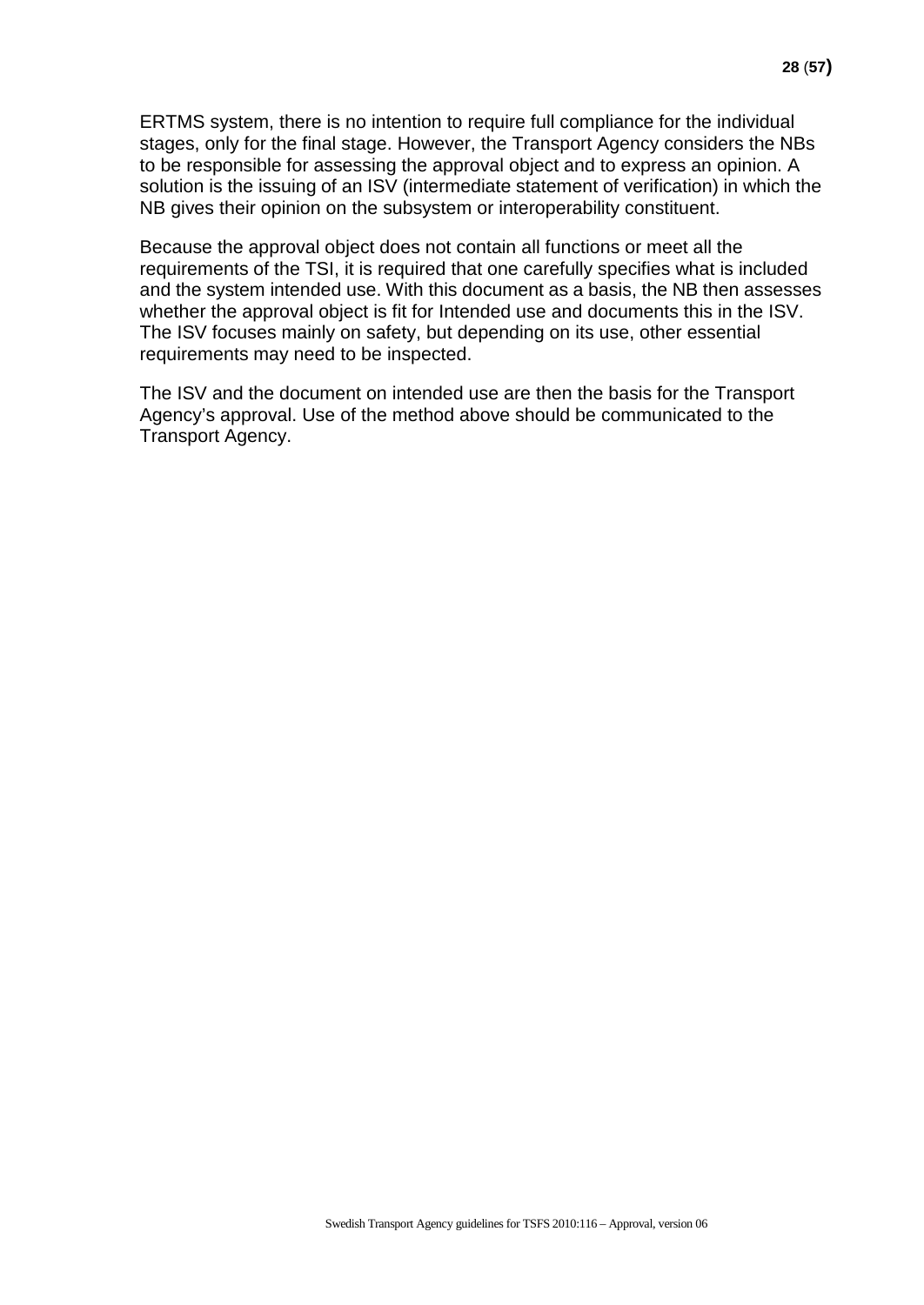### <span id="page-28-0"></span>**5 Subsystems that are not regulated by the TSI**

### <span id="page-28-1"></span>**5.1 General information**

Approval objects not covered by the TSI are approved entirely according to national rules (NTR). No NB is involved in the approval process, but rather the Transport Agency administrator has an equivalent role in monitoring the safety management from project initiation to approval.

The life-cycle perspective is important, i.e. the assessment involves both the chosen technical choices and specifications, construction, validation, and installation. For new technologies, additional documentation is also required describing the operation and maintenance. The Transport Agency checks if the applicant has worked methodically with the safety risks during all phases of the life cycle, i.e. structured and well documented. A development process in accordance with SS-EN 50126 is a good reference for safety management; see Figure 3. SS-EN 50126 is the basis for § 13-16 in TSFS 2010:116.



**Life cycle model in accordance with SS-EN 50126**

Figure 3: Development process – the life cycle divided into 14 phases. Phases 3, 4, and 9 are marked red because the quality of the information produced in these phases reveals much about the conditions for the implementation of a safe product.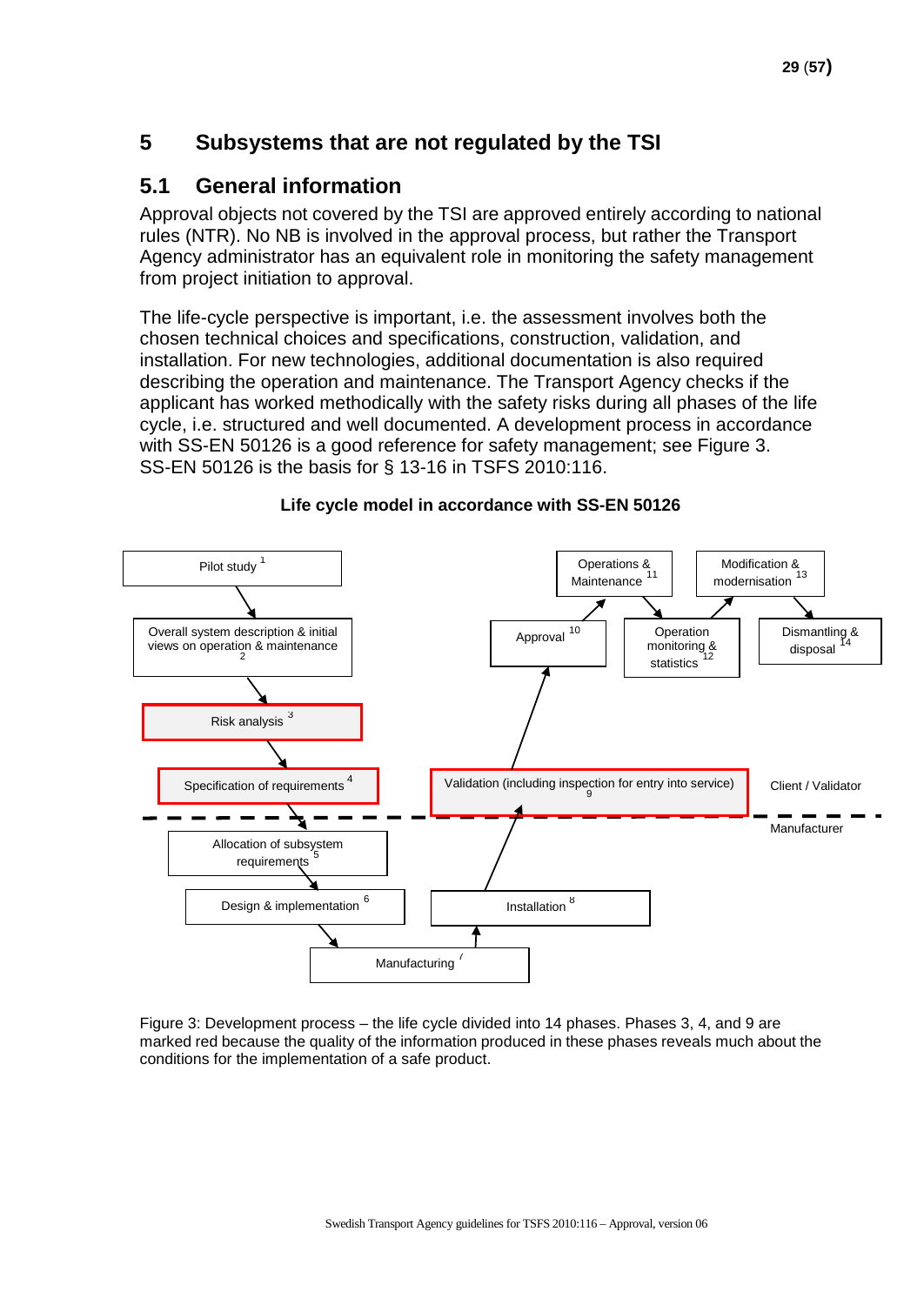### <span id="page-29-0"></span>**5.2 Contents**

**§ 13** An application for approval of subsystems that are not regulated by the TSI, in addition to the provisions of § 9, shall include the following:

- 1. Risk assessment.
- 2. Specification of requirements.
- 3. Preliminary timetable indicating the dates of construction and validation.
- 4. Validation plan.
- 5. Validation report.

The Transport Agency has different criteria depending on the scope of complexity in the technical and safety systems. This then has an indirect influence on what requirements are set for documentation of system safety by the Transport Agency. For this reason, the Transport Agency has separated the requested documents for approval into two parts; that which is always requested and that which is requested in cases of major safety implications. More extensive documentation is required for the approval of new technical solutions and signal boxes, ATC and STM, as well as for vehicle functions. Less extensive documentation is required for the approval of modifications (only in regards to the difference from the previously approved version of the approval object). § 13 states that which is always requested in some form.

**The risk assessment** and more information about it is described in a separate annex (Annex 2). The risk assessment shall focus on traffic safety risks. The results of the risk assessment shall form the basis for which requirements are specified for the approval object, design decisions, and the need for manuals or new procedures. The risk assessment shall have the result that a number of measures are taken to minimise the risks. The risk assessment for modifications shall show that the overall risk is reduced, or just as small, for the subsystem after modification.

A **specification of requirements** is basically a detailed description of what is to be developed or modified. The specification of requirements is often drawn up by the client or the manufacturer themselves. The specification of requirements should be drawn up following completion of the risk assessment, but before construction begins. As a recommendation it should express functional requirements, not specify technical solutions. It should also include requirements for performance, environmental durability, interface, standards to be followed, design requirements, validation including testing, and related documentation and manuals. A specification of requirements can either be written with regular sentence structure, mathematical/logical expressions, or in the form of a drawing. Specification of requirements for infrastructure are often provided by the construction documents.

**The validation plan** describes how compliance with the specification of requirements for the vehicle, the infrastructure, or the technical system will be evidenced. Which method or methods will be used (tests, mathematical analysis, assessment). Preferably, the validation plan is written in parallel with the drawing up of the specifications of requirements, as this raises the quality of requirements' formation. The validation plan often covers several steps, such as first testing in the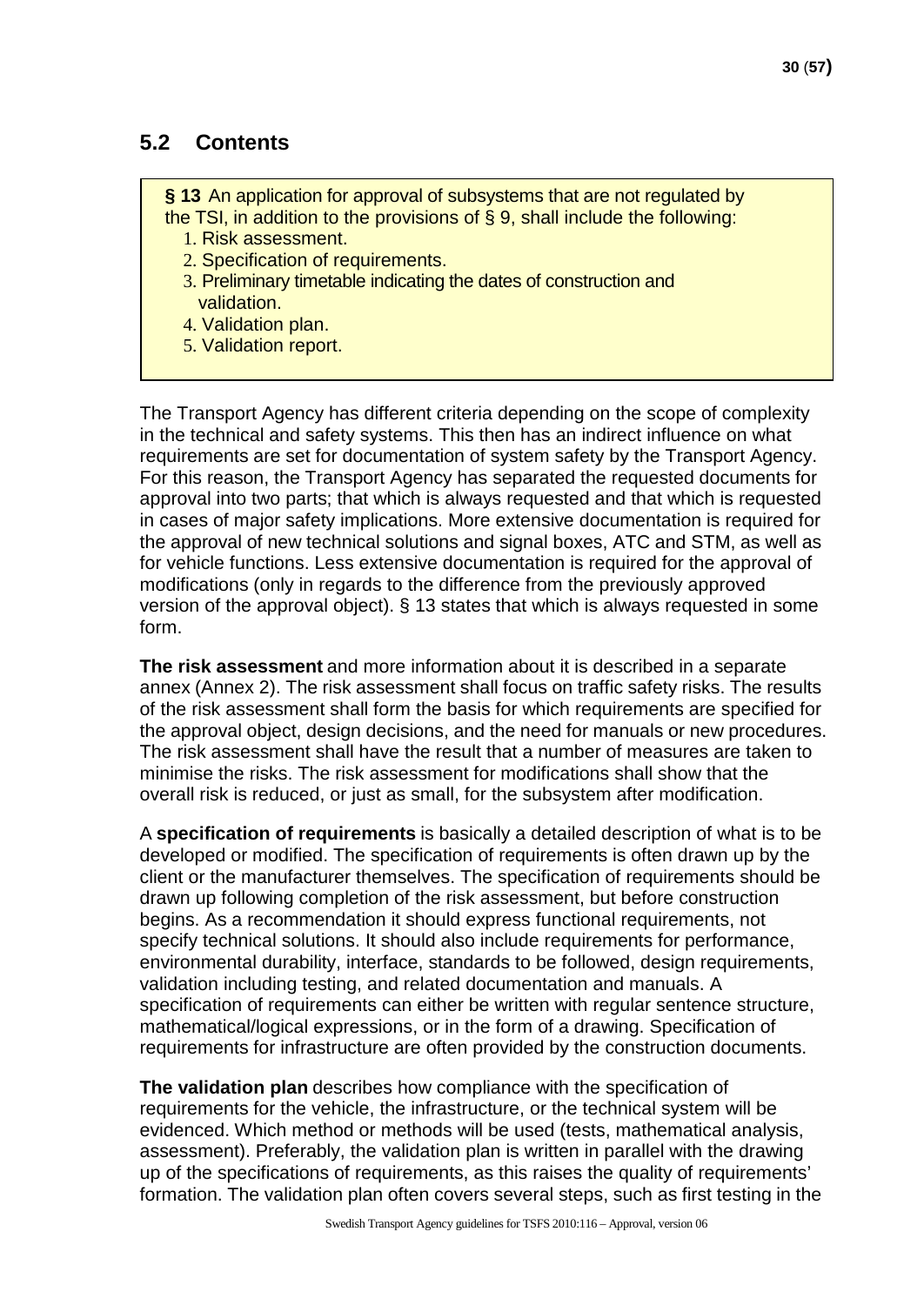factory, then testing in the field, and finally a plan for operating experience. It is particularly important during functionality testing to remember the odd situations and to test several sequences of commands, for example: run backwards, change direction, change the command during execution of another command, and the like.

The validation plan shall be adapted to Swedish conditions and show that, for example, test runs can be conducted in a manner that does not require traffic safety to be dependent upon the functions being tested. For infrastructure such as tracks and switches, it is intended that a technical verification or inspection be conducted prior to commissioning and which ensures design compliance with required standards and construction documents.

**The validation report** shall describe the activities carried out *before* entry into service in order to determine which requirements are met and which ones are not, based on the validation plan. Documentation of the tests / factory tests shall describe the test environment and specify the version of the vehicle / system that has been tested, since testing is often performed repeatedly and in several steps. To demonstrate that an installation was properly performed, it shall be documented in a record specifying the version. Any deviations from the specified requirements shall be stated and include a description of the consequences. If the client deems the deviations acceptable then an explanation shall be given. The Transport Agency may accept deviations if there is a good explanation and they do not have a negative impact on safety. Analyses which show compliance with requirements shall state the conditions for analysis such as operational environment and technical documentation.

The validation report may be, for example, a record of completed ATC simulation or factory tests. It can also be a report from a completed contract inspection of the infrastructure (the track). The report / record shall indicate who performed the inspection, the result, and the number of re-tests (if any).

Record from the railway infrastructure inspection shall show any inspection results regarding issues of traffic safety. The record must also state that the issues have been resolved with the date and a signature. In the case of a newly constructed or modified catenaries, the Transport Agency verifies that there is documentation showing that the catenary does not interfere with the clearance gauge.

### <span id="page-30-0"></span>**5.3 Railway infrastructure**

Individual approvals are generally granted for rail infrastructure such as tracks, switches, and signalling systems, i.e. each approval object is separately approved.

The background to the individual approvals is that the nature of such objects usually has a unique geographic adjustment. If this is not the case, for example, as with certain mass-produced national safety constituents such as point motors and blade switch detection contacts, the Transport Agency tests the first safety constituent of the series and then all subsequent identical safety constituents may be put into service without separate approval.

Note that railway infrastructure covers much more than just the actual track system, for example, the catenary and technical systems as well as signal box systems and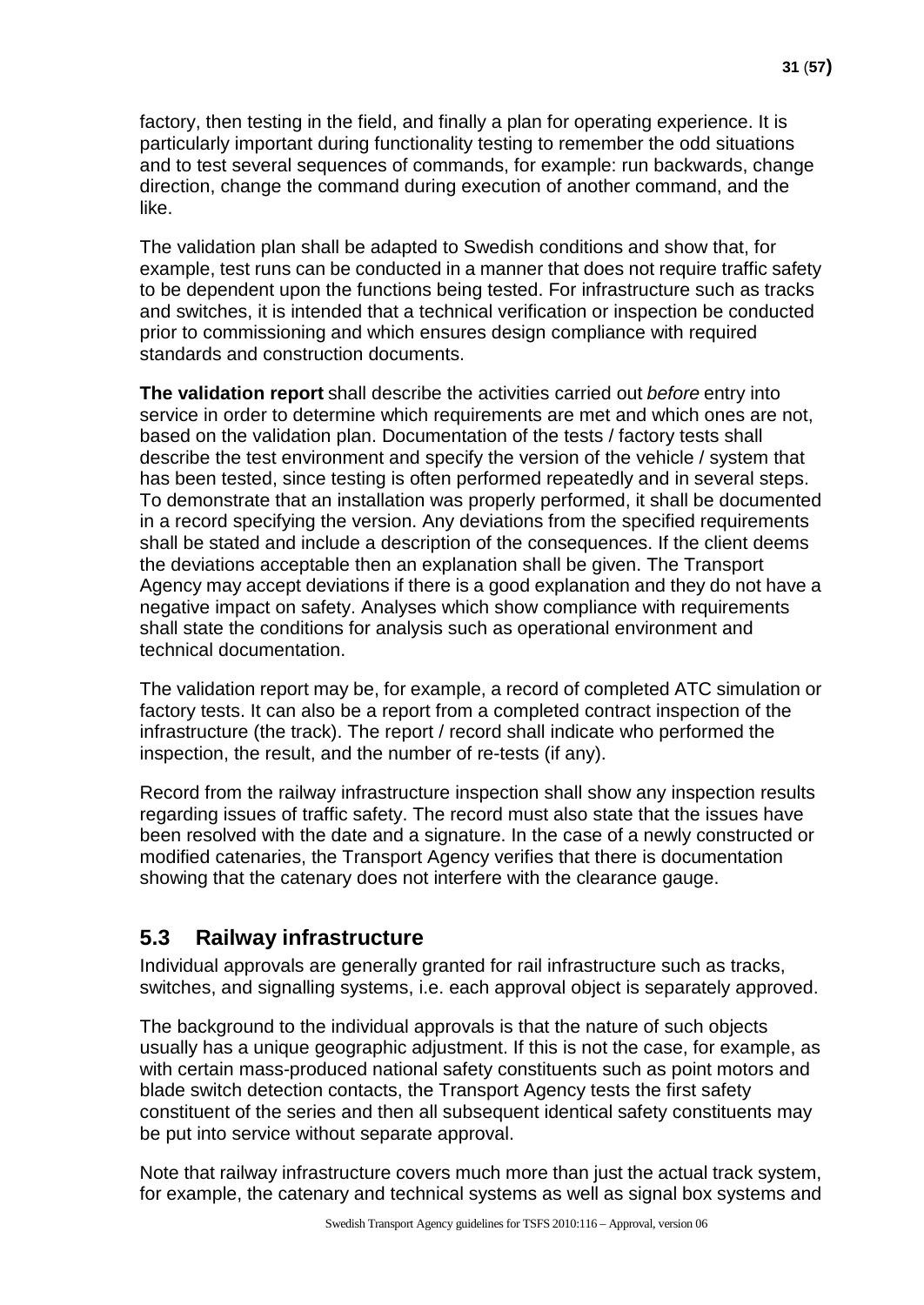automatic block systems.

Building a new track section is usually a project that takes several years to complete and is done in phases. A difficulty arises in how such projects shall be regarded. The Transport Agency deems that when a planned track section consists of a number of legs which are commissioned separately, each leg must be separately approved by the Transport Agency.

**§ 14** An application for approval of rail infrastructure beyond what is stated in § 9 and § 13, shall contain information on the geographic placement with precise control points.

An application shall, when requested by the Swedish Transport Agency, be supplemented by additional documentation to supplement the safety certificate.

Additional documentation to supplement the safety certificate is mainly requested for new technical solutions or modified signal box systems and/or automatic block systems. The Transport Agency requires the applicant to hire an independent assessor for a safety assessment of such objects.

The additional documentation can be:

1) A description of the methodology of how to produce and test an individual installation on the basis of the basic version.

- 2) Information on which norms are the basis for the technical design.
- 3) Operational safety and safety plan.
- 4) User manual.
- 5) Maintenance and installation manuals.
- 6) A document that describes the history of the version designations.
- 7) Logbook of hazards.
- 8) Report from independent assessors.
- 9) Record from inspection for entry into service.
- 10) Document verifying the test in an operational environment.
- 11) Safety case.

**A description of the methodology** of how to produce and test an individual installation is relevant only in conjunction with reengineering of signal boxes and serial delivery. It deals with the process drawn up by the supplier to plan a specific installation. This information shall show that the applicant has taken measures to minimise the risks associated with the planning and testing of individual installations.

#### **Information on which norms are the basis for the technical design**

is a subset of information that is specified in the specifications of requirements.

**A Risk Assessment Management System** (RAMS-plan) is relevant only in conjunction with reengineering of technical systems and describes the applicant's management of reliability, availability, maintainability, and safety during all phases of development. For example, how will a need for change be handled in the operational phase (such as updating the safety document or the approval object itself). Which process is applicable for necessary future modifications. If an accident occurs, how information about it is disseminated to other owners. The RAMS plan need not be *one* document, rather it can be advantageously divided into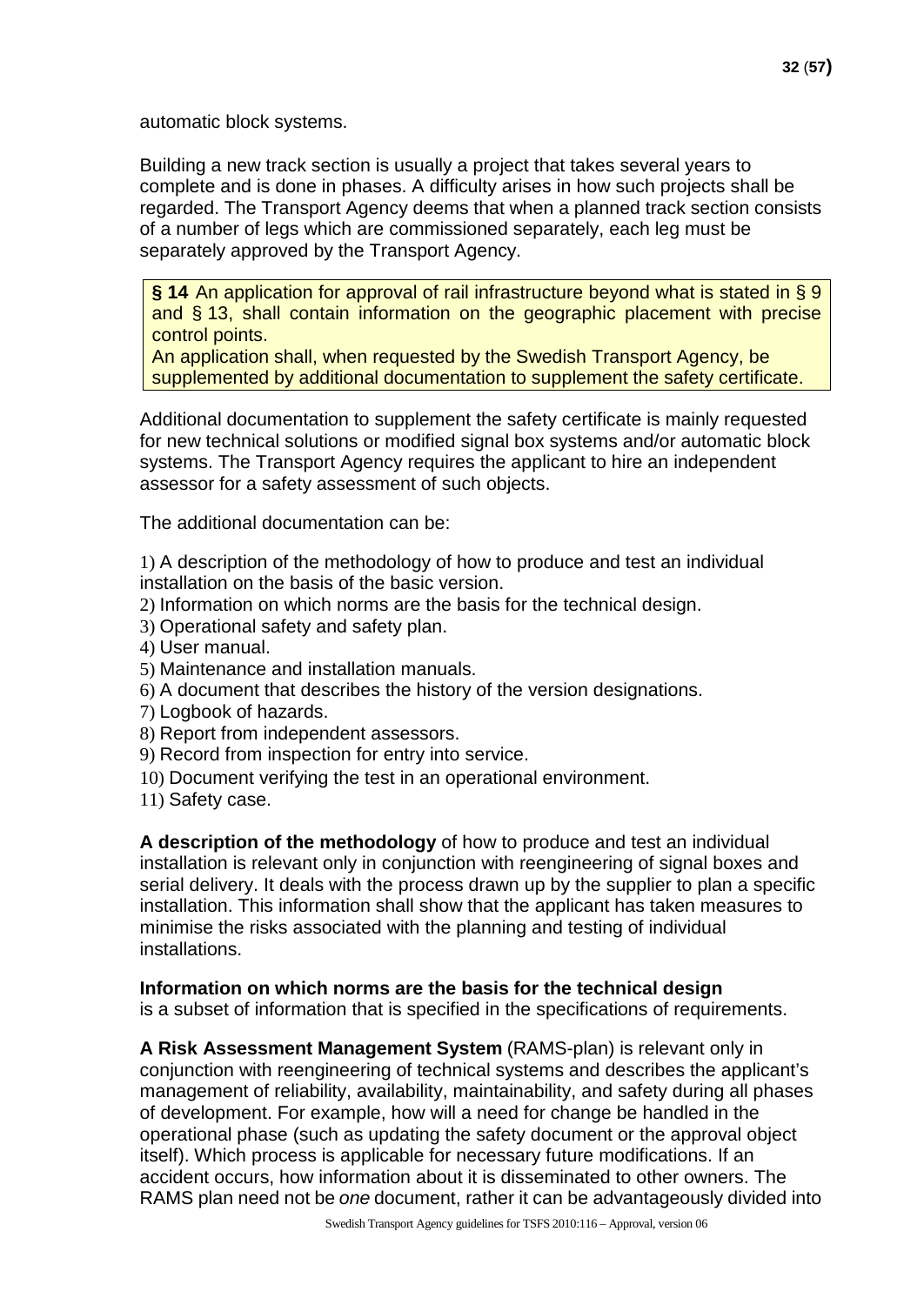a safety plan and an operational plan. Compare the requirements of SS-EN 50126:1999 or IEC 61508:1998.

**Manuals** for installation, operation, and maintenance shall be available in the language used by the users. Manuals shall be independently assessed, by the end user for example. There should be an assurance that the manuals are usable and safe.

Documents which describe the **history of the version designations** are about version control. It is important that the applicant can demonstrate traceability and track completed changes to files and documents during various phases of the life cycle.

A **Hazard Log** is relevant only in conjunction with reengineering or further development of signal boxes and shall follow the approach of SS-EN 50129:2003. The document includes all identified hazards from the risk analysis and is filled in with potential hazards that occur during the life cycle or that have been experienced in closely related projects. The document shall state what decisions have been made for actions to be taken, as well as risk mitigation measures that have been taken.

**One or more reports from independent assessors** shall describe in detail what has been assessed (each and every element), what criteria he/she has had for each controlled element, and the outcome for each element. There shall be conclusions in the form of a statement. There are often several reports for a signal box connected to different sections of the safety certificate for various phases.

**Record from inspection for entry into service** describes the outcome of the actual entry into service and the record of field tests performed.

**Documents verifying the test in an operational environment** are only relevant in conjunction with reengineering or further development of objects such as signal boxes and may be, for example, a report on operating experience conducted in order to validate the availability requirements for switchgear.

A **safety certificate** in accordance with EN 50129, for example, shall be drawn up for signal-related equipment such as computerised signal boxes or a new type of point motor. However, no safety certificate is necessary for railway infrastructure associated with track installations and energy installations. The manufacturer (or the applicant) shall certify that the approval object meets the safety requirements and that it is developed in a structured and controlled manner. The safety certificate is often divided into three separate parts (to allow re-use and cross-acceptance): platform, general functionality, and specific application. Read more in Chapter 5 of SS-EN 50129:2003, which gives very specific guidelines for the design of the safety certificate. The safety certificate shall contain six elements: description of the item, description of the company's quality management, description of the company's safety management, description of the object's technical safety, description of related safety certificates, and conclusion.

### <span id="page-32-0"></span>**5.3.1 National safety constituents**

Signal boxes, ATC, crossing protection systems, detectors, point motors, etc. are called national safety constituents in this document. A national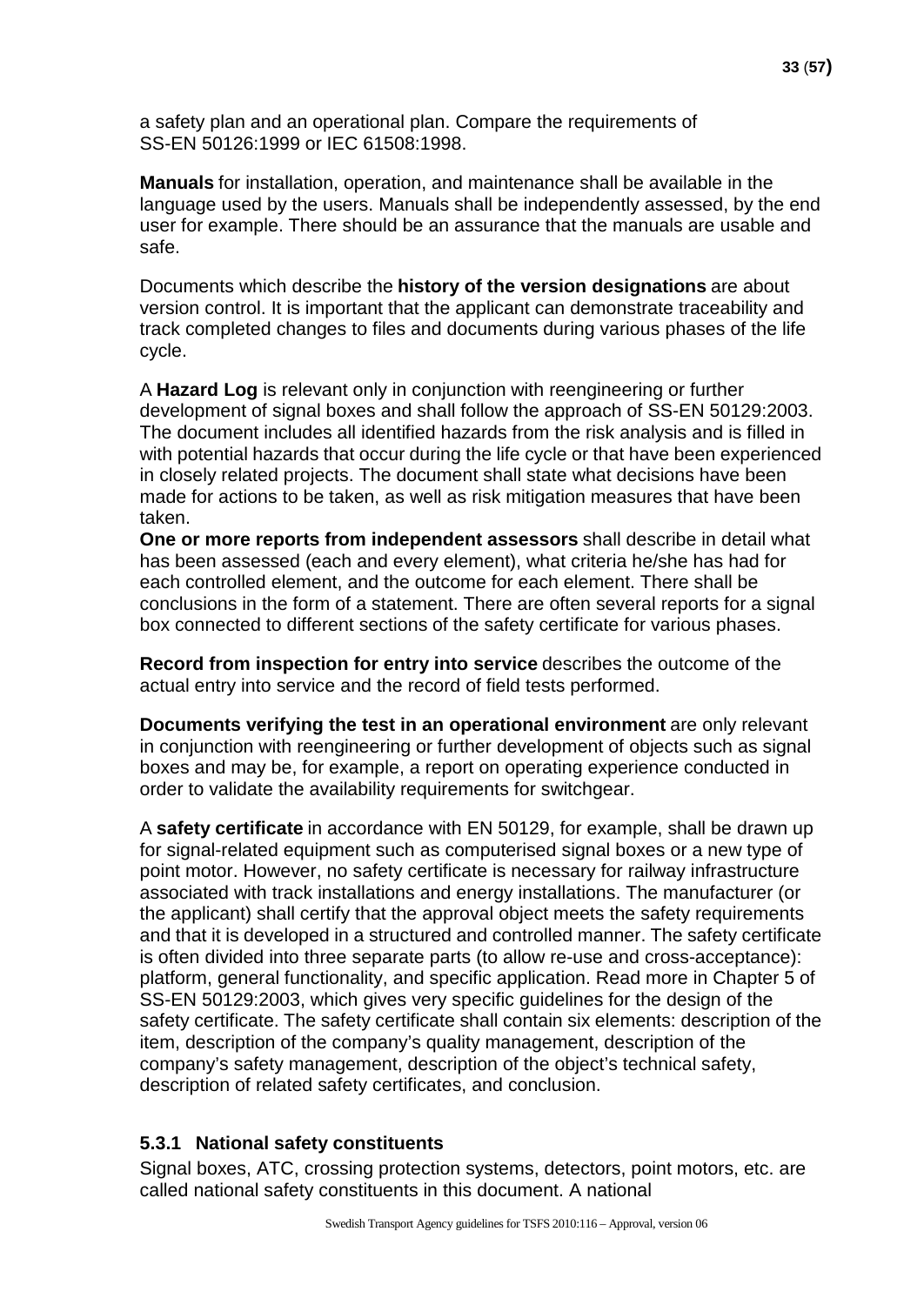safety constituent is often approved in conjunction with the entry into service of the subsystem in which it is included. For example, the introduction of a new type of point motor is a safety-affecting modification of the 'infrastructure' subsystem and therefore requires Transport Agency approval prior to entry into service.

Certain national safety constituents are individual, i.e. they are characterised by a unique geographic adjustment (signal boxes, for example). Individual approval is therefore applied to signal boxes regardless of whether the application concerns a new type of signal box or a modification of an existing installation.

Other national safety constituents are mass produced and lack geographic adjustment, such as point motors or blade switch detection contacts. Such safety constituents may be put into service without new approval by the Transport Agency as long as proven technology is used. However, if the applicant intends to introduce new technical solutions, then the first safety constituent put into service shall be approved by the Transport Agency while all subsequent safety constituents may be put into service without Transport Agency approval.

Note that the Transport Agency does not issue retroactive approvals because subsystems containing national safety constituents that have been in service for a long time are considered approved. These include existing switches, point motors, blade switch detection contacts, track circuits, fortifications, insulated rail joints, mechanical signal boxes, electrical signal boxes, relay signal boxes, computerised signal boxes, ATC, automatic block systems, level crossing protection systems, obstacle detectors, barrier drive gear, hot box detectors, and landslide warning systems.

However, note that if these national safety constituents are modified and the modification has safety implications, then the modified subsystem requires approval!

### <span id="page-33-0"></span>**5.3.2 Catenary that does not affect the clearance gauge**

In the case of a newly constructed or modified catenary, the Transport Agency verifies technical compatibility. This means that the applicant for these objects shall show that they do not interfere with the clearance gauge.

### <span id="page-33-1"></span>**5.4 Railway vehicles**

There are no fundamental differences in regards to approval of different vehicle types such as locomotives, MUs, and freight wagons. The information requested is needed to assess the vehicle's traffic safety and interoperability. However, there are large differences, both technically and in terms accident consequences, between a non-revenue car and an MU train which is carrying many passengers. In general the more complex the vehicle is and the higher the operating speed is of the vehicle, the more detailed documentation is required.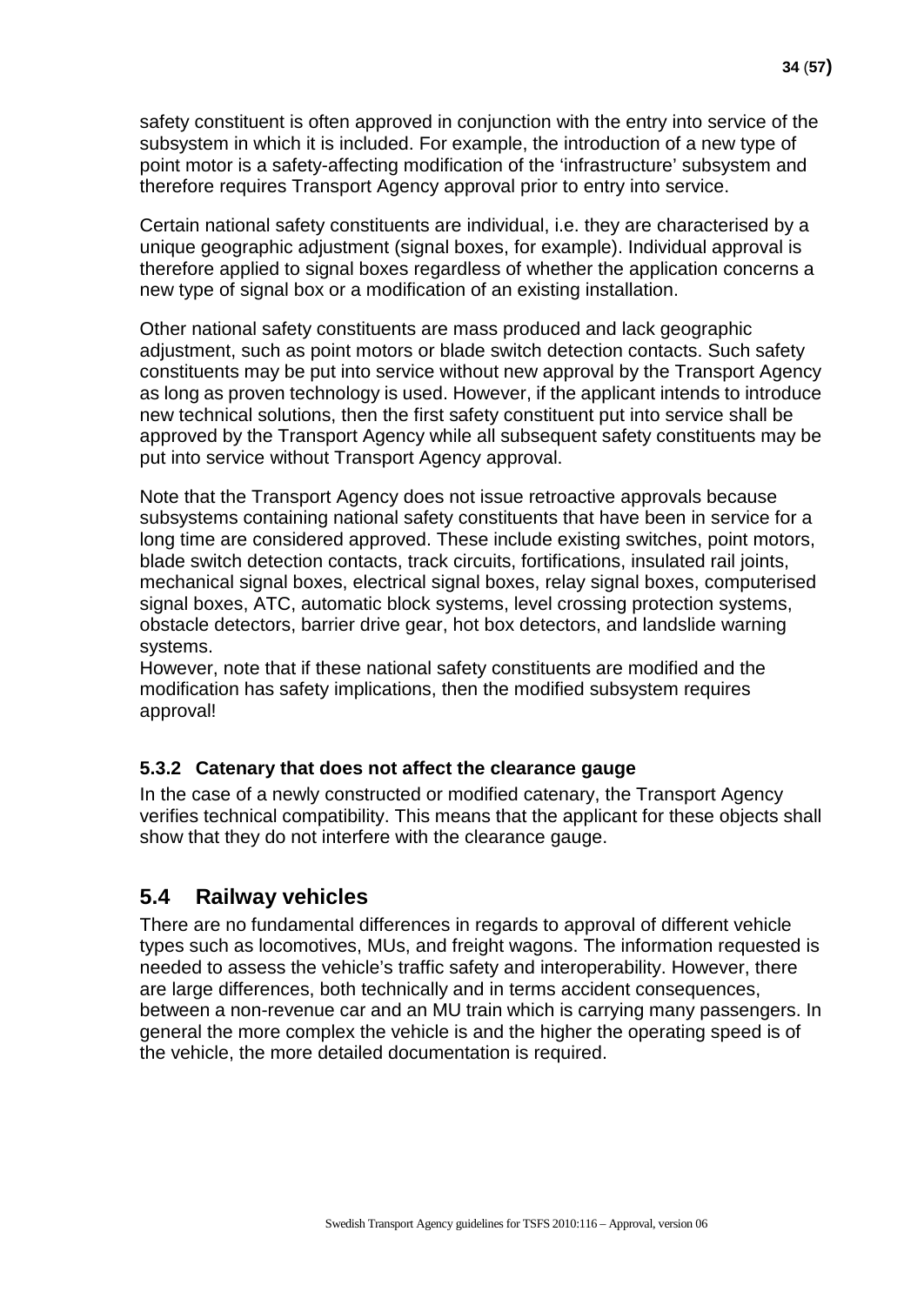**§ 15** An application for approval of railway vehicles shall, in the event that § 10 or § 16 are not applicable, beyond what is stated in § 9 and § 13, shall contain documentation certifying the railway vehicle's safety-related interaction with the railway infrastructure. The documentation must include a report containing information on:

a) detectability in terms of signal safety,

b)interaction with the train protection systems,

 $\overline{c}$ ) the railway infrastructure scanning for defective railway vehicles,

d)communication between the railway vehicle and traffic management,

e) dynamic interaction with the track,

f) dynamic and static profile,

g) electromagnetic compatibility with the surroundings, excluding the energy system,

h) current collection and interaction with the energy system of the infrastructure, and

i) towing, lifting/rescue.

The application shall, when requested by the Swedish Transport Agency, be supplemented by additional documentation to supplement the safety certificate.

The documentation certifying the vehicle's safety-related interaction with the infrastructure shall always be independently assessed and certified by the assessor. What is accepted as certification and which compliance requirements apply for points a-i can be found in greater detail in the Transport Agency's guidelines 'Review of railway vehicle interaction with Swedish railway infrastructure,' which is available at [www.transportstyrelsen.se.](http://www.transportstyrelsen.se/)

Often, additional documentation to supplement the safety certificate is only requested for new vehicles or remodels that are on a scale comparable to new construction or when the approval object has a great affect on safety, such as vehicle braking systems or when completely untested technology is to be introduced. The Transport Agency can require the applicant to hire an independent assessor for such projects.

The additional documentation can be:

1) A description of the methodology of how to produce and test an individual production vehicle.

2) Operational safety and safety plan.

- 3) User manual.
- 4) Maintenance manual.
- 5) Maintenance plan.
- 6) Logbook of hazards.
- 7) Report from independent assessors.
- 8) Record from safety inspection.
- 9) Document verifying the test in an operational environment.
- 10) Safety certificate.
- 11) Crash card.

A **description** of how an individual production vehicle is produced and tested . The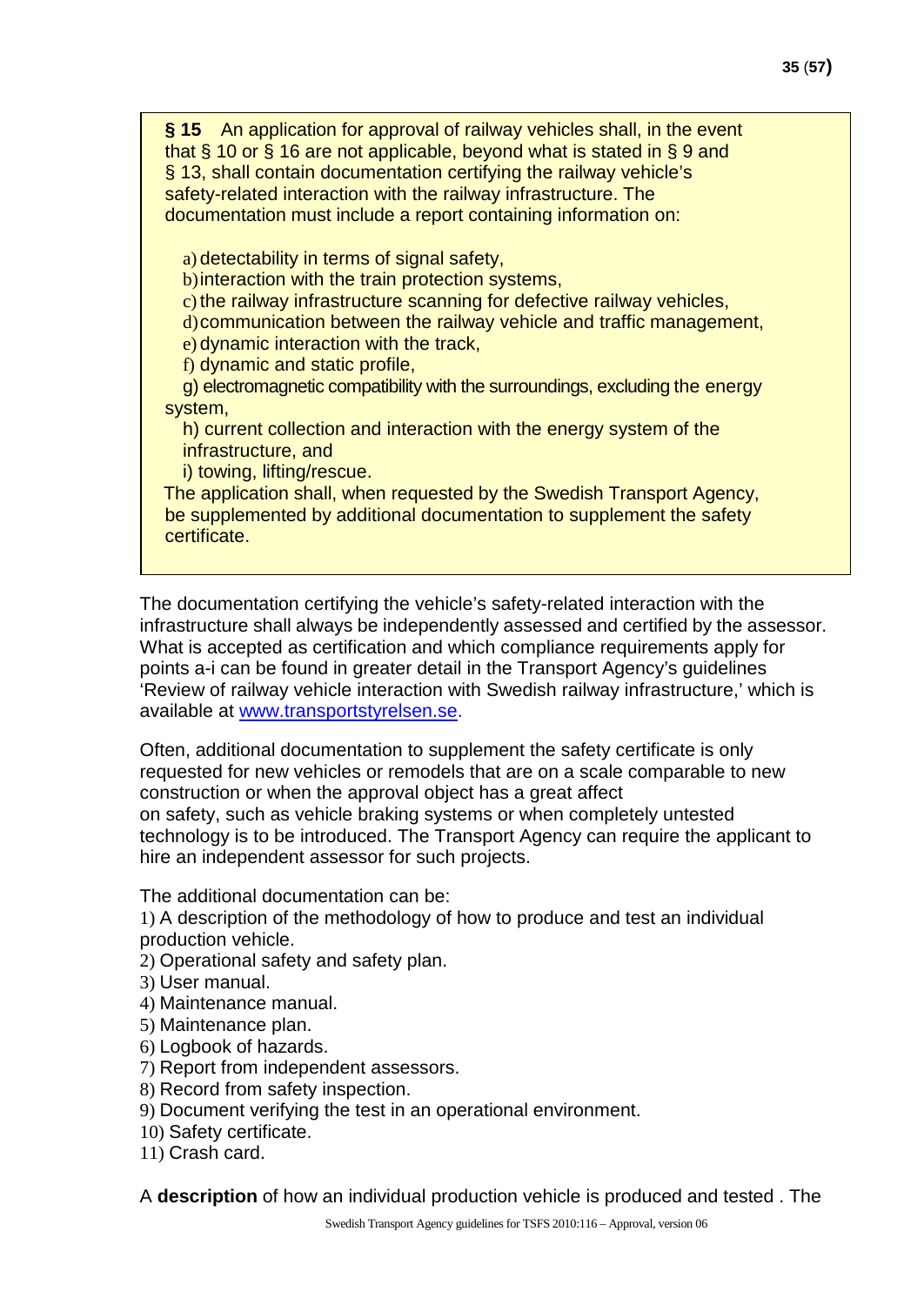methodology should be common to all vehicles in the series inasmuch as possible. Reference to the company's quality system is something which guarantees that the vehicles are identical or that differences are documented.

**A Risk Assessment Management System** (RAMS-plan) describes the applicant's management of reliability, availability, maintainability, and safety during all phases of development. For example, how will a need for change be handled in the operational phase (such as updating the safety document or the approval object itself). Which process is applicable for necessary future modifications. If an accident occurs, how information about it is disseminated to other owners. The RAMS plan need not be *one* document, rather it can be advantageously divided into a safety plan and an operational plan. Compare the requirements of SS-EN 50126:1999 or IEC 61508:1998.

**Manuals** for operation and maintenance shall be available in the language used by the users. Manuals shall be assessed by end users or by independent assessors. There should be an assurance that the manuals are usable and safe.

**Maintenance plan** shall show how to maintain safety throughout the life cycle of the system and, for example, indicate how often safety inspections and functional checks are to be performed during the operating period.

Hazard Log. The document includes all identified hazards from the risk analysis and is filled in with potential hazards that occur during the life cycle or that have been experienced in closely related projects. The document shall state what decisions have been made for actions to be taken, as well as risk mitigation measures that have been taken. See the template in SS-EN 50129:2003.

**A report from independent assessors** shall describe in detail what has been assessed (each and every element), what criteria the assessor has had for each controlled element, and the outcome for each element. There shall be conclusions.

A **record of the safety inspection** shall include reference to which instructions were used for the inspection (e.g. BVF 528.2622 and BVH 528.2622) and include both signed and printed name. It shall be clear if the vehicle has remarks or not.

**Documents verifying that the vehicle is tested in its operational environment** can entail test reports of new locomotives and MUs in the winter environment. The Transport Agency normally requires that new types of locomotives and MUs are tested for 4 weeks in winter conditions before they are approved for traffic.

In **the safety certificate,** the manufacturer (or the applicant) shall certify that the vehicle meets the safety requirements on a technical level and that it is developed in a structured and controlled manner. Read more in Chapter 5 of SS-EN 50129:2003, which gives very specific guidelines for the design of the safety certificate. The safety certificate shall contain six elements: description of the system, description of the company's quality management, description of the company's safety management, description of the system's technical safety, description of related safety certificates, and conclusion.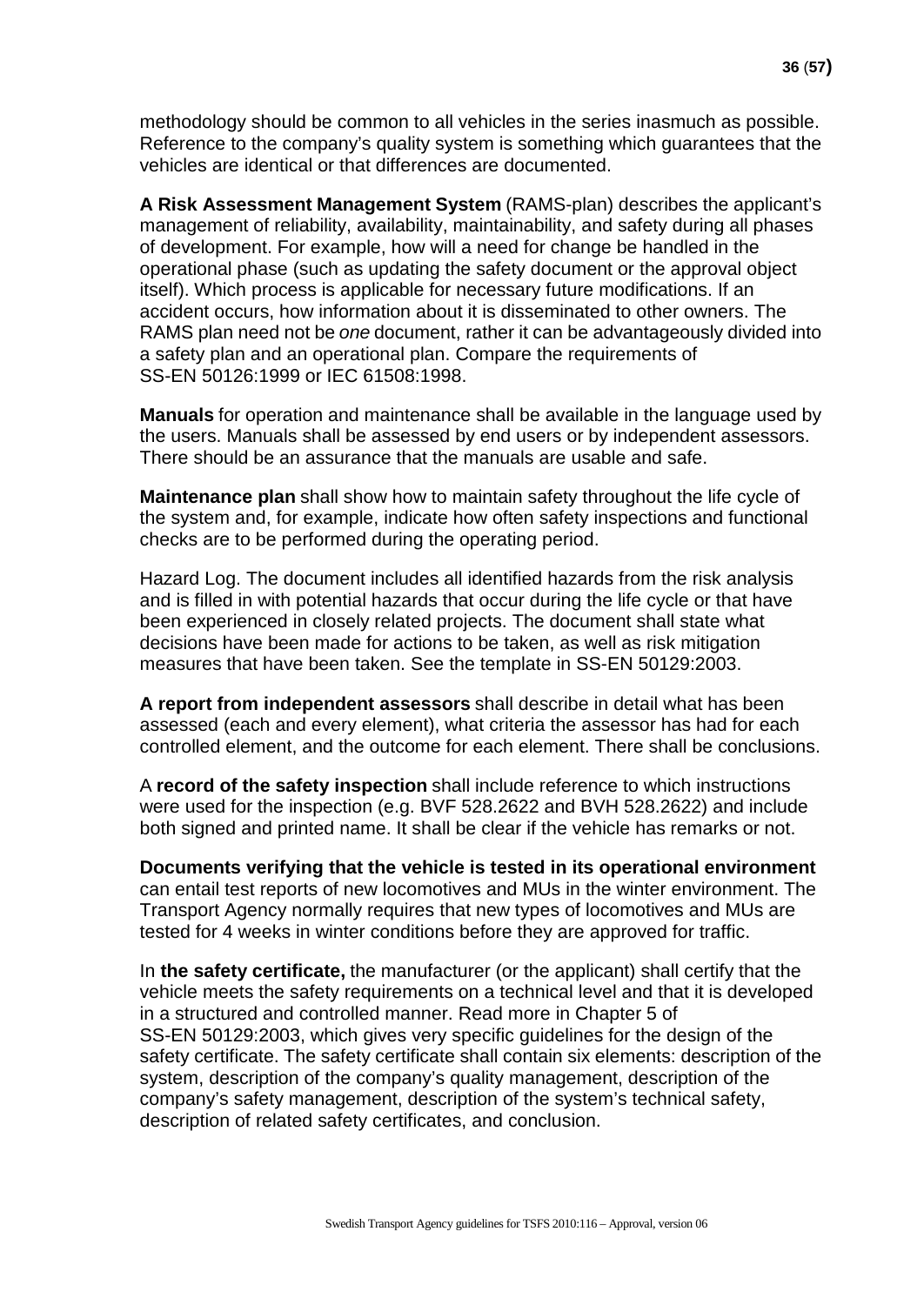**Crash card** describes how actions will be conducted in an accident with the vehicle and is requested for vehicles intended for passenger transport. See Transport Agency guideline *'Development of crash cards passenger transport vehicles'* available at [www.transportstyrelsen.se.](http://www.transportstyrelsen.se/)

### <span id="page-36-0"></span>**5.5 Rail vehicles approved in another state within the EEA or Switzerland**

These paragraphs of TSFS 2010:116 apply to railway vehicles approved in another country and which are not approved in accordance with the TSI for rolling stock.

**§ 16** An application for approval of railway vehicles referred to in Chapter 2, § 14b of the Railway Regulation (2004:526), beyond what is stated in § 9, shall only include the following:

1. A copy of the other country's valid approval decisions.

2. Documentation certifying the rail vehicle's safety-related interaction with Swedish railway infrastructure. The documentation must include a report containing information on:

a) detectability in terms of signal safety,

b)interaction with the train protection systems,

 $\dot{\text{c}}$ ) the railway infrastructure scanning for defective railway vehicles,

d)communication between the railway vehicle and traffic management,

e) dynamic interaction with the track,

f) dynamic and static profile,

g) electromagnetic compatibility with the surroundings, excluding the energy system,

h) current collection and interaction with the energy system of the infrastructure, and

i) towing, lifting/rescue.

The application shall, when requested by the Swedish Transport Agency, be supplemented by the following.

1. A list of which documents were the basis for the other country's approval.

2. Manuals and instructions in the language used during the installation, operation, and maintenance of the railway vehicle.

3. Documents showing the results of rail vehicle tests in its operating environment.

4. Additional documentation to supplement the safety certificate.

The Transport Agency's testing of foreign vehicles is the same as for domestic vehicles. The difference is that foreign vehicles have foreign approval and the Transport Agency applies cross-acceptance of the other country's approval. This means that the Transport Agency accepts the safety certificate issued abroad, insofar as possible. Requested documentation from the applicant shall demonstrate how the foreign test was conducted.

The documentation certifying the vehicle's safety-related interaction with the infrastructure shall always be independently assessed and certified by the assessor. What is accepted as certification and which compliance requirements apply for points a-i can be found in greater detail in the Transport Agency's guidelines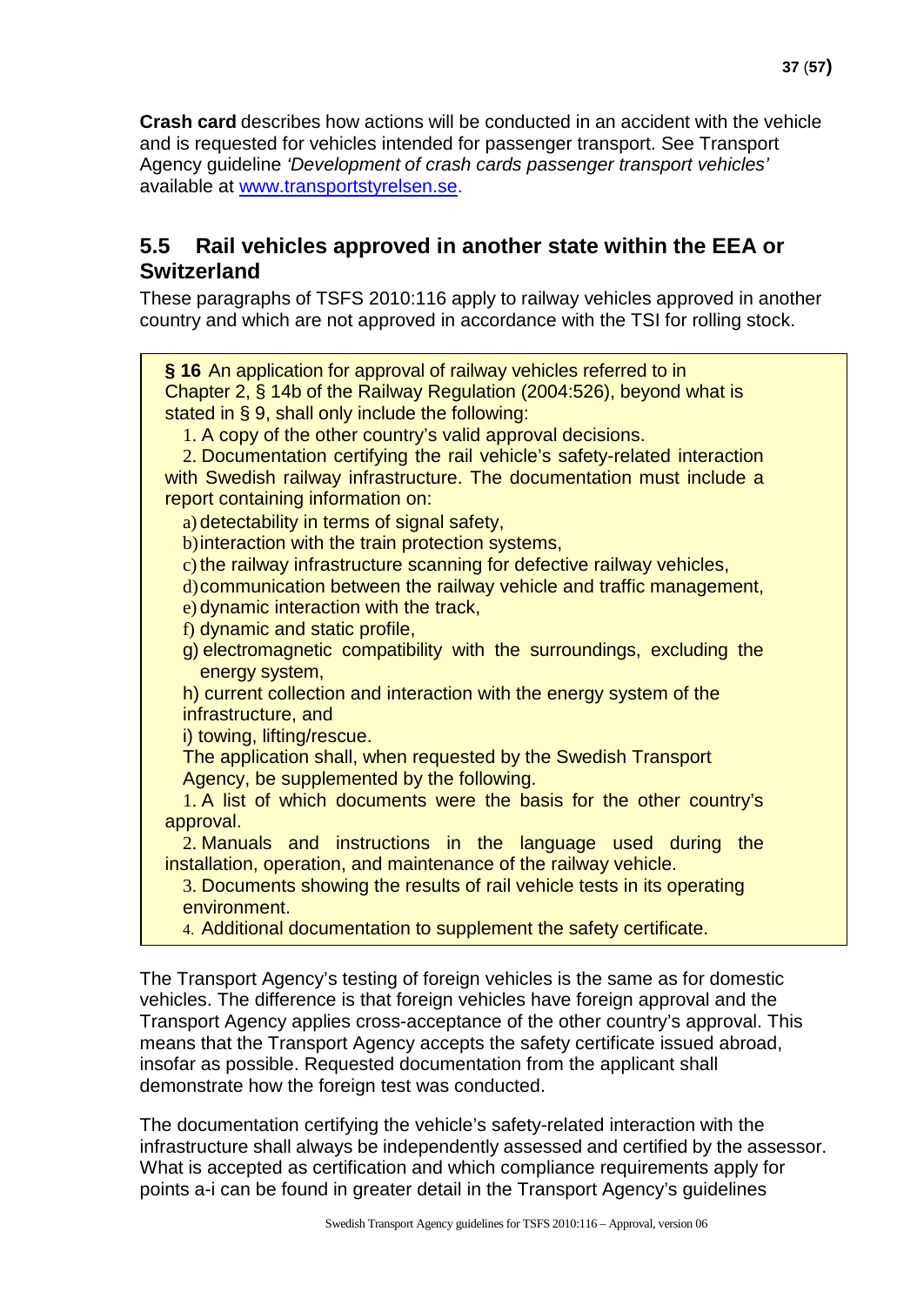'Review of railway vehicle interaction with Swedish railway infrastructure,' which is available at [www.transportstyrelsen.se.](http://www.transportstyrelsen.se/)

Further documentation to supplement the safety certificate basically means documentation which verifies that the vehicle meets the specific Swedish requirements; requirements that are not assessed in the country of origin. For example, analysis of THR (Tolerable Hazard Rate) for an MU braking system.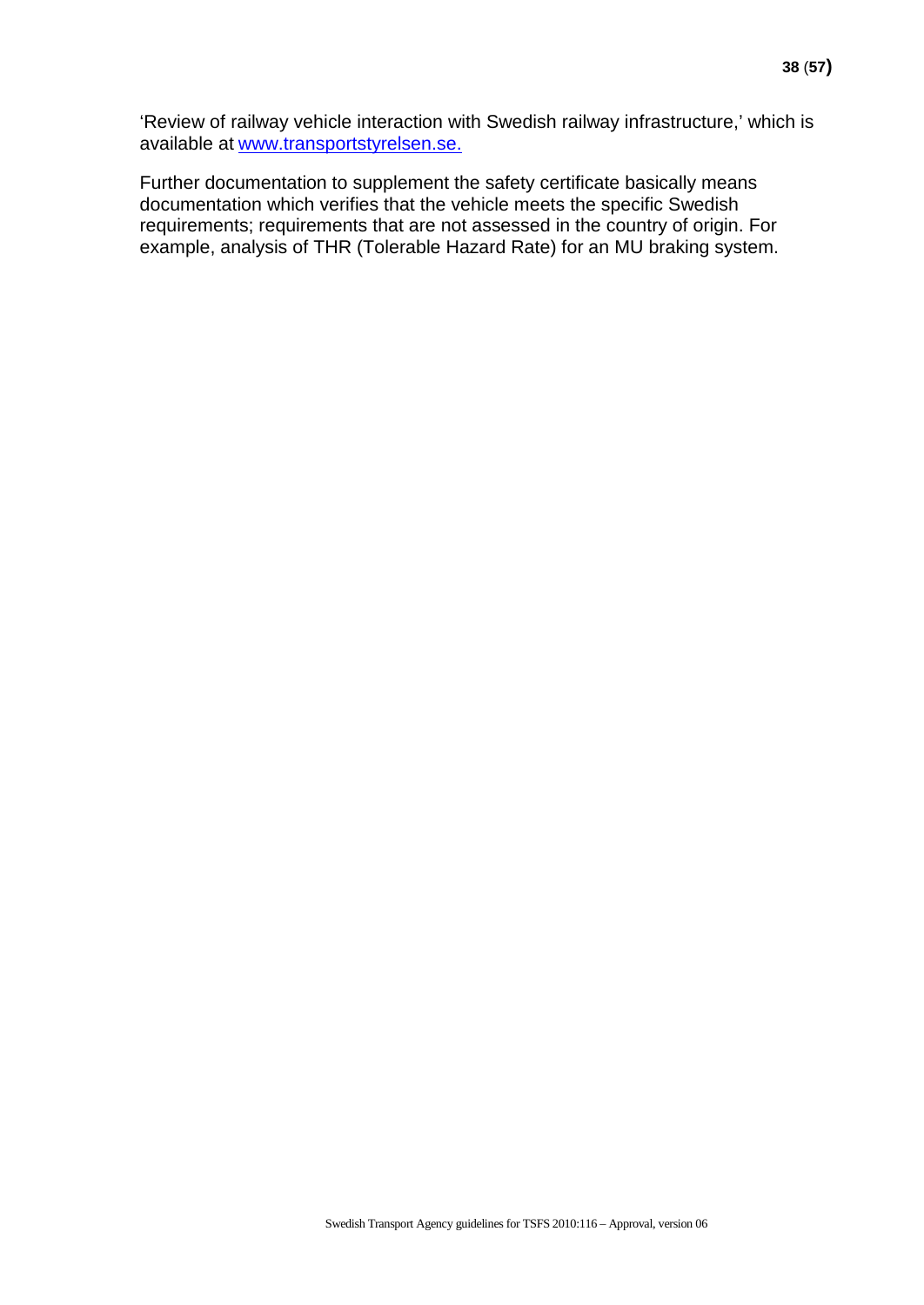### <span id="page-38-0"></span>**6 Application for exemption from TSI**

**§ 17** An approval for exemption from TSI must include the following:

1. The applicant's name, address and organisation number.

2. A description of the work to be performed, geographic location, and functional and technical scope.

3. Information on which parts of the TSI that the exemption request relates to.

4. Presentation of the reasons (technical, administrative, or economic) that are the basis for the exemption request.

5. Presentation of the corresponding technical specifications which the applicant intends to implement.

An application for exemption shall, when requested by the Swedish Transport Agency, be supplemented by an action plan of the measures the applicant is taking and will take in order to eventually achieve compliance with the part(s) of the TSI to which that the exemption request relates.

Exceptions are deviations from the TSI for specific subsystems.

An applicant is entitled to apply for exemption from complying with the requirements of a TSI in the following cases and in the following circumstances:

- a) In cases of proposed new sub-systems, for the modernising or remodel of an existing subsystem and which, when the TSIs are published, are well advanced or covered by an agreement already in place or prepared for implementation.
- b) For any project concerning the modernising or remodel of an existing subsystem where the loading gauge, track gauge, space between the tracks, or electrification voltage in these TSIs is not compatible with those of the existing subsystem.
- c) In cases of a proposed new subsystem or a proposed modernising or remodel of an existing subsystem in Sweden, and on the railway network in Sweden, which as a result of the sea or special geographical conditions is isolated from the rail network in the rest of the European Community.
- d) In cases of proposed modernisation, extension, or remodel of an existing subsystem if the application of these TSIs would compromise the economic viability of the project and/or the compatibility of the Swedish rail system.
- e) If conditions for the rapid restoration of the railway network following an accident or a natural disaster do not economically or technically allow for partial or total application of the relevant TSIs.

The applicant shall provide information to the Transport Agency under paragraph b) of Annex IX in Directive 2008/57. The Directive also available on the Transport Agency website, [www.transportstyrelsen.se.](http://www.transportstyrelsen.se/)

Projects receiving financial assistance from the EU to incorporate the requirements of the TSI should not apply for exemption from complying with the TSI (such exemptions are only granted under very special circumstances).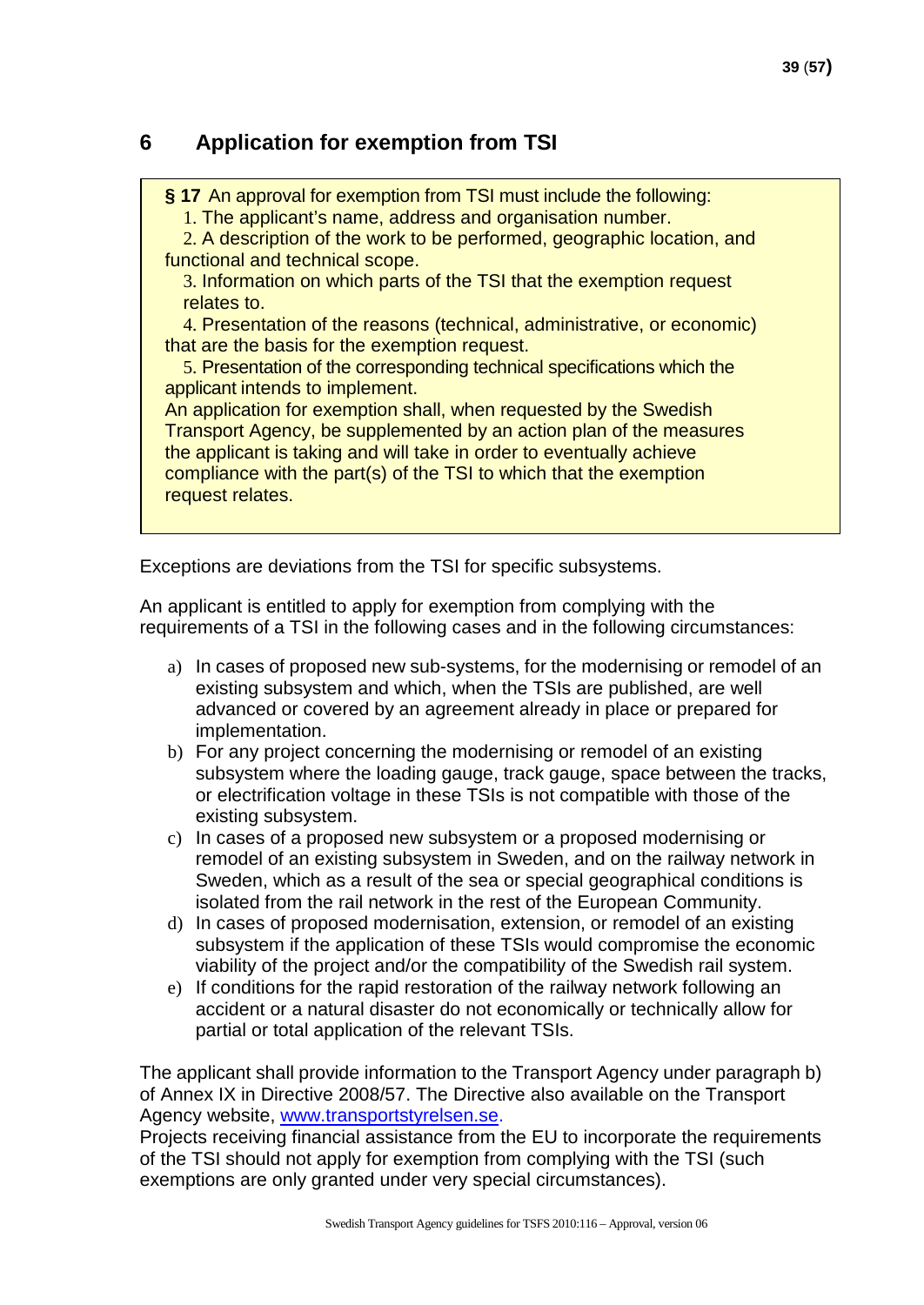Applications for exemption of vehicles and infrastructure not covered by TEN are unilaterally decided on by the Transport Agency. However, if the request is for exemption of vehicles and infrastructure which are included in TEN, the Transport Agency may only decide on an exemption after notification to the EU Commission. The European Commission will respond to the submitted application within six months. An absence of a response is considered to mean that exemption application is granted.

Exemption applications for subsystems that are not covered by TEN should preferably be received by the Transport Agency in conjunction with the approval application.

TEN is divided into high-speed lines respective lines for conventional trains. In Sweden, about half of all infrastructure is comprised of TEN. Annex 1 shows which routes are classified as TEN routes in Sweden.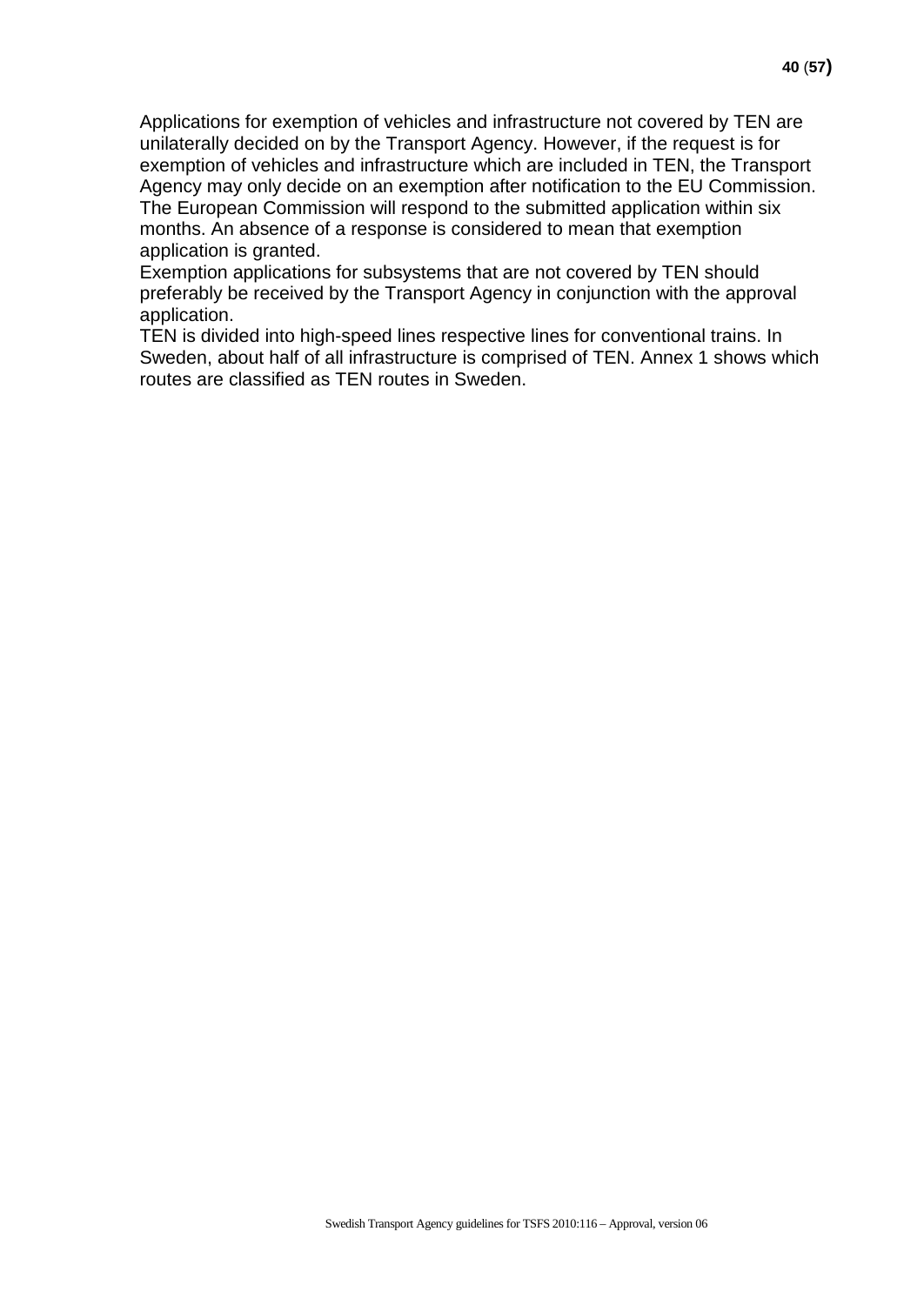### <span id="page-40-0"></span>**7 Exemptions from the regulations**

**§ 18** Exemptions from these regulations are communicated by the Swedish **Transport Agency.** 

TSFS 2010:116 is essentially an implementation regulation which specifies the documents that shall be submitted to the Transport Agency in order to apply certain provisions of the Railway Act.

In rare cases, the Transport Agency under § 18, can decided on exemptions from any of the provisions of TSFS 2010:116. For example, the Transport Agency can decide that an application for approval of a subsystem need not contain a certain document that is mandatory in accordance with a provision.

However, § 18 can not be used to provide an exemption from the Railway Act. Applications for exemption from complying with the requirements of a TSI are referred to Chapter 6.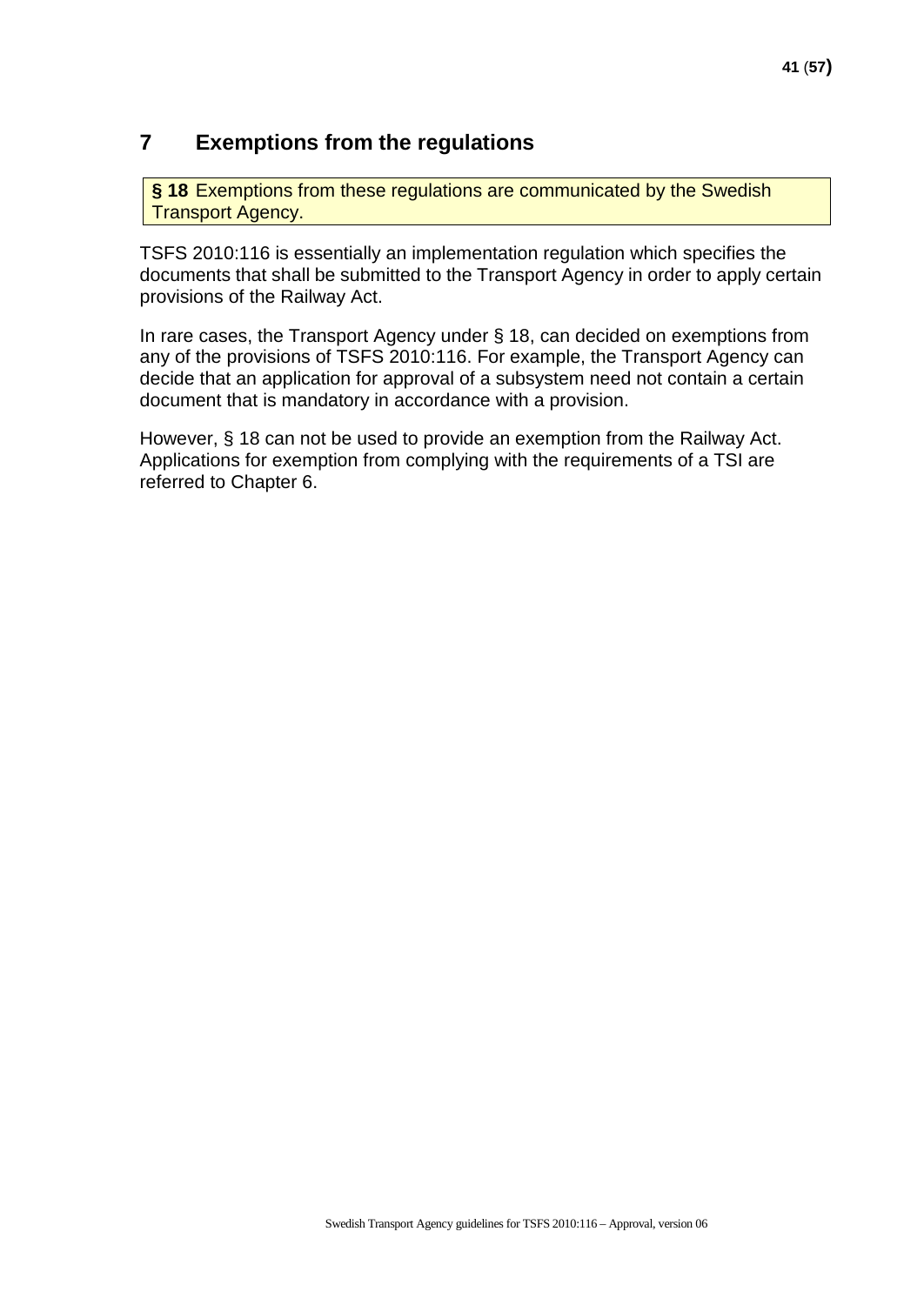### <span id="page-41-0"></span>**References**

Requirements and guidelines for the approval of rail vehicles and railway infrastructure is based on following provisions, laws, directives, and standards:

| The Railway Act: 2004:519                                                                                                                              | $\ast$                                                                                     |
|--------------------------------------------------------------------------------------------------------------------------------------------------------|--------------------------------------------------------------------------------------------|
| The Railway Ordinance: 2004:526                                                                                                                        | $\star$                                                                                    |
| <b>Swedish Transport Agency provisions</b><br>on approval of railway subsystems:<br>TSFS 2010:116                                                      | $\ast$                                                                                     |
| Specification of reliability, operational<br>reliability, operational safety,<br>availability, maintainability, and safety<br>(RAMS): SS-EN 50126:1999 | www.sis.se                                                                                 |
| Data transfer and railway control -<br>electronic signalling systems relevant                                                                          | www.sis.se                                                                                 |
| IEC 61508:1998                                                                                                                                         | www.sis.se                                                                                 |
| Council Directive on the<br>interoperability of the Trans-European                                                                                     | $\ast$                                                                                     |
| <b>European Parliament and Council</b><br>Directive on the interoperability of the<br>railway system within the Community:                             | $\ast$                                                                                     |
| Technical specifications for<br>interoperability (TSIs), numerous                                                                                      | $\ast$                                                                                     |
| Commission Regulation (EC)<br>No 352/2009 - Common safety<br>method regarding risk valuation and<br>risk assessment                                    | $\ast$                                                                                     |
|                                                                                                                                                        | to safety: SS-EN 50129:2003<br>high-speed rail system: 96/48/EC<br>2008/57/EC<br>documents |

∗ [www.transportstyrelsen.se](http://www.jvs.se/)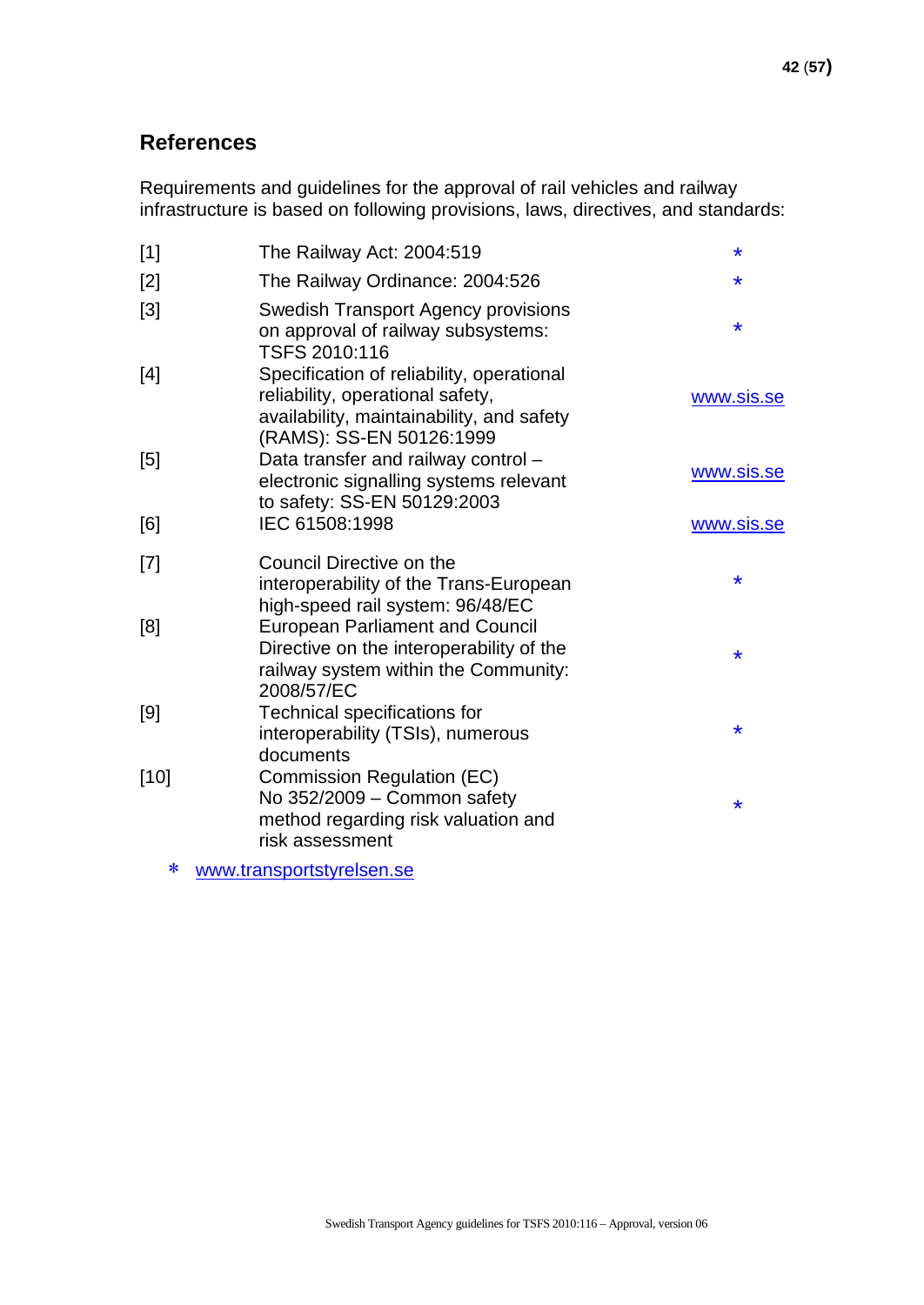)



### <span id="page-42-0"></span>**Annex 1: TEN – Extract from Directive 1692/96/EC**

Swedish Transport Agency guidelines for TSFS 2010:116 – Approval, version 06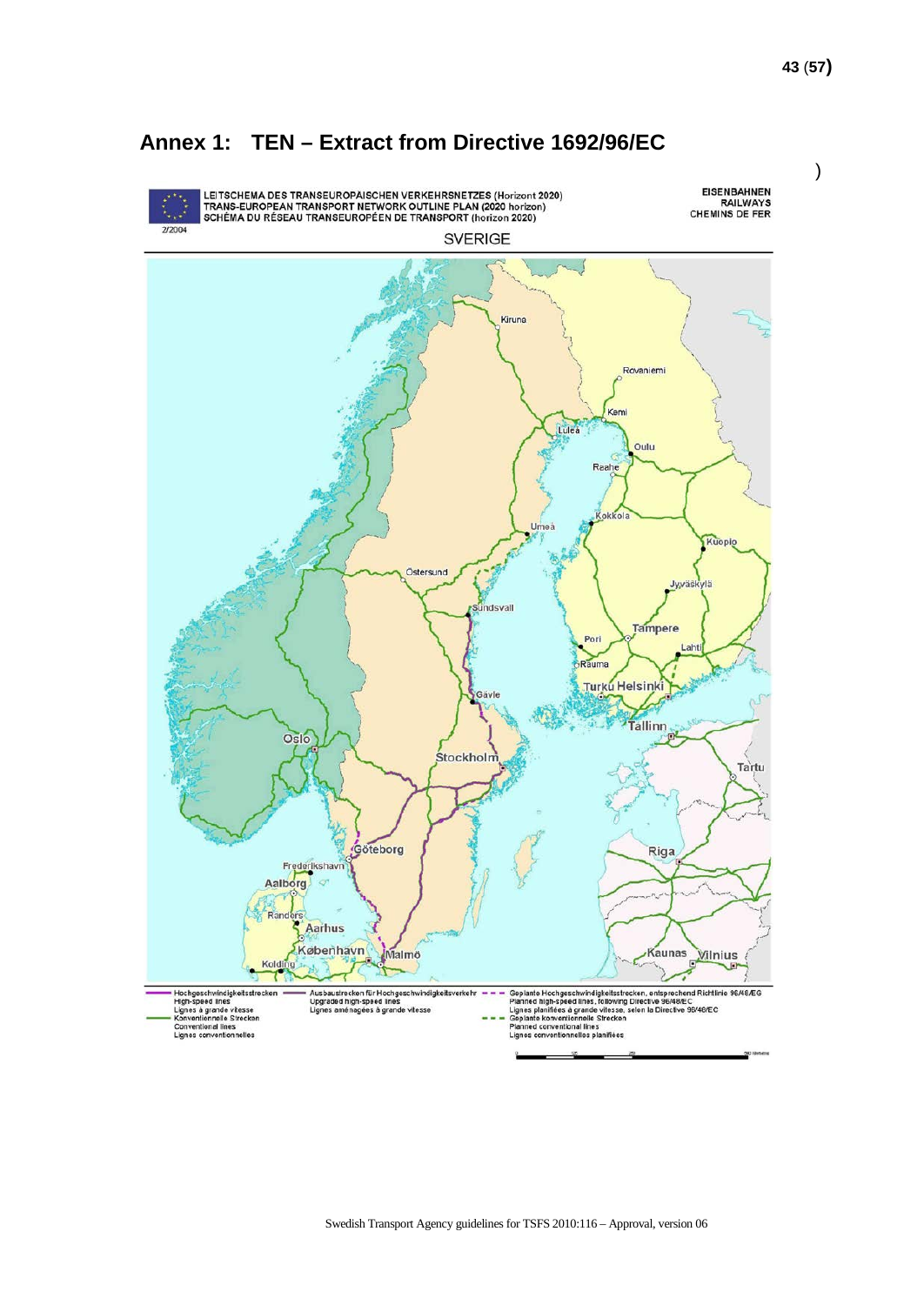### <span id="page-43-0"></span>**Annex 2 Risk assessment**

### **Introduction**

Risk assessment is the overall process comprising a risk analysis and a risk valuation, where risk analysis is the systematic use of all available information to identify hazards and assess risk to people, property, or the environment and where risk valuation is a procedure based on the risk analysis to determine if an acceptable risk level has been reached. The risk assessment shall be seen as a tool for the applicant to address safety risks during the operation and maintenance phases. It should therefore be done early, before service orders are written. An applicant is then well equipped to include in the service order those measures that must be taken to minimise the identified risks, whether they be through structural engineering or through manuals, procedures, or rules.

The risk assessment is essentially of a list of possible risks and an accompanying plan of what measures are intended to be taken to minimise the risks. The results of the risk assessment shall form the basis for which requirements are specified for the approval object, design decisions, and the need for manuals or new procedures.

Risk analysis methods and the depth of these varies depending on what is to be analysed. The greater the risk associated with a system or a remodel, the harder the requirements of the risk assessment. The introduction of new technical solutions therefore calls for a more thorough analysis than, for example, modifications to existing technology.

A risk assessment is preceded by a preliminary hazard analysis, with the aim of answering the question whether an activity (new construction or modification) has safety implications or not. If the preliminary hazard analysis shows that the activity has safety implications, then a more in-depth analysis shall be conducted.

A risk assessment shall be performed in the following cases (examples):

- During the reengineering of vehicles, traffic management systems, or infrastructure.
- In conjunction with safety-affecting modifications to existing vehicles, traffic management systems, and infrastructure.
- New or modified traffic safety instructions (TRI) and training plans or safety-affecting changes in existing organisation<sup>[2](#page-43-1)</sup>.
- Other safety-affecting untested solutions.

It is the applicant who is responsible for having a risk analysis conducted and that steps are taken to minimise hazards. When the Transport Agency issues an approval, permit, or conducts supervision, the risk assessments are assessed. The Transport Agency's assessment will determine whether the presented risk assessment is sufficiently wide in scope and depth and, if necessary, can request clarifications and additions.

### **Vehicles**

The subsystems of a vehicle which the Transport Agency requires risk

<span id="page-43-1"></span><sup>&</sup>lt;sup>2</sup> This is verified by the Transport Agency within the framework for permits , not approvals.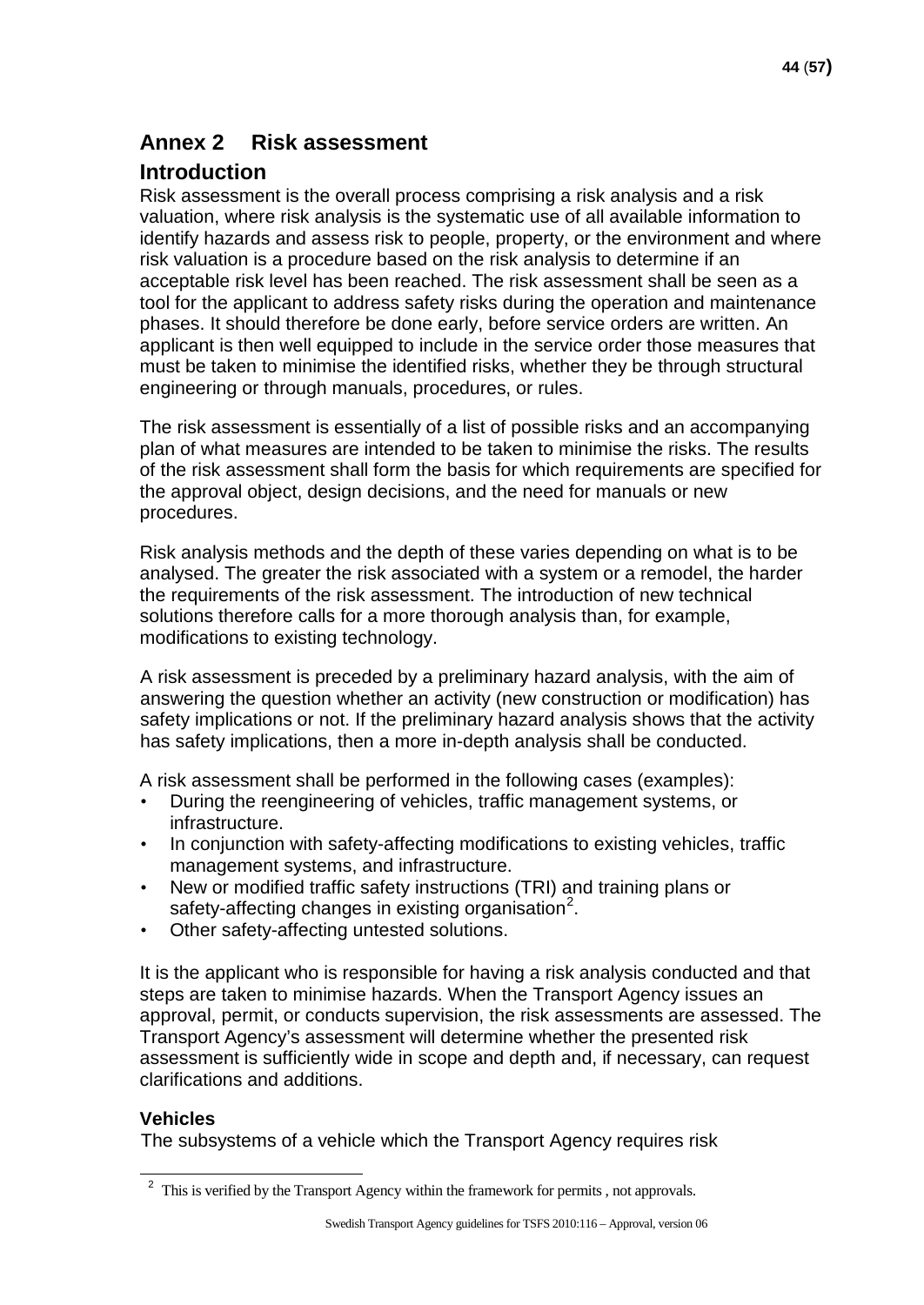assessments for are: brakes, running gear, driver's cab design, safety system in the vehicle, coupling, and mechanical stability. The Transport Agency would also like to see analyses of securing loads on freight wagons. The door functions, fire hazards, emergency and alarm systems, and evacuation shall be analysed for passenger vehicles.

In principle, the analysis shall demonstrate that there are barriers against dangerous brake failure, derailments, uncoupling, loss of cargo, or seriously injured passengers. It shall also demonstrate that the risks do not increase due to modification of a vehicle.

#### **Railway infrastructure**

Risk assessments are required for all newly built infrastructure and safety affecting remodels of infrastructure.

Examples of railway infrastructure subsystems that the Transport Agency requires risk assessments for (e.g. changes in technology) are: point motors, blade switch detection contacts, track circuits, signal boxes, automatic blocks, level crossing systems, obstacle detectors, hot box detectors, and landslide warning systems.

#### **Interoperability**

Administration of a system, which includes operations, maintenance, and modifications, entails risk for faulty manipulation and hazardous situations. Risk assessments must therefore evaluate the interaction between system and human (man-machine interface, MMI). The figure schematically shows some examples of possible interactions between systems (both operational and functional):



#### **Analytical methods**

When the technical solution and construction of an approval object is known to the manufacturers, for example, there are a variety of established and structured methodologies such as FTA (Fault Tree Analysis) to evaluate the effect of multiple errors and FMECA (Failure Modes and Effects Critical Analysis). Read more about this in SS-EN 50129:2003 Table E6 (a railway standard for safety certificates and approval) or in Annex B of SS-EN 50128:2001 ('Software for railway control and protection systems,' a railway standard for development of safety critical software).

DMI (Driver Machine Interface) analysis is a method that is suitable for the analysis of new and modified driver's cabs and control blocks.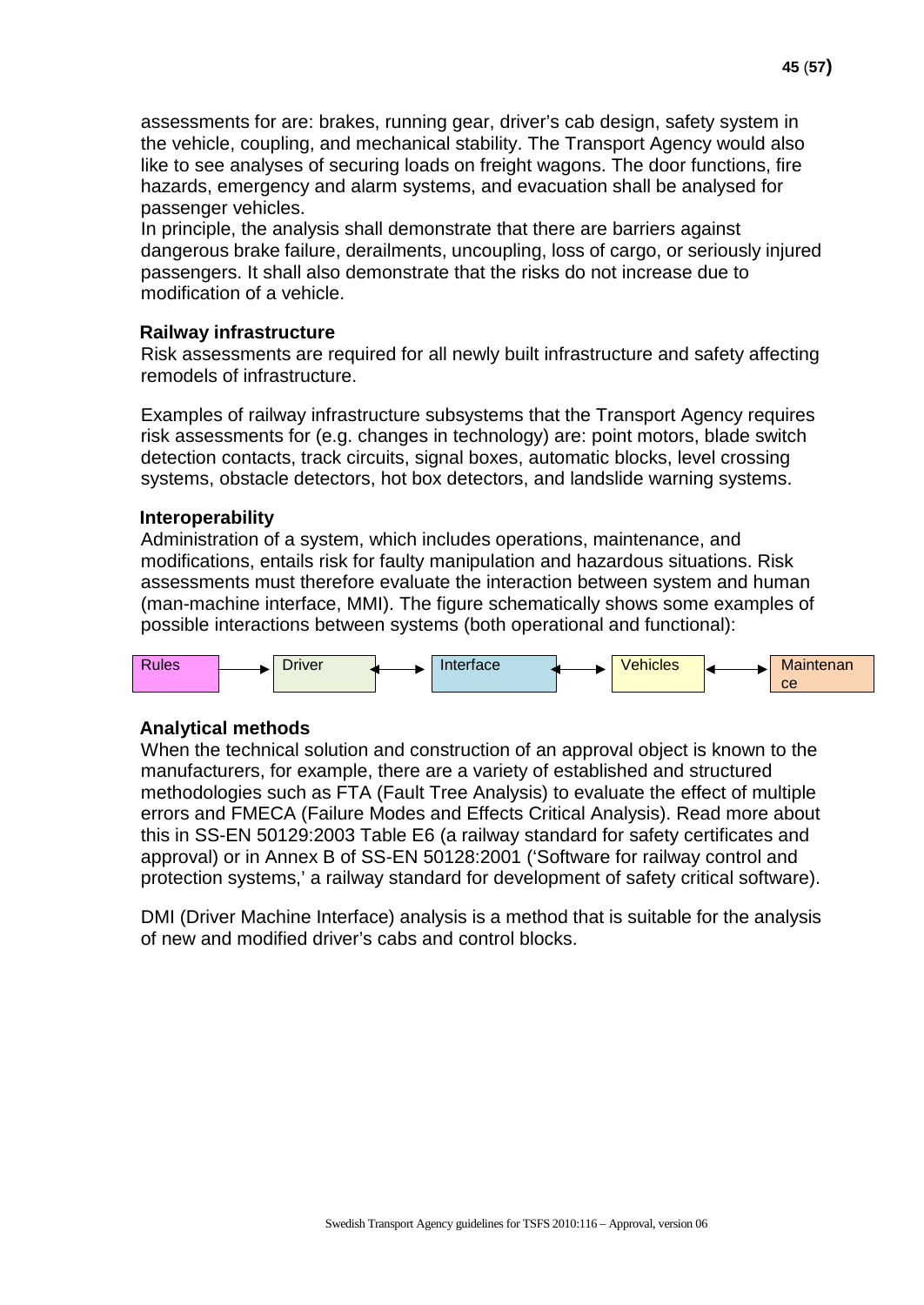### <span id="page-45-0"></span>**Annex 3 Application for approval of vehicles**

| (Write the vehicle's designation and the applicant's reference number)                |  |
|---------------------------------------------------------------------------------------|--|
| Your<br>Date                                                                          |  |
| <b>Applicant</b>                                                                      |  |
| • Name of operator:                                                                   |  |
| Contact person:                                                                       |  |
| (Name, title / function)                                                              |  |
|                                                                                       |  |
|                                                                                       |  |
|                                                                                       |  |
|                                                                                       |  |
|                                                                                       |  |
|                                                                                       |  |
|                                                                                       |  |
| (Indicate whether these are different from the applicant and if these are determined) |  |

### **The application regards:**

| □ Locomotive  | $\Box$ Multiple unit | $\Box$ Freight wagon | □ Passenger car |
|---------------|----------------------|----------------------|-----------------|
| □ Non-revenue | □ Other:             |                      |                 |
| car           |                      |                      |                 |

#### **Vehicle Information:**

Vehicle designation / machine type: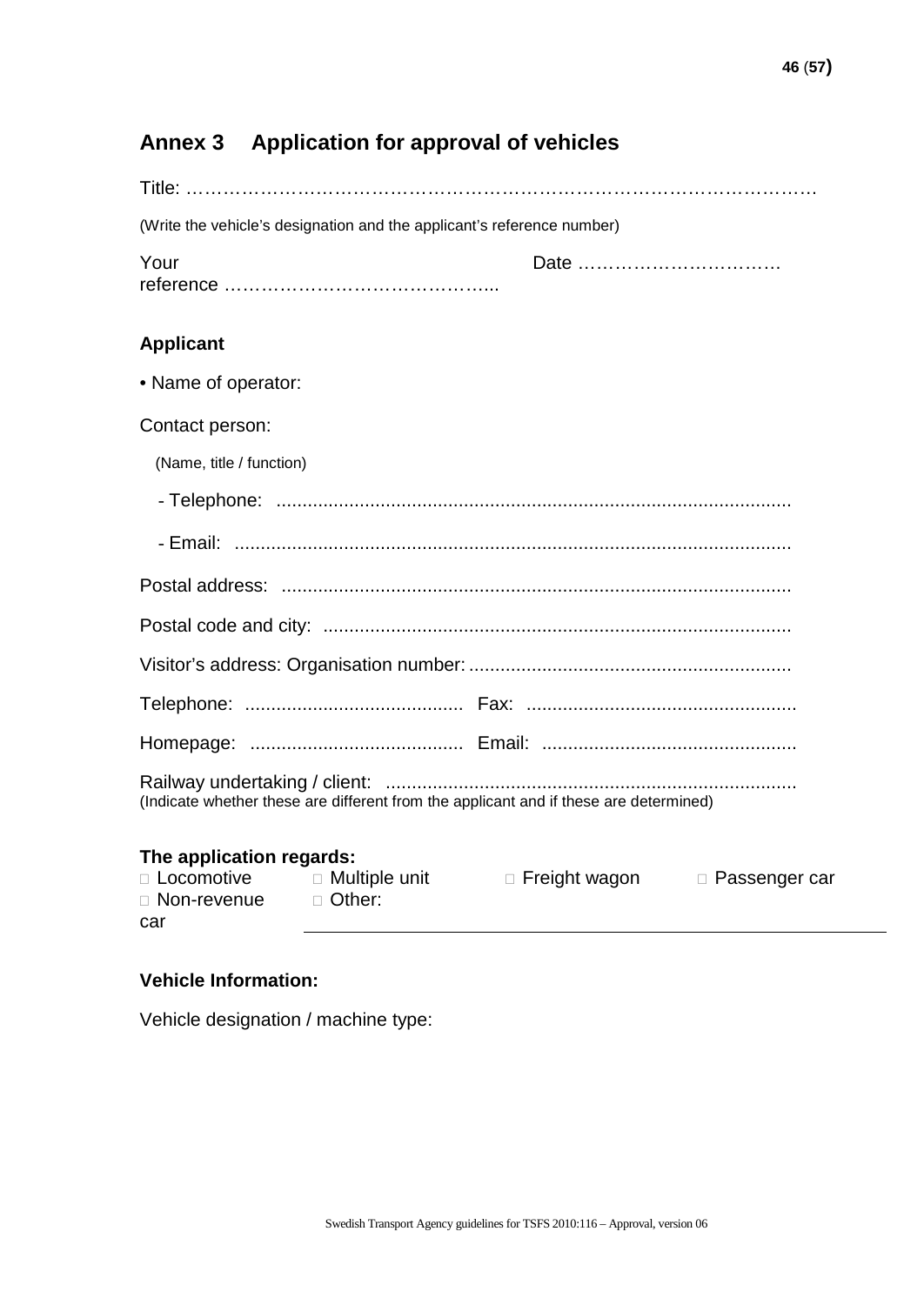| $\Box$ New build | □ Remodel | $\Box$ Existing foreign |
|------------------|-----------|-------------------------|

### **The application regards driving:**

| □ Active:  | Speed (km/h) |
|------------|--------------|
| □ Passive: |              |

**Preliminary entry into service date:** ................................................................

### **Previous approvals:**

 Previous vehicle approvals: (by the Transport Agency / Rail Agency / Railway Inspectorate) □ Foreign vehicle approvals Registered

(Date / ref. number) country:…………….

### **Proposal of independent assessor:**

 $\overline{a}$ . .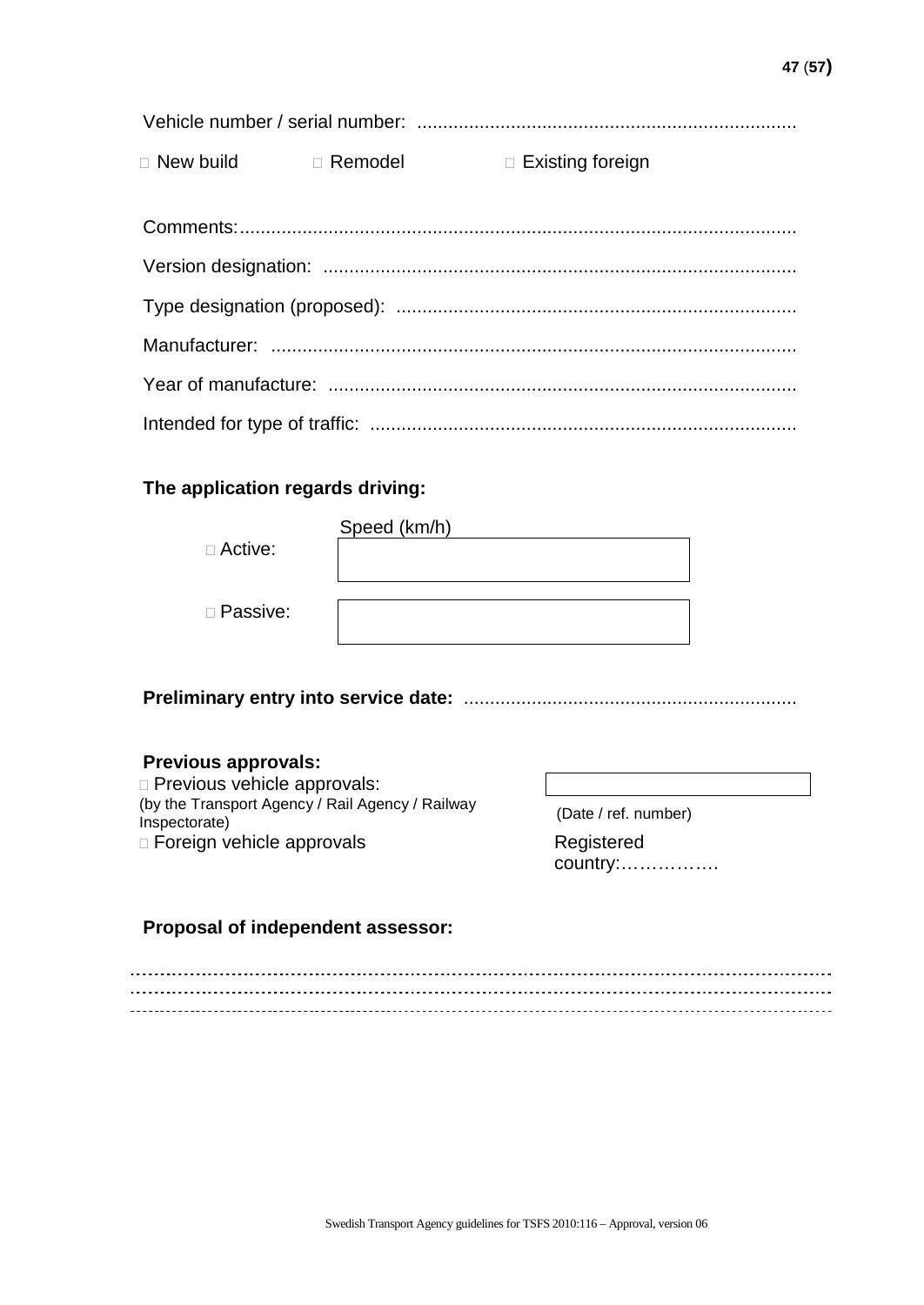**Indicate the attachments sent with this application.**

**Billing address (if different from address of applicant):**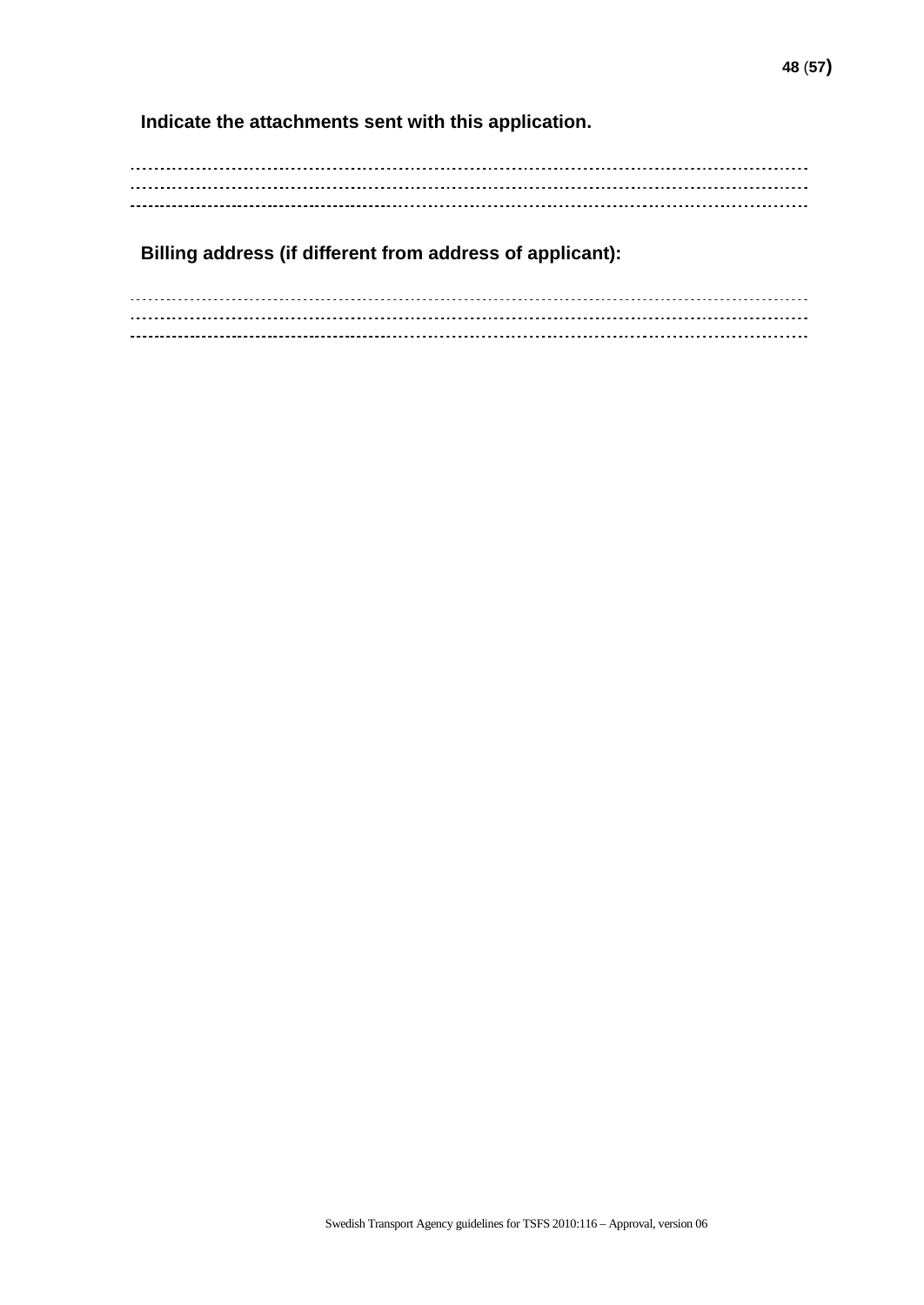### <span id="page-48-0"></span>**Annex 4 Application for approval of subsystems that are regulated by the TSI, Fixed installations**

### **Form G3**

| (Write the approval object's designation and the applicant's reference number) |
|--------------------------------------------------------------------------------|
| - see Guidelines for approval, Chapter 4.                                      |
| Date:<br><b>Applicant</b>                                                      |
|                                                                                |
|                                                                                |
| (Name, title / function)                                                       |
|                                                                                |
|                                                                                |
|                                                                                |
|                                                                                |
|                                                                                |
|                                                                                |
|                                                                                |

### **Billing Address (if different from address of applicant):**

### **The application regards:**

| □ Railway       | $\Box$ Energy | □ CCS (control-command and                    |
|-----------------|---------------|-----------------------------------------------|
| infrastructure  |               | signalling)                                   |
| □ Tunnel safety |               | $\Box$ Needs of persons with reduced mobility |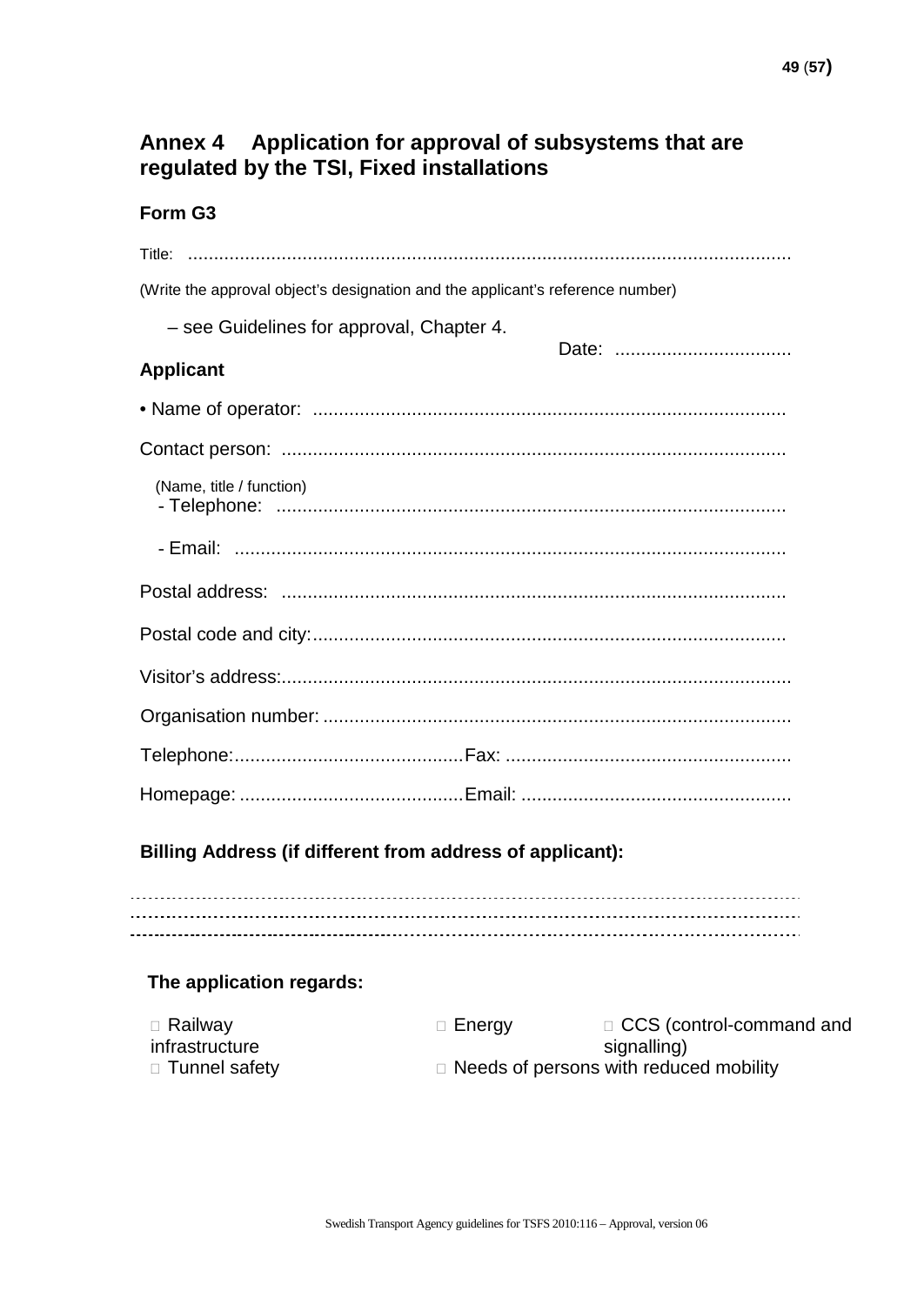Preliminary entry into service date:......................................................................

#### **Previous approvals:**

 Previous approval: (By the Transport Agency / Rail Agency / Railway<br>Inspectorate)  $\Box$  Exemption from compliance with requirements of the TSI: (By the Transport Agency / Rail Agency) (Date / ref. number)

 $(Date / ref. number)$ 

### **Overview description**

#### **Railway infrastructure:**

| Intended use (freight / |
|-------------------------|
|                         |
| *) Required information |

#### **Other:**

Any approval objects that are not covered by the requirements of the TSI: ........

(It shall be stated If TSI applies for part of the subsystem and national rules apply to other parts. In addition, the relevant form for the subsystems that are not regulated by the TSI are to be completed, G8.)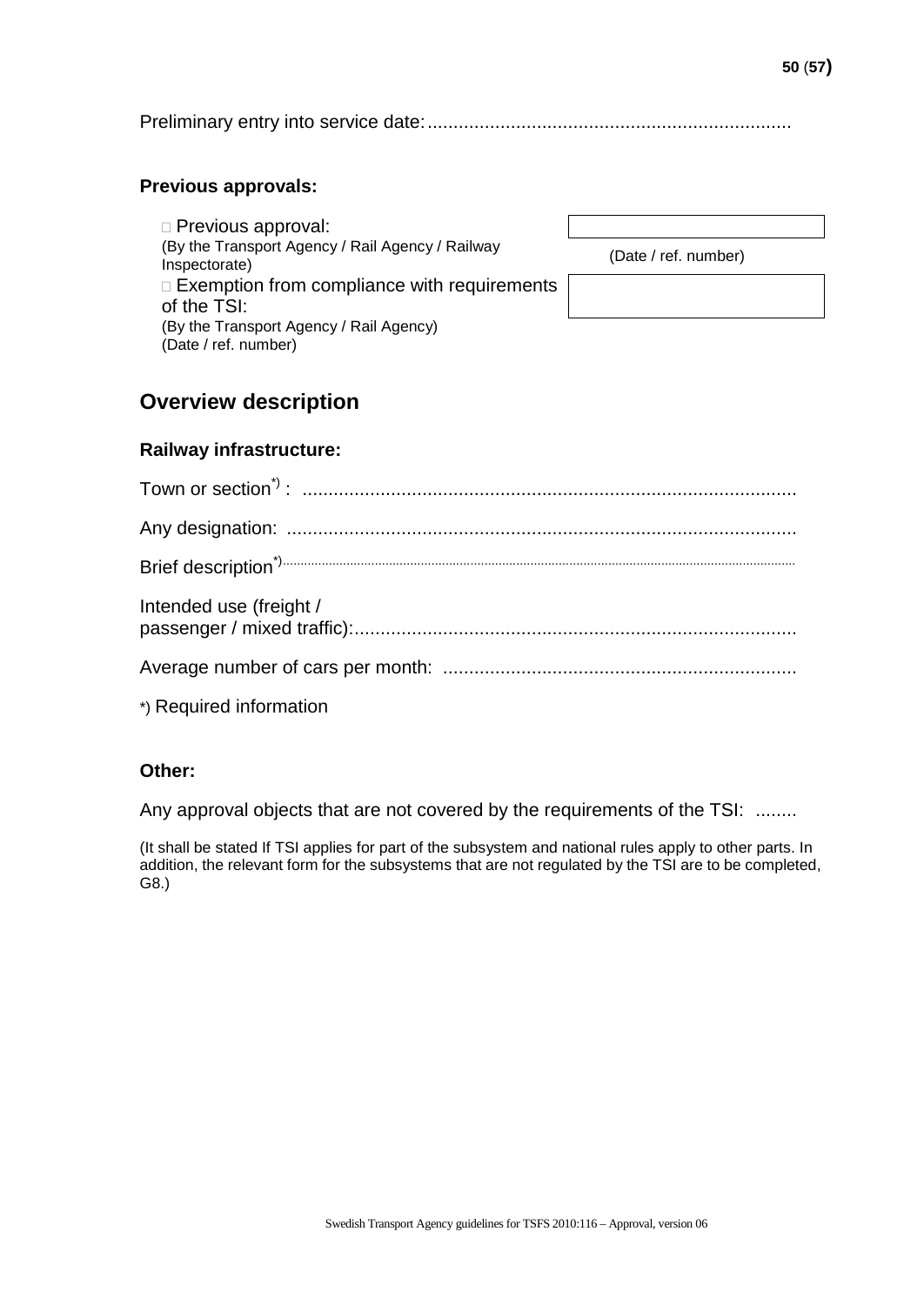### **Plan for the submission of supporting documents (annexes to form G3)**

Indicate the annexes sent in this application and indicate an estimated timeframe when the documents will be submitted.

| Id | Mark with a cross                                                                                                                                                                                       | <b>Attachment</b><br>No. | Prelim.<br>timeframe |
|----|---------------------------------------------------------------------------------------------------------------------------------------------------------------------------------------------------------|--------------------------|----------------------|
|    | With the application (in conjunction with initiation<br>of development, construction document, or<br>specification), or at least 4 months prior to entry<br>into service:                               |                          |                      |
| А  | Description, e.g.<br>What subsystem it is,<br>how the subsystem shall be used,<br>which TSIs apply,<br>when the subsystem shall be put into service,<br>proposals for any type or version designations. |                          |                      |
| B  | Information on who will be engaged as a notified body.                                                                                                                                                  |                          |                      |
| С  | Any Transport Agency decision on TSI exemption                                                                                                                                                          |                          |                      |
|    | At least 2 months before entry into service:                                                                                                                                                            |                          |                      |
| F  | EC declaration of verification for the subsystem.                                                                                                                                                       |                          |                      |
| G  | NB's certificates of conformity or suitability of the<br>subsystem.                                                                                                                                     |                          |                      |
| Н  | EC declarations for the<br>interoperability constituents included in the system.                                                                                                                        |                          |                      |
|    | After tests in the operating environment:                                                                                                                                                               |                          |                      |
|    | Documents certifying that the subsystem is tested in its<br>operating environment.                                                                                                                      |                          |                      |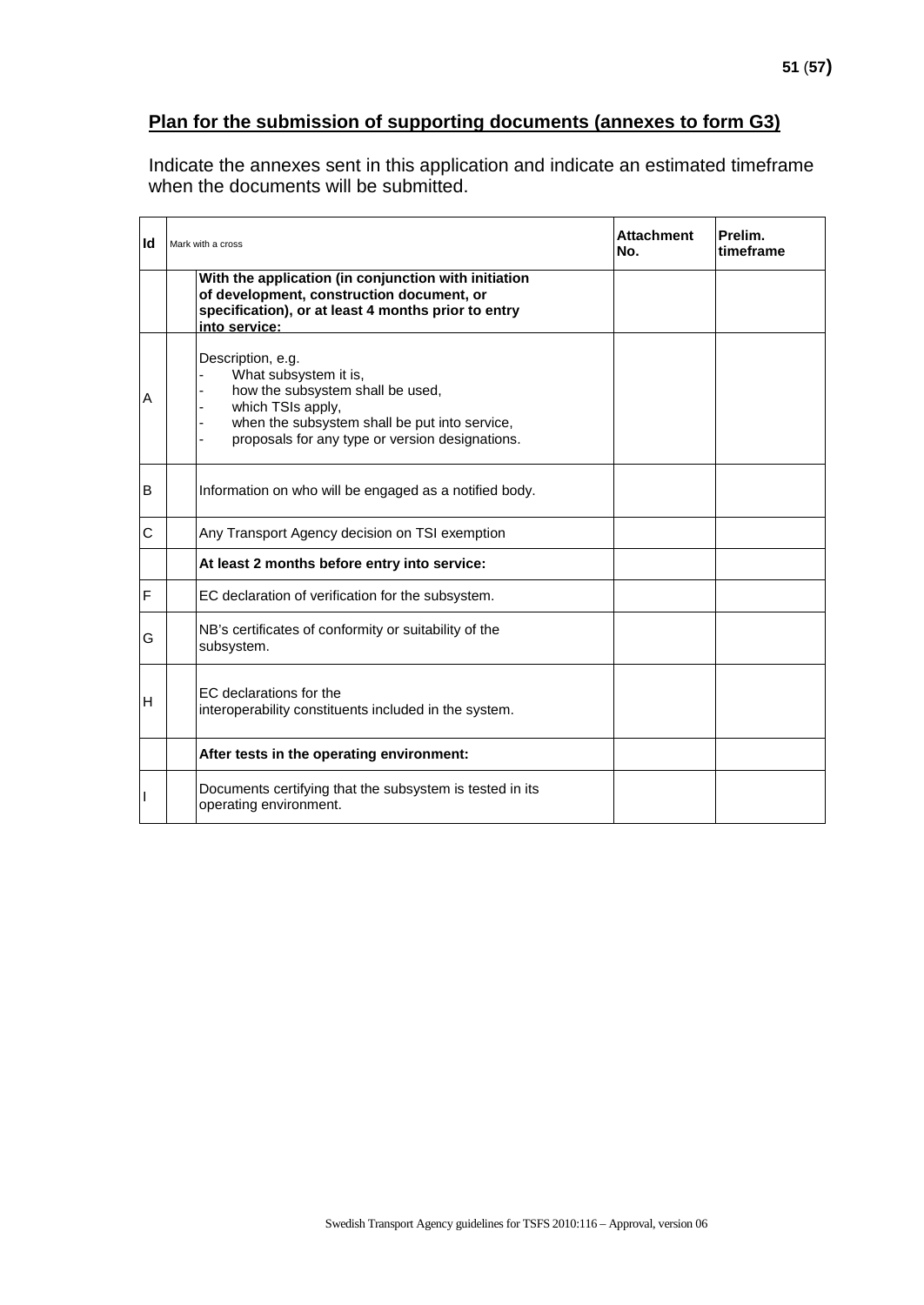### <span id="page-51-0"></span>Annex 5 Application for approval of railway infrastructure that is not regulated by the TSI,

### Form G8

| (Write the approval object's designation and the applicant's reference number) |  |  |  |
|--------------------------------------------------------------------------------|--|--|--|
| $-$ - see Guidelines for approval, Chapter 5.3.                                |  |  |  |
|                                                                                |  |  |  |
| <b>Applicant</b>                                                               |  |  |  |
|                                                                                |  |  |  |
|                                                                                |  |  |  |
| (Name, title / function)                                                       |  |  |  |
|                                                                                |  |  |  |
|                                                                                |  |  |  |
|                                                                                |  |  |  |
|                                                                                |  |  |  |
|                                                                                |  |  |  |
|                                                                                |  |  |  |
|                                                                                |  |  |  |
|                                                                                |  |  |  |

### Billing Address (if different from address of applicant):

### The application regards:

□ Tracks

□ Sidings

□ CCS (control-command and signalling)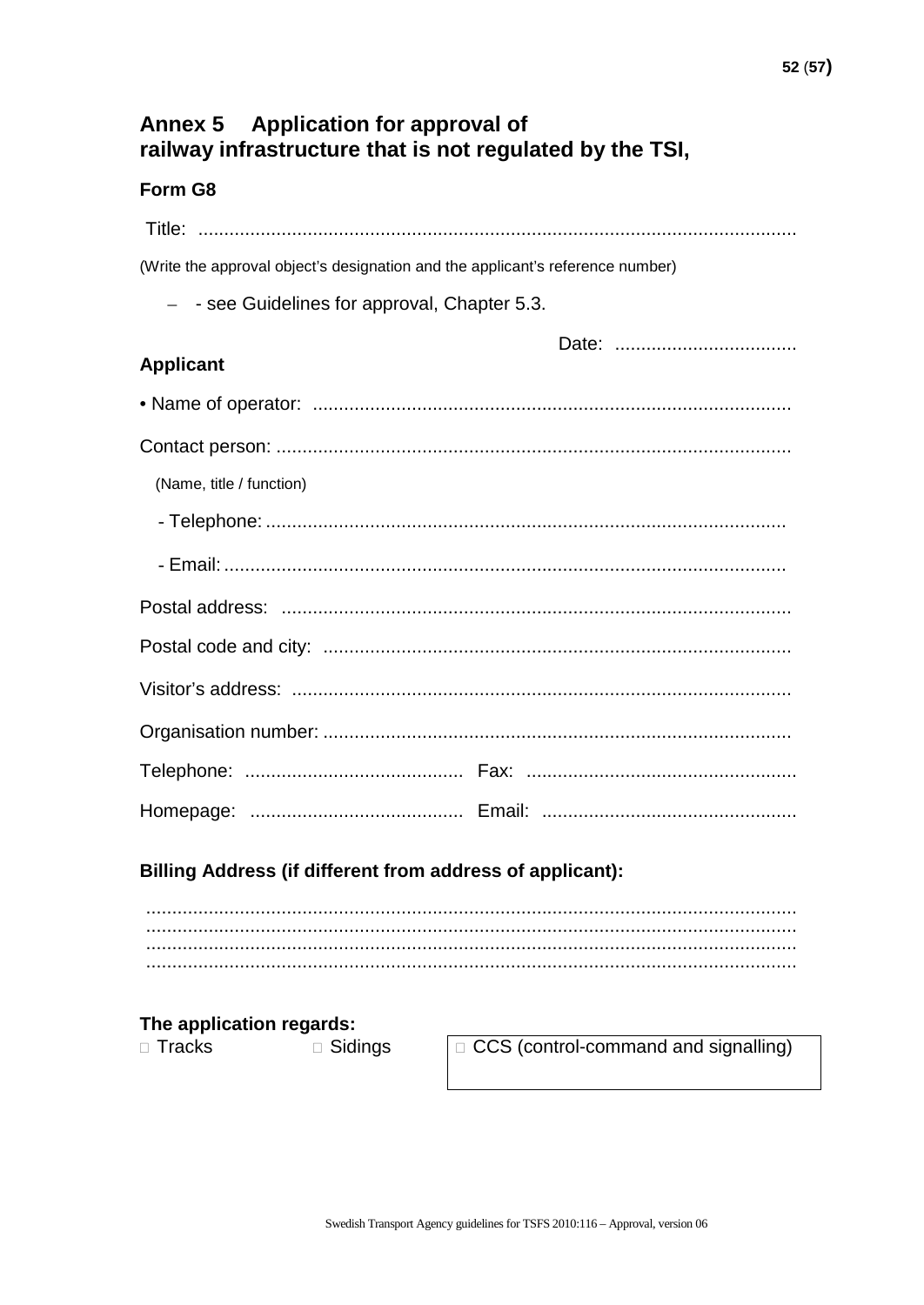If the application concerns the introduction of new technical solutions or modifications to signal boxes and/or automatic block systems, then an independent assessor is engaged by the applicant. This shall be approved by the Transport Agency for each approval item!

□ Any independent assessor for this task is accepted by TA (which the independent assessor shall indicate)

|--|--|

### **Overview description:**

| (regards tracks and signals, not electricity)                                                 |                                                                                                                 |  |  |  |
|-----------------------------------------------------------------------------------------------|-----------------------------------------------------------------------------------------------------------------|--|--|--|
|                                                                                               |                                                                                                                 |  |  |  |
| (can also be attached                                                                         | Safety-affecting functions shall be particularly described, e.g.<br>safety-affecting                            |  |  |  |
| separately)                                                                                   | electronics, computers / software, mechanical constituents, electrical<br>subsystems and communication systems. |  |  |  |
| Intended use (freight /                                                                       |                                                                                                                 |  |  |  |
| Average number of cars                                                                        |                                                                                                                 |  |  |  |
| Dangerous<br>goods:                                                                           | □ Dangerous goods present □ Dangerous goods not present                                                         |  |  |  |
| The following information only needs to be provided when the approval object is a signal box: |                                                                                                                 |  |  |  |
| Signal box type:                                                                              |                                                                                                                 |  |  |  |

Any version designation:......................................................................................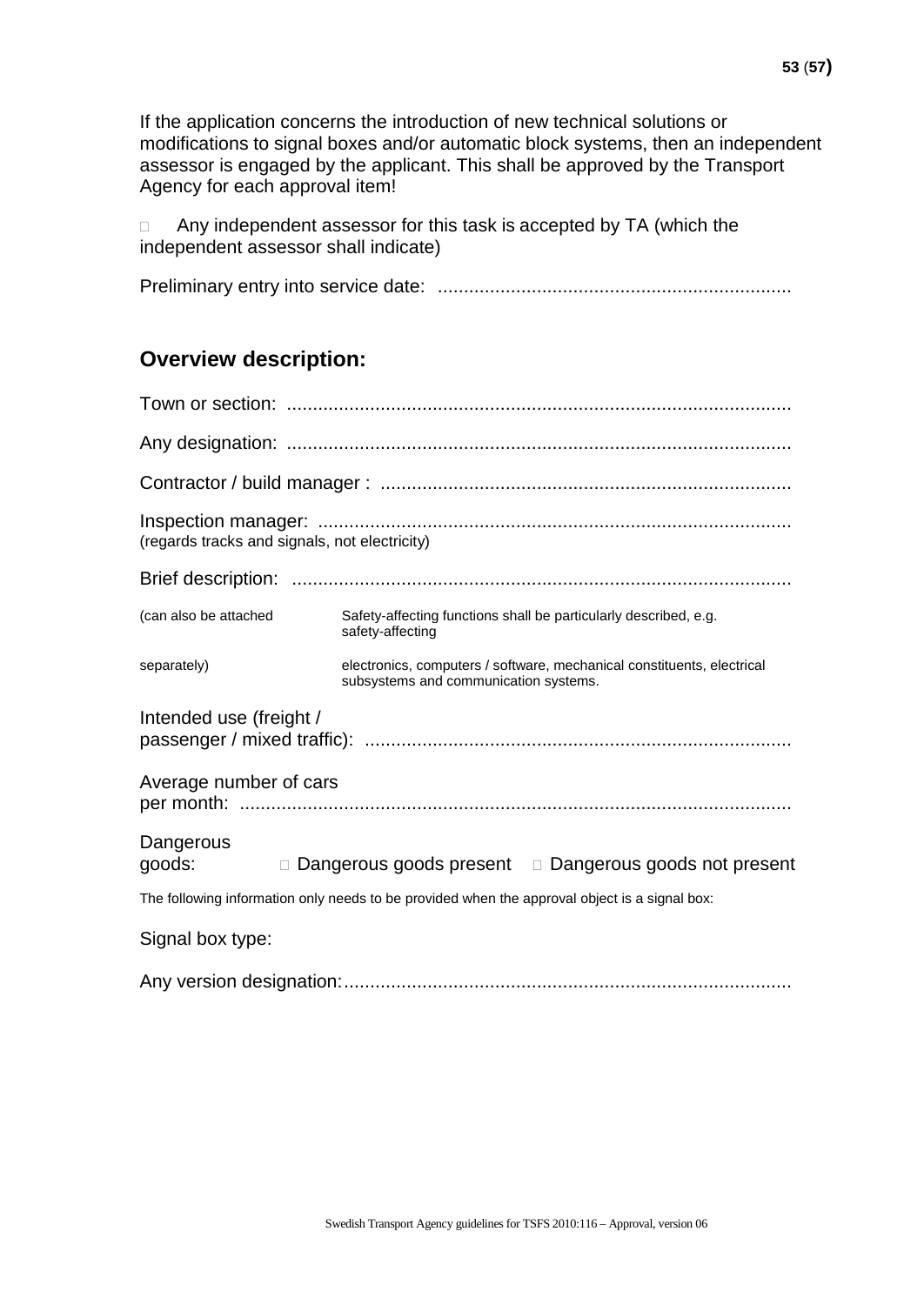### **Technical information:**

| (tramway)                                                                          |
|------------------------------------------------------------------------------------|
|                                                                                    |
|                                                                                    |
|                                                                                    |
| Fortification (e.g. Pandrols,<br>heyback):                                         |
|                                                                                    |
|                                                                                    |
|                                                                                    |
|                                                                                    |
|                                                                                    |
| $\Box$ Slope towards other infrastructure (e.g. siding sloping towards main track) |
| Loading gauge:                                                                     |
|                                                                                    |
|                                                                                    |
| Bridges, number, and location:                                                     |
| Platforms, number, and location:                                                   |
|                                                                                    |

<span id="page-53-0"></span>Swedish Transport Agency guidelines for TSFS 2010:116 – Approval, version 06 <sup>3</sup> State any future or removed tracks and switches.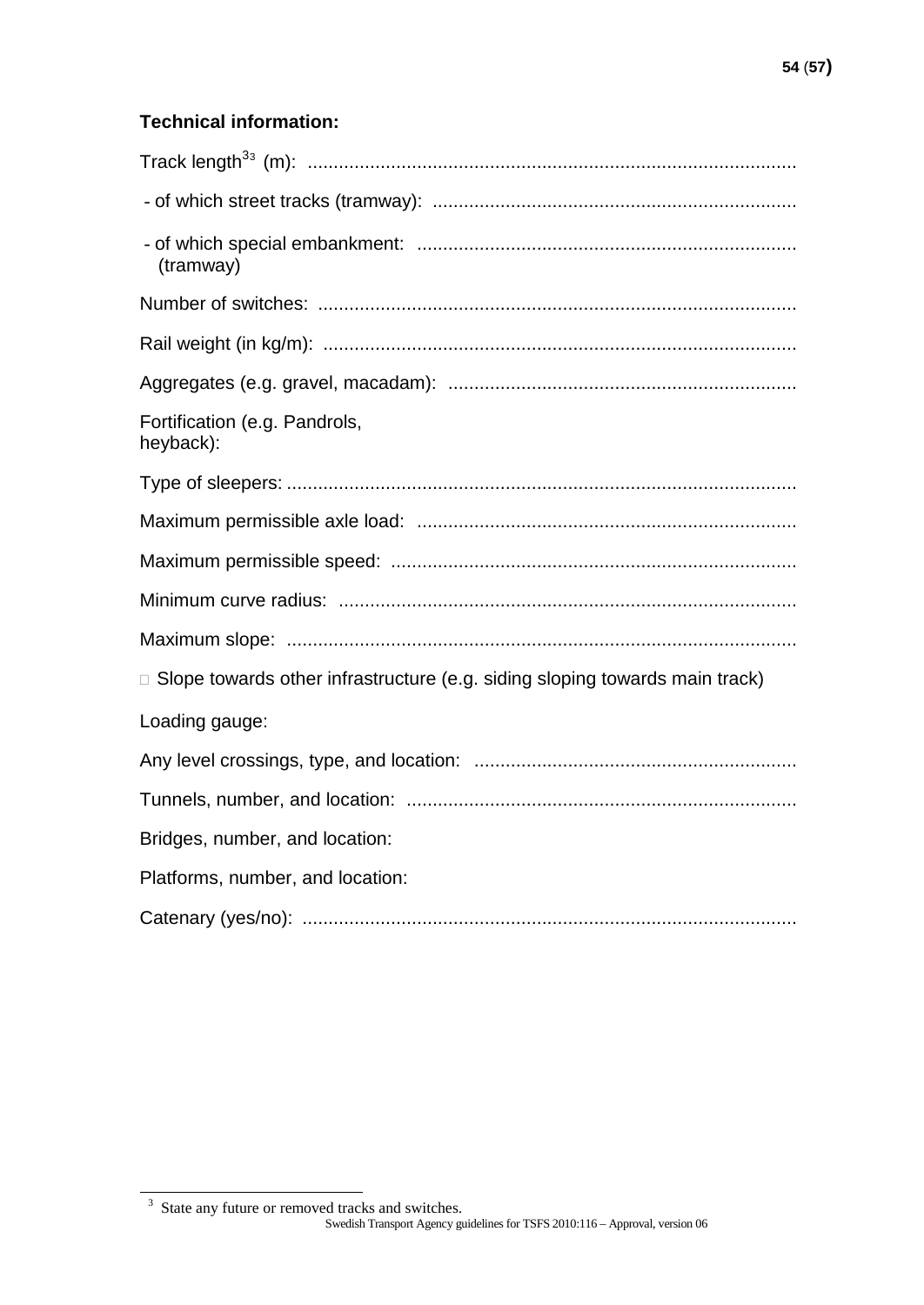Indicate the attachments sent with this application and indicate an estimated timeframe when the documents will be submitted.

| Id           | Mark with a cross |                                                                                                                                                       | <b>Attachment</b><br>No. | Prelim.<br>timeframe |
|--------------|-------------------|-------------------------------------------------------------------------------------------------------------------------------------------------------|--------------------------|----------------------|
|              |                   | With the application (in conjunction with<br>construction document or specification)                                                                  |                          |                      |
|              |                   | Description of infrastructure installations, for<br>example:                                                                                          |                          |                      |
| Α            |                   | geographic location with precise<br>control points.<br>intended use.<br>entry into service date.<br>any version designation.                          |                          |                      |
| B            |                   | Risk analysis                                                                                                                                         |                          |                      |
|              |                   | Before design and construction begins:                                                                                                                |                          |                      |
| С            |                   | Specification of requirements                                                                                                                         |                          |                      |
| D            |                   | Information on who performs the design, drawing<br>examination, and inspection for entry into service.                                                |                          |                      |
| Е            |                   | Information on which norms are the basis for the<br>technical design.                                                                                 |                          |                      |
| F            |                   | Preliminary timetable indicating the dates of<br>design, construction, and validation.                                                                |                          |                      |
|              |                   | <b>Before validation is started:</b>                                                                                                                  |                          |                      |
| G            |                   | Validation plan                                                                                                                                       |                          |                      |
|              |                   | At least two weeks before entry into service:                                                                                                         |                          |                      |
| H            |                   | Validation report (e.g. report of construction inspection carried out<br>before entry into service or report from ATC simulation or review protocol). |                          |                      |
| $\mathbf{I}$ |                   | Safety Case (relates only to signal-related equipment such as<br>computerised signal boxes or a new type of point motor. Not relevant for<br>track).  |                          |                      |
|              |                   | After entry into service:                                                                                                                             |                          |                      |
| J            |                   | Record from inspection for entry into service                                                                                                         |                          |                      |
|              |                   | After test in the operating environment:                                                                                                              |                          |                      |
| Κ            |                   | Documents certifying that the subsystem is tested<br>in its operating environment. <sup>-</sup>                                                       |                          |                      |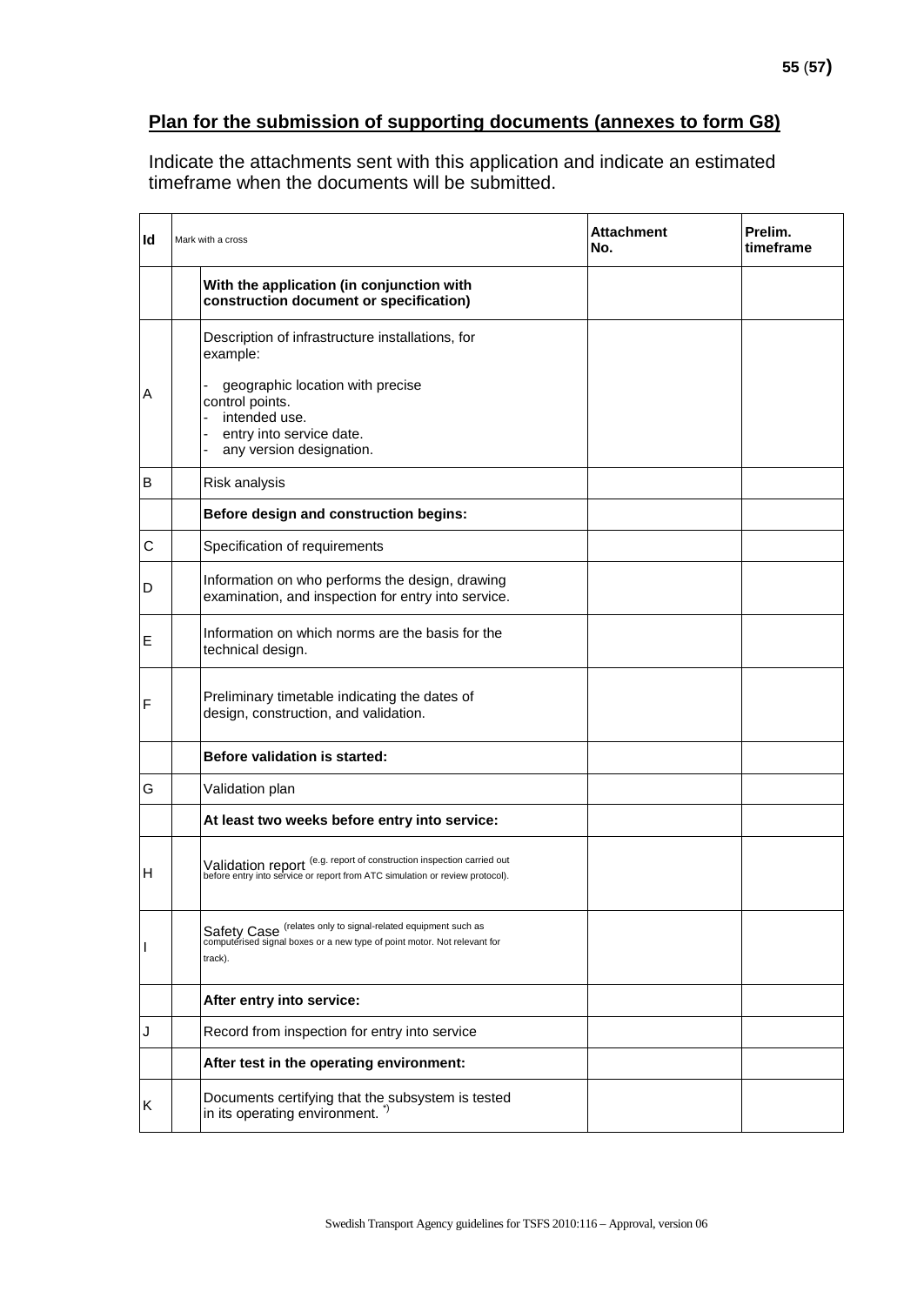#### **More application forms for new technical solutions or signal boxes and/or automatic block**

These application forms are sent upon request of the Transport Agency. It is needed for approval objects with large safety implications such as new or modified signal boxes or new technical solutions for national safety constituents.

| Π              | Mark with a cross                                                                                                                | <b>Annex</b> |  |
|----------------|----------------------------------------------------------------------------------------------------------------------------------|--------------|--|
| d              | If the Transport Agency so requests                                                                                              |              |  |
| L              | A description of the methodology of how to produce<br>and test an individual installation on the basis of<br>the basic version." |              |  |
| M              | Information on who is proposed to be engaged as an<br>independent assessor.                                                      |              |  |
| $\mathsf{N}$   | Operational safety and safety plan.                                                                                              |              |  |
| $\overline{O}$ | Logbook of hazards. <sup>7</sup>                                                                                                 |              |  |
| P              | A document that describes the history of the version<br>designations. <sup>*)</sup>                                              |              |  |
| Q              | User manual.                                                                                                                     |              |  |
| $\mathsf{R}$   | Maintenance and installation manuals.                                                                                            |              |  |
| $\overline{s}$ | Report(s) from the independent assessor with<br>statement.                                                                       |              |  |

\*) Only relevant to the introduction of new technical solutions.